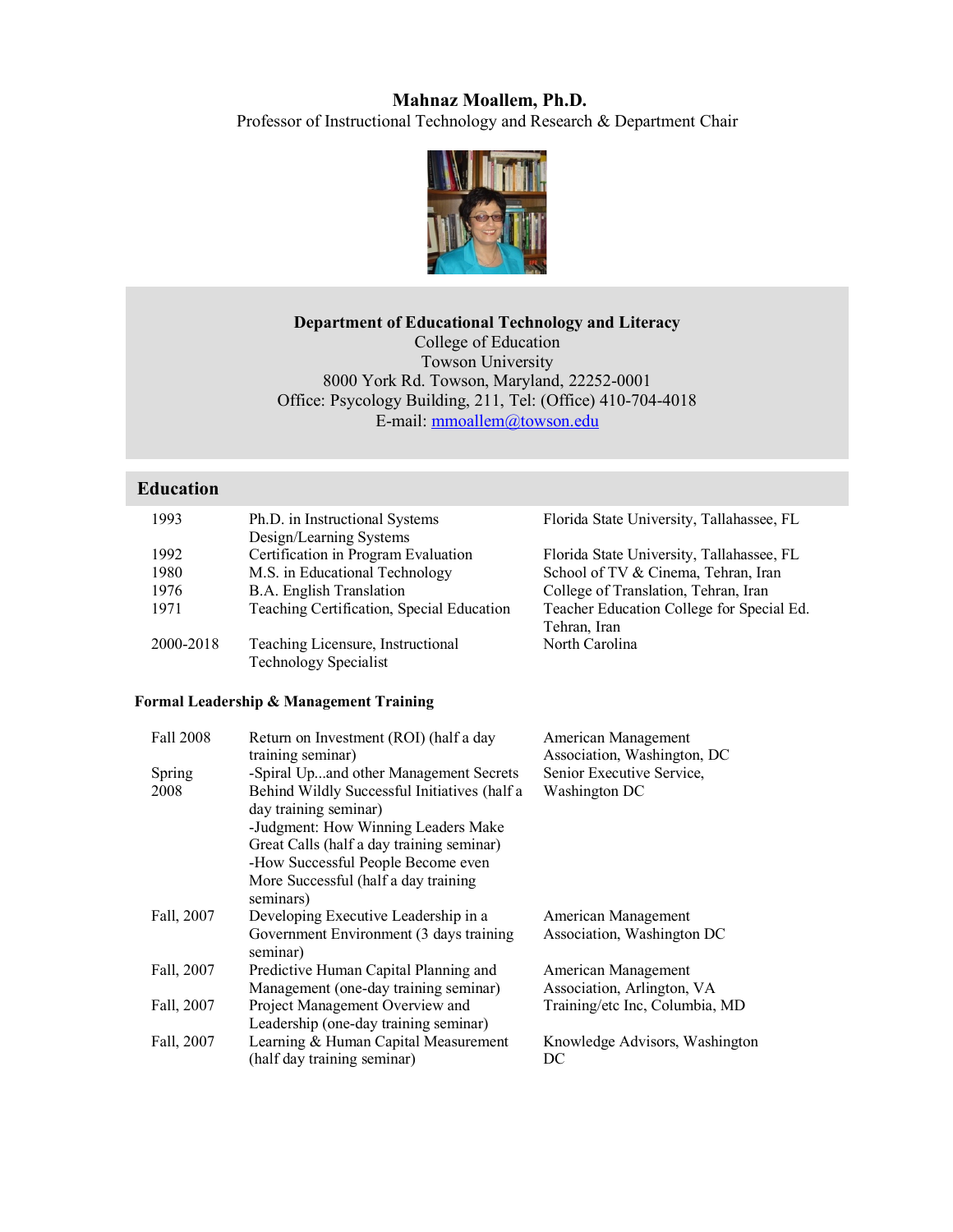| Fall, 2006 | Program Management Seminar (4 days      |
|------------|-----------------------------------------|
|            | intensive training camp for NSF program |
|            | directors)                              |

National Science Foundation, Arlington, VA

# **Academic Honor & Awards**

| 2017        | <b>Recipient of 2017 Achievement Award</b> by Association of Educational Communication and         |
|-------------|----------------------------------------------------------------------------------------------------|
|             | Technology (AECT) for exemplary leadership in developing integrated STEM curriculum and            |
|             | problem-based learning programs.                                                                   |
| 2017        | Recipient of 2017 UNCW Distinguish Faculty Scholar Award, each year UNCW recognizes                |
|             | two faculties for all aspects of excellence in scholarship, research, and creativity including     |
|             | activities that involve colleagues and students.                                                   |
| 2015        | Recipient of 2015 Inspiring Women in STEM Award, the INSIGHT Into Diversity. This award            |
|             | is a tribute to inspiring work as a woman in the STEM field. Is recognized in the September        |
|             | STEM issue of <i>INSIGHT Into Diversity</i> magazine as one of 100 women who will also be honored. |
| 2011-2012   | Recipient of Million Dollar Club Award, UNCW, The Office of Research Services and                  |
|             | Sponsored Programs recognizes faculty members who were awarded a million dollars funding.          |
| 2011-2012   | Nominated for Board of Governor Award by Watson College of Education Administrative                |
|             | Team, UNCW                                                                                         |
| 2010-2011   | Recipient of the 2011 Graduate Mentor Award, UNCW, Graduate School                                 |
| 2007-2008   | Recipient of Million Dollar Club Award, UNCW, The Office of Research Services and                  |
|             | Sponsored Programs (The award was established for faculty members who receive million dollars      |
|             | grant money).                                                                                      |
| 2005-2006   | Recipient of International Travel Award, UNCW to provide lectures and seminar in the Central       |
|             | Luzon State University, Philippines; National Taichung Teacher College, Taichung, Taiwan and       |
|             | the National Pingtung University of Education, Pingtung, Taiwan.                                   |
| 2002-2003   | Recipient of Center for Teaching Excellence Pedagogy Award, UNCW.                                  |
| 2002-2003 & | Recipient of International Travel Award to teach a graduate level course at Shanghai               |
| 2003-2004   | International Studies University, Shanghai, China, UNCW.                                           |
| 2001-2002   | Recipient of Cahill Award for faculty research and development (a joint research project) on       |
|             | the use of hand-held computers, UNCW.                                                              |
| 2001-2002   | Recipient of NSF Scholarship Award to complete a series of evaluation courses in The               |
|             | Evaluator's Institute.                                                                             |
| 2001-2002   | Recipient of Faculty Reassignment Award, Watson School of Education, UNCW.                         |
| 2000-2001   | Recipient of Chancellor's Teaching Excellence Award, the University of North Carolina at           |
|             | Wilmington.                                                                                        |
| 1997-98     | Recipient of Outstanding Faculty for Contribution to the University, Watson School of              |
|             | Education, UNCW.                                                                                   |
| 1996-97     | Recipient of Cahill Award for faculty research and development (a joint research project) on       |
|             | peer tutoring vs. adult tutoring, UNCW.                                                            |
| 1996-97     | Recipient of Faculty Research and Service Award (a joint research project) on peer-tutoring,       |
|             | Watson School of Education, UNCW.                                                                  |
| 1995        | Recipient of Outstanding Faculty for Contribution to the University, Watson School of              |
|             | Education, UNC-Wilmington.                                                                         |
| 1994-95     | Recipient of Faculty Research Award for a project to examine the role of technology resource       |
|             | teachers in the implementation of technology at New Hanover County school district, Watson         |
|             | School of Education.                                                                               |
| 1994        | <b>Recipient of the ECT Foundation's 1994 Special Research Award for the best qualitative</b>      |
|             | research. This award was sponsored by Association for Educational Communication and                |
|             | Technology—the primary organization for the field of Educational Technology.                       |
| 1986        | Recipient of Outstanding Teaching Award, Chief Director of Teacher Education Office, Tehran        |
|             | Iran.                                                                                              |
| 1977        | Recipient of Master's Scholarship Award, Ministry of Education, Tehran Iran.                       |
| 1972        | Recipient of Outstanding Teacher Award, Ministry of Education, Minister, Tehran Iran.              |
|             |                                                                                                    |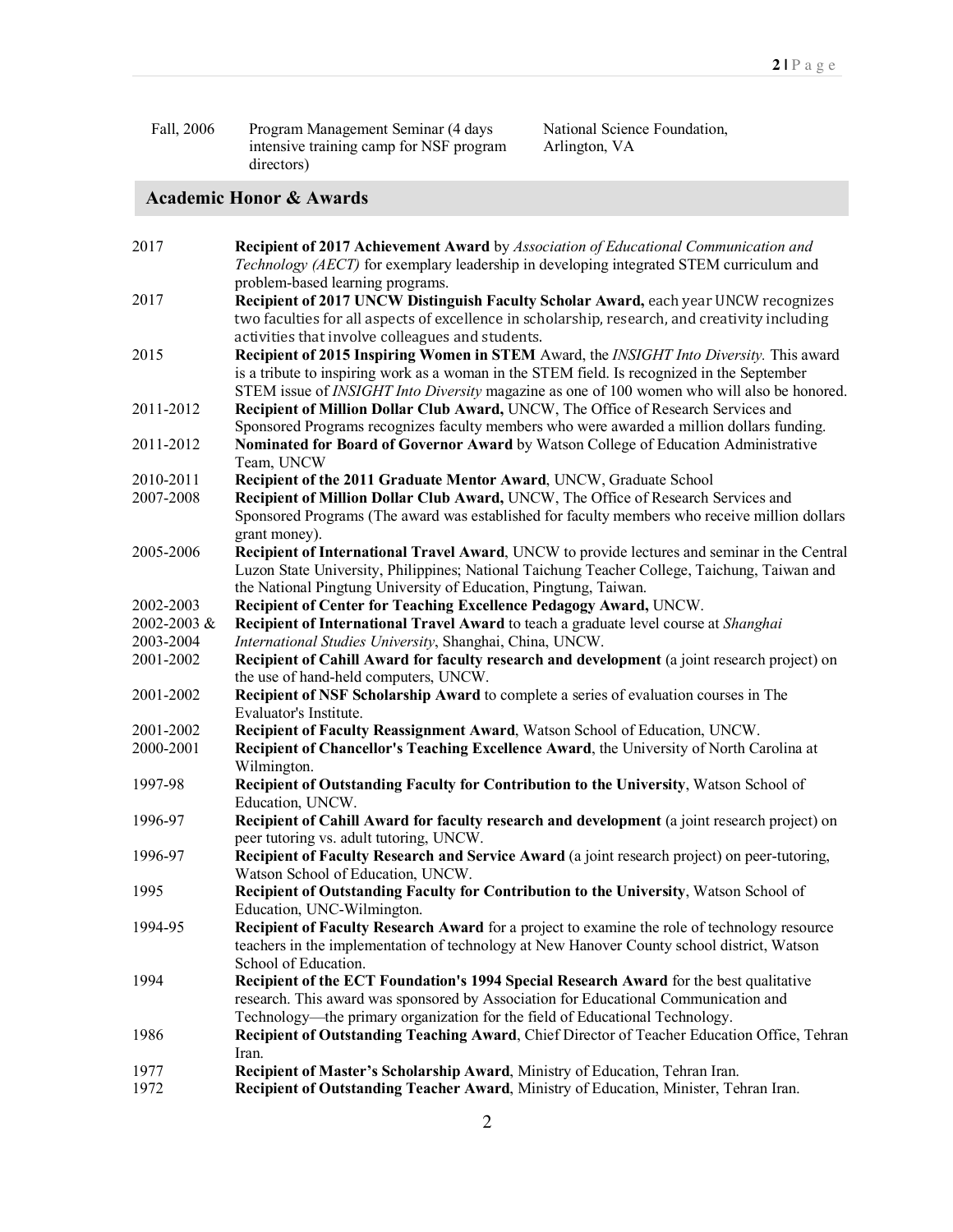# **Professional Associations**

- American Association of Colleges for Teacher Education (AACTE), 2018
- Association of Educational Communication and Technology (AECT) 1991-present
- American Educational Research Association (AERA), 1991-present
- National Consortium for Instruction and Cognition (NCIC), 1992-present
- Association of Problem-Based Learning and Active Learning Methodologies (2017-new)
- Association for the Advancement of Computing in Education (AACE), 2006-present
- International Association for Development of the Information Society (IADIS), 2005-present
- EDUCAUSE, 2003-Present

# • **Editorial Responsibilities**

- **Editorial Board Member,** *The Interdisciplinary Journal of Problem-based Learning (IJPBL)*, 2018-present
- **Editorial Board Member,** *Iranian Distance Education Journal*, Aug. 2016-present
- **Editorial Board Member,** *Malaysian Journal of Learning and Instruction*, Jan. 2015-present
- **Editorial Board Member,** *Journal of Management & Planning in Educational Systems,* Sept. 2020-present
- **Editorial Review Board Member**, *International Journal of Mobile and Blended Learning (IJMBL*), 2009 present
- **Editorial Board Member,** *Journal of Theory and Practice in Visual Arts,* Jan. 2021-present
- **Editorial Board Member,** *Journal of Management and Educational Perspective***,** 2020-present
- **Editorial Review Board member,** *Instructional Science***,** Spring 2019-present
- **Editorial Review Board Member,** *International Journal of Mobile & Blended Learning*, *2008-present*
- **Editorial Review,** *The Interdisciplinary Journal of Problem-based Learning (IJPBL)*, 2015-present
- **Editorial Review,** Journal of *Online Learning and Teaching* **(**JOLT)**,** 2013-present
- **Executive Peer Reviewer**, *Educational Technology & Society*, 2003-present
- **Editorial Board Member**, *Journal of Technology & Teacher Education*, 2003-Present
- **Editorial Board Member**, *International Journal on E-Learning*, 2003-present
- **Reviewer**, *The International Journal of Leadership in Education*, 1998-present
- **Editorial Review,** *EDUCAUSE* Reviewers Committee, 2012-2018
- **Invited Reviewer,** *Journal of Educational Computing* Research, 2017
- **Editorial Review Member,** *British Journal of Educational Technology*, 2006-2015
- **Editorial Board Member**, *European Journal of Mental Disability*, 1994-2010
- **Editorial Board Member,** *Journal of Effective Teaching*, 2006-2009
- **Invited Reviewer**, *Educational Technology, Research Section* 1993, 1995, 1996

# **Experiences**

| <b>Fall 2018-</b>         | Professor & Chair of the Dept. of Educational Technology & Literacy, College of                                                                                                                                                                                                                                                                                                                                                                                                                                        |
|---------------------------|------------------------------------------------------------------------------------------------------------------------------------------------------------------------------------------------------------------------------------------------------------------------------------------------------------------------------------------------------------------------------------------------------------------------------------------------------------------------------------------------------------------------|
| Present                   | Education, Towson University (TU), Towson, Maryland                                                                                                                                                                                                                                                                                                                                                                                                                                                                    |
| <b>Fall 2011-</b><br>2018 | Professor & Grant Coordinator, Watson College of Education, UNCW, Wilmington, NC.<br>Responsibilities as a grant coordinator include: Providing leadership in the school for our grant<br>efforts<br>More specifically:<br>Assisting faculty and staff in exploring funding opportunities<br>$\bullet$<br>Finding collaborators for projects and building coalitions<br>$\bullet$<br>Assisting faculty in developing and writing up grant proposals<br>٠<br>Assisting faculty in finalizing grant-related budgets<br>٠ |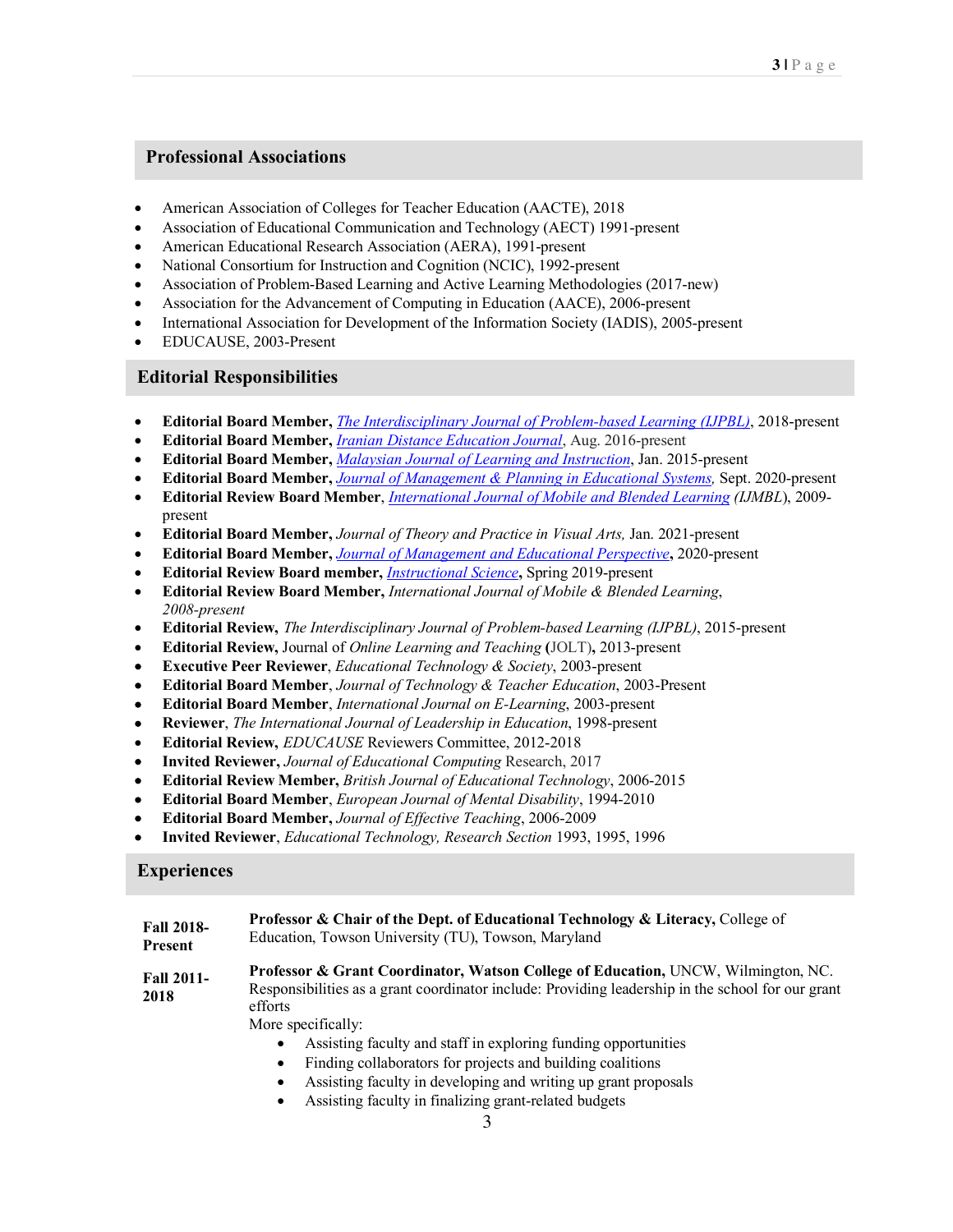|                                                                                 | Conducting grant writing workshops<br>$\bullet$<br>Providing resources and tracking all grant related activities<br>$\bullet$                                                                                                                                                                                                                                                                                                                                                                                                                                                                                                                                                                                                                                                                                                                                                                                                                                                                                                                                                                                                                               |
|---------------------------------------------------------------------------------|-------------------------------------------------------------------------------------------------------------------------------------------------------------------------------------------------------------------------------------------------------------------------------------------------------------------------------------------------------------------------------------------------------------------------------------------------------------------------------------------------------------------------------------------------------------------------------------------------------------------------------------------------------------------------------------------------------------------------------------------------------------------------------------------------------------------------------------------------------------------------------------------------------------------------------------------------------------------------------------------------------------------------------------------------------------------------------------------------------------------------------------------------------------|
| <b>Fall 2006-</b><br><b>Fall 2008</b>                                           | <b>Instructional Technology Project Leader, National Science Foundation, NSF Academy,</b><br>Arlington, VA, on a two-year reassignment grant (Intergovernmental Personnel Act (IPA)).<br>Responsibilities included:<br>Providing professional expertise and leadership in various NSF Academy projects and<br>$\bullet$<br>establishing college/university partnerships, guiding innovative and technologically<br>advanced instructional design initiatives, and consulting on performance technology<br>solutions.<br>Working with NSF Engineering Research Centers (ERCs) Division to design and develop<br>$\bullet$<br>an evaluation system for the ERCs.                                                                                                                                                                                                                                                                                                                                                                                                                                                                                              |
| <b>Fall 2005-</b><br>2017<br>Program<br>Coordinator<br>1999-2012 &<br>2014-2015 | Professor of Instructional Technology & Research and Program Coordinator for<br><b>Instructional Technology Program, Department of Instructional Technology, Foundations,</b><br>and Secondary Education, University of North Carolina, Wilmington, Wilmington, NC.<br>Responsibilities include:<br>Developing the curriculum, courses, activities, resources, and materials for the program.<br>$\bullet$<br>Collaborating with other programs (both on-campus and off-campus), local organizations,<br>$\bullet$<br>and businesses.<br>Helping department chairs in hiring new faculty, scheduling and identifying individuals to<br>$\bullet$<br>teach the specialized courses on a part-time basis in the program.<br>Mentoring and assisting junior faculty members and staff.<br>$\bullet$<br>Handling admission, advising, recruiting, and leading students' assistantships, internships,<br>$\bullet$<br>and other extracurricular activities.<br>Chairing all program-related activities (e.g., comprehensive exam, thesis, design, and<br>$\bullet$<br>development research projects and other design and development efforts, internship, etc.). |
| <b>Fall 1999-</b><br>2005                                                       | Associate Professor of Instructional Technology & Research and Program Coordinator<br>for Instructional Technology Graduate Program, Department of Specialty Studies,<br>University of North Carolina, Wilmington, Wilmington, NC; Coordinate Instructional<br>Technology Master's Program. From 1997-1999 was responsible for:<br>Conducting needs assessment for the planning of the new Instructional Technology<br>$\bullet$<br>Master's program.<br>Writing authorization for the planning of the MS program.<br>٠<br>Designing and developing the MS program in Instructional Technology.<br>$\bullet$<br>Presenting the new program at NC General Administration and being instrumental in<br>$\bullet$<br>getting the program approved at various levels.<br>Recruiting students for the new program and coordinating its implementation.<br>٠<br>Writing program reports for authorizing the program for M level Licensure at NCDPI and<br>٠<br>leading the NCDPI Team visit.                                                                                                                                                                      |
| 1993-1999                                                                       | Assistant Professor of Instructional Technology, Department of Specialty Studies, University<br>of North Carolina, Wilmington, Wilmington, NC.                                                                                                                                                                                                                                                                                                                                                                                                                                                                                                                                                                                                                                                                                                                                                                                                                                                                                                                                                                                                              |
| 1992-1993                                                                       | Research Assistant, Department of Educational Research, Florida State University,<br>Tallahassee, FL. Responsibilities included participating in designing and conducting a research<br>project on technology directions and requirements. The project examined the trends and issues<br>in the field of instructional technology and evaluated the Instructional Systems Program at<br>Florida State University.                                                                                                                                                                                                                                                                                                                                                                                                                                                                                                                                                                                                                                                                                                                                           |
| 1992-93                                                                         | Research Assistant, Center for Needs Assessment and Planning, Florida State University,<br>Tallahassee, FL. Responsibilities included participating in conducting a needs assessment study<br>on adult and community education in the state of Florida which resulted in writing resource<br>materials for adult education institutes and organizations in the state.                                                                                                                                                                                                                                                                                                                                                                                                                                                                                                                                                                                                                                                                                                                                                                                       |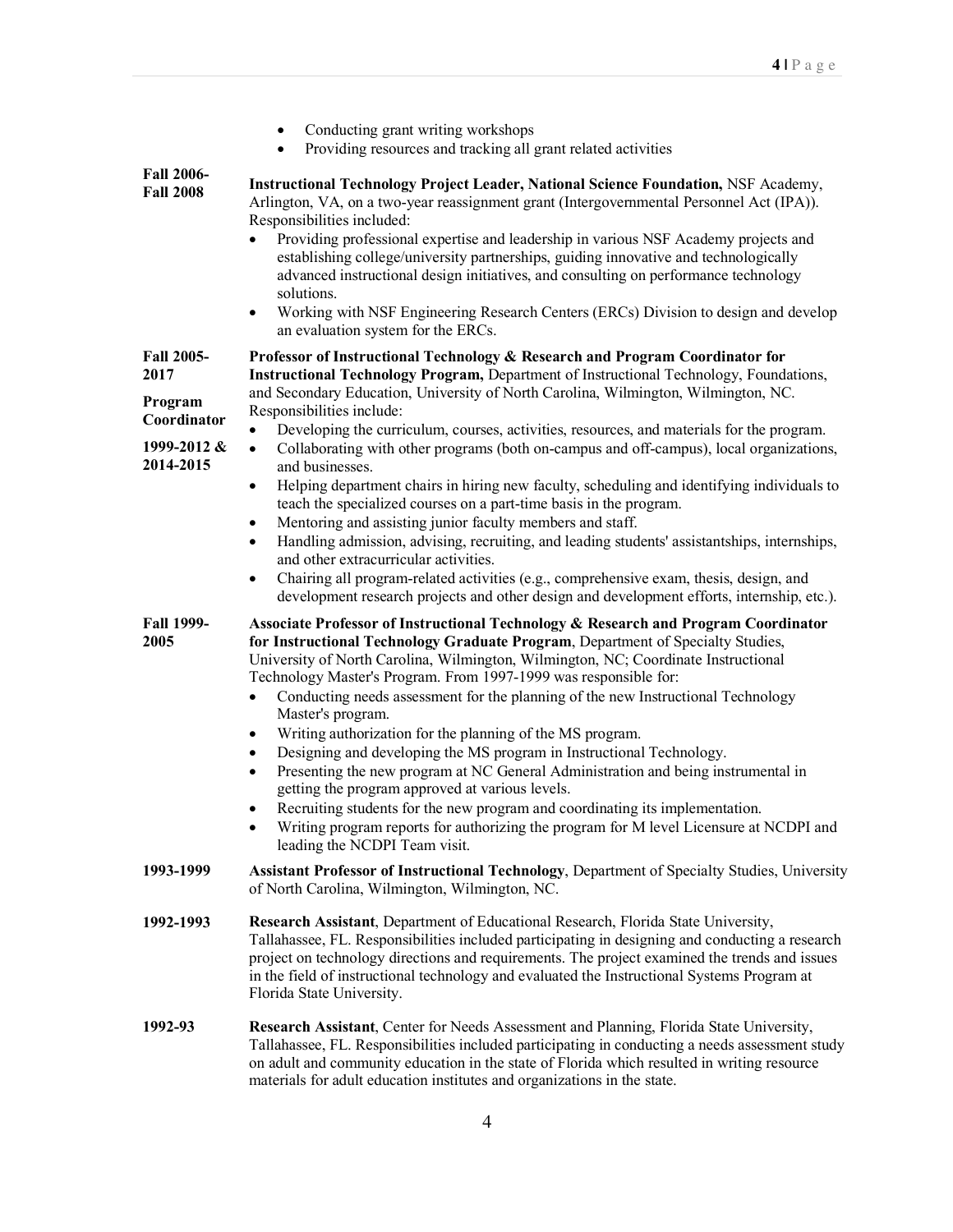- **1992-1993 Teaching Assistant**, Department of Educational Research, Florida State University, Tallahassee, FL. Responsibilities included assisting in teaching a graduate course on statistics (EDF: Descriptive and Inferential Statistics). The course was a required course for all graduate students in education and other related fields.
- **1992-1993 Teaching Assistant**, Department of Educational Research, Florida State University, Tallahassee, FL. Responsibilities included designing and teaching an undergraduate course in educational psychology (EDF: Classroom Applications of Educational Psychology). The course was a required course for all students who were teacher education majors.
- **1991-1992 Research Assistant**, Learning Systems Institute, Florida State University, Tallahassee, FL. Responsibilities included participating in collecting, analyzing and summarizing data for a comparative research project focused on mathematics and science achievement of students in the state of Florida and the Republic of Korea.
- **1981-1987 Instructional Designer**, Ministry of Education, Dept. of Research and Planning Curriculum, Tehran, Iran. Responsibilities included participating in designing and developing curriculum and instructional material for the school system. Involved in designing and developing course material for teacher education programs.
- **1980-1987 Evaluator/Consultant**, Ministry of Education, Tehran, Iran. Responsibilities included visiting more than 30 schools to evaluate their educational activities and to consider their educational problems. Gave recommendations to decision makers for school improvement. Observed classrooms and staff rooms to evaluate instructional activities and reported teachers' problems regarding textbooks to the Department of Research and Planning Curriculum. Served as a consultant to teachers, supervisors, and inspectors on educational problems.
- **1978-1987 Senior Lecturer**, Teacher Education College, Tehran Iran. Responsibilities included teaching courses in methods of teaching special children, educational media, educational psychology, developmental psychology, and seminars in problems of teaching to special students in Iran. Supervised student teachers during their practice teaching in schools. Taught and supervised microteaching (laboratory teaching). Organized schools' participation in the teaching laboratory. Served as an advisor for pre-service teachers. Taught summer courses for in-service teachers.
- **1976-1977 Program Evaluator**, Instructional Television, Unit of Evaluation, Tehran Iran. Responsibilities included assisting in evaluating distance education programs. Organized field test sessions for evaluating developed programs. Participated in design and development of the distance courses. Took part in analyzing and summarizing results of field tests and writing reports concerning proper modification.
- **1975-1976 Teaching Assistant**, School of Television & Cinema, Tehran, Iran. Responsibilities included teaching an undergraduate course in English.
- **1974-1976 Principal**, Shafa Elementary School, Tehran, Iran. Responsibilities included directing an elementary school for special needs students. Participated in the province meetings and planning sessions. Involved in organizing summer training workshops for teachers. Was responsible for conducting and evaluating remedial programs.
- **1974-1976 Teacher**, Shafa Elementary School, Tehran, Iran. Responsibilities included teaching physically and intellectually disabled and gifted students. Designed and developed instructional materials for reading and mathematics.

# **Courses Taught**

ISTC 674 Special Topics—Motivational Design for Learning and Performance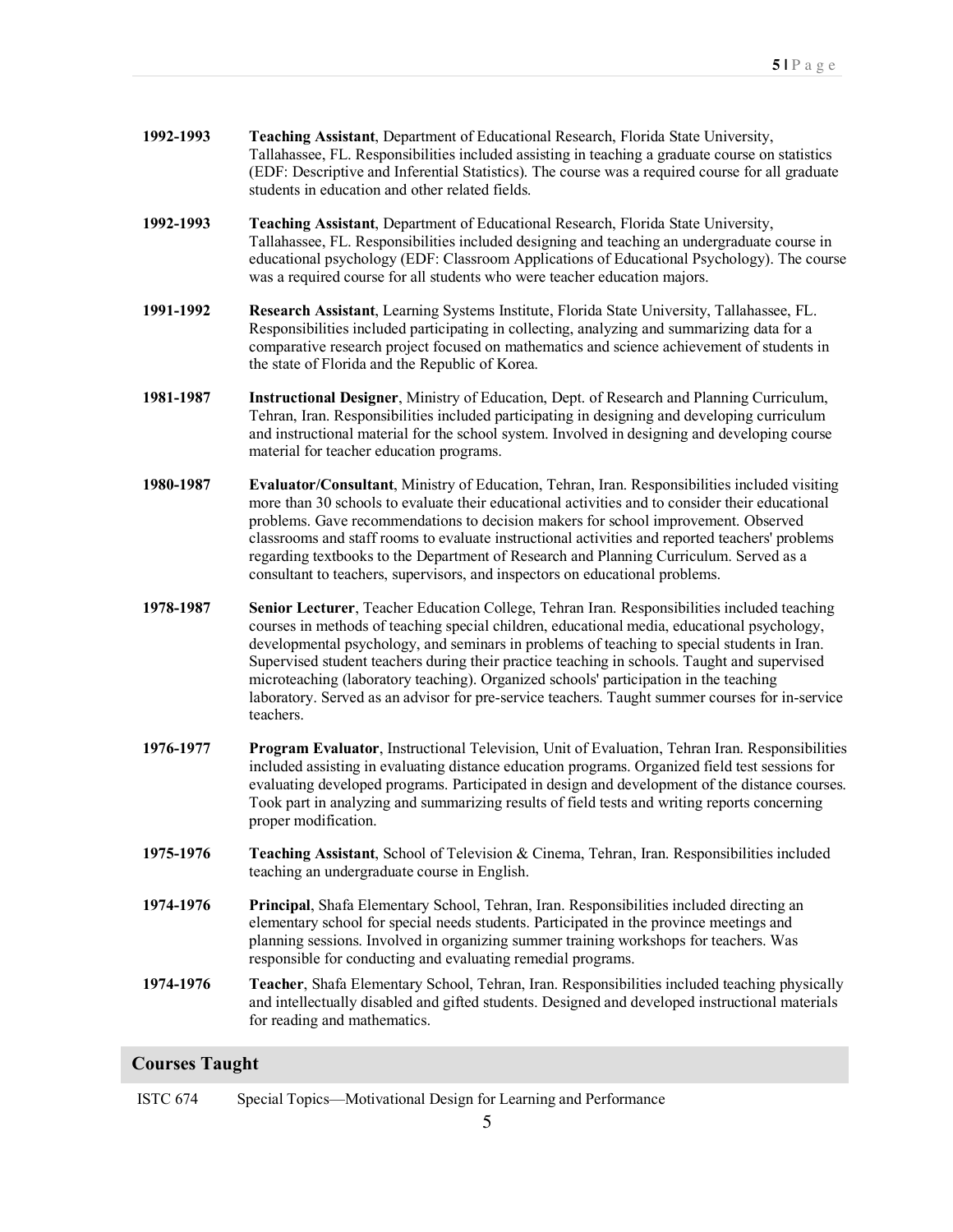| MIT/EDN 595    | Preparing Teachers to Integrate Computing with STEM Curriculum (A team taught course)           |
|----------------|-------------------------------------------------------------------------------------------------|
| Grant-writing  | A semester-long workshop series on grant writing for faculty and staff at Watson College of     |
| Workshop       | Education                                                                                       |
| Series         |                                                                                                 |
| <b>MIT 514</b> | Foundations of Distance Education, Summer 2010-present (offered for MS in Instructional         |
|                | Technology)                                                                                     |
| <b>MIT 501</b> | Motivation in Instructional Design, Summer 2009-present (offered for MS in Instructional        |
|                | Technology)                                                                                     |
| MIT 522        | Organization & Management of Instructional Technology Programs (offered for MS in               |
|                | Instructional Technology), Spring 2003-present                                                  |
| <b>MIT 598</b> | Design and Development Research Project (capstone project offered for MS in Instructional       |
|                | Technology), 2009-present (An option for master's Thesis)                                       |
| <b>MIT 598</b> | Instructional Technology Electronic Portfolio (capstone project offered for MS in Instructional |
|                | Technology) 2001-2008                                                                           |
| <b>MIT 542</b> | Internship (offered for MS in Instructional Technology), 2000-present                           |
| <b>MIT 541</b> | Colloquium II: Trends and Issues in IDT (offered for MS in Instructional Technology), 2000-     |
|                | 2009                                                                                            |
| <b>MIT 510</b> | Design & Development of Instructional Technology (offered for MS in Instructional               |
|                | Technology), 2000-present                                                                       |
| <b>MIT 500</b> | Instructional Systems Design: Theory & Research (offered for MS in Instructional Technology)    |
|                | 1999-present                                                                                    |
| <b>MIT 540</b> | Colloquium I: Roles of Responsibilities of Instructional Technologists (offered for MS in       |
|                | Instructional Technology), 1999-2009                                                            |
| <b>EDN 409</b> | Practicum in Secondary Science (9-12), 1998                                                     |
| <b>EDN 599</b> | Master's Thesis Chair, 1997- present                                                            |
| <b>EDN 301</b> | Instructional Design & Classroom Evaluation, 1995-2006                                          |
| <b>EDN 580</b> | Reflective Practicum (for Master's degree in School Administration), Fall 1995-98               |
| <b>EDN 520</b> | Instructional Development (offered for all master students in education), 1993-2010             |
| <b>EDN 523</b> | Research in Education (offered for all master's students in education), Spring 1996             |
| <b>EDN 301</b> | Instructional Design (A core course for BA in teaching), 1994-95                                |
| <b>EDN 302</b> | Classroom Evaluation and Research (A core course for BA in teaching), 1993-95                   |
|                |                                                                                                 |

## **Supervision of Student Research and Design & Development Research Projects**

#### **Example Ph.D. Dissertation and MS Thesis:**

- *Parents' Position and the Gaps between Generations in Improving Young Adults with Mental and Behavioral Problems: Development of an Intervention to Improve Young Adult adaptation* (Ph.D.), *Hormozgan University, College of Psychology and Education, Counseling Department* (Dissertation Chair: Dr. Igbal Zareie, Committee Members, Mahnaz Moallem), 2022, Defended Jan. 2022.
- *Development and Validation of an Evaluation Model of Learning Materials for Constructivist Online Learning Environment (Ph.D.), Ferdowsi University, Mashhad, College of Education and Psychology, Dept. of Information Science and Knowledge Studies (A*meneh Mohamadi) (Dissertation Chair: Prof. Morteza Karami; Committee Members, Drs. Mahnaz Moallem & Jafari Sani), 2019. Defended Jan. 2021.
- *An E-Project- Based Learning Pedagogical Model Using Interactive Edutainment Applications In Inclusive Classrooms*" **(Ph.D.)**, University of Malaya, Institute of Graduate Studies, Kuala Lumpur (Anuar Mohd Yusof (Dissertation Chair: Prof. Dr. Esther Gnanamalar Sarojini A/P A Daniel), 2016.
- *Strategies on Sustaining Feedback in a Technology Integrated Learning Environment* **(Ph.D.),**  Universiti Utara Malaysia (University of Malaya, Malaysia, School of Education and Modern Languages College of Arts and Sciences) (NG Huey ZHER (dissertation chair: Prof. Raja Maznah Hussain), 2015.
- *A Computer-Assisted Framework Based On the Bloom Anderson Taxonomy for Teaching Mathematics in the Lower Primary Years* **(Ph.D.)** (Nasrin Moradmohamand, The University of Western Australia, Australia, School of Computer Science & Software Engineering), 2014.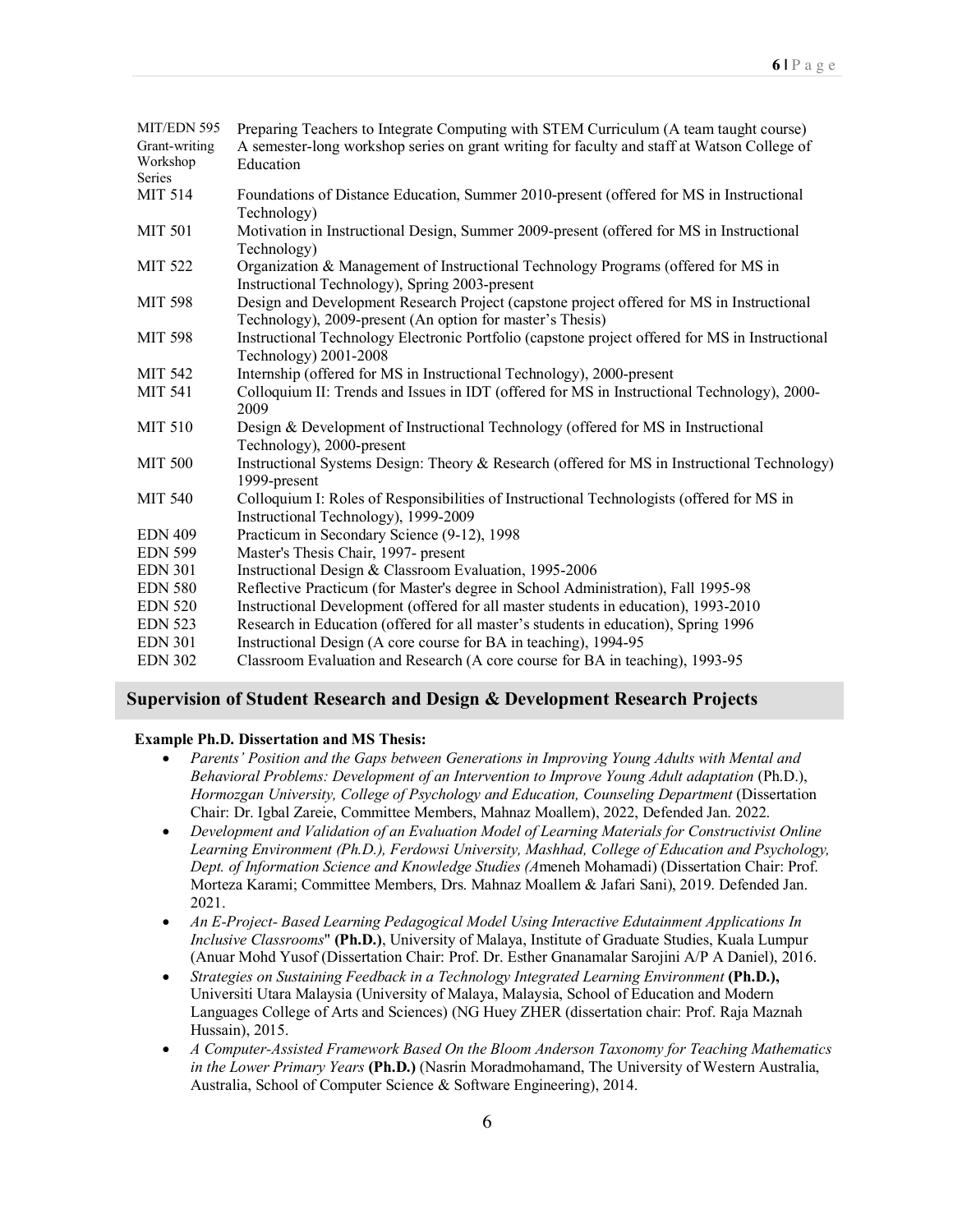- *Self-Directed Learning in an e-Socio Constructivist Learning Environment* (Ph.D.) (FOO SZE-YENG, University of Malaysia—Chair Prof. Raja Maznah Raja Hussain), 2013.
- *A Self-directed e-Learning Module to Develop Knowledge, Skills, and Informatics Attitudes in Registered Nurses and Nursing Students* (Marge Verzella, Faculty Chair, RuthAnne Kuiper) (**Master Thesis**) School of Nursing, 2011.
- *Self-regulated Learning and Clinical Reasoning during Acute Versus Community Based Clinical Experiences*, (Cynthia Schweizer Faculty Chair, RuthAnne Kuiper) (**Master Thesis**) School of Nursing, 2011.
- *Teaching-Learning Processes Using the English Language Teaching—Learning Materials in a Smart School*. (Ph.D.) (Ruhaya Hassan, University of Malaysia—Chair Prof. Raja Maznah Raja Hussain)
- *A Theoretical and Practical Study Concerning the User Model for Adaptive e-learning Systems*. **(Ph.D.)** (AmalAbas Al-Dujaily), Massy University, New Zealand. Chair: Dr. Hokyoung)
- *Designing a Model for Industrial on the Job Training Based on Constructivist & Systematic Approaches and Comparing its Effectiveness among Production-line Personnel and Managers.* **(Ph.D.)** (Morteza Karami, Tarbiat Modarres University, Iran--Chair: Dr. Hashem Fardanesh)
- *The Impact of Personalized Learning on Motivation and Student Success in Online Learning (Chair of* **Master Thesis**) Anne Pemberton, UNCW, MIT), 2012.
- *Effects of Learning Styles on Group Dynamics in Online Learning Environments* (Chair of **Master Thesis**) Erica Robertson, UNCW, MIT program), 2010.
- *Instructional Technologists at Public school: A Study of their Future Roles and Responsibilities*. **(Special Research Project**) (Suzanne Rizzo, Master of Education, UNCW)

# **Example Design & Development Research Projects (Master of Science in Instructional Technology Capstone Project)**

- *Conceptual Framework for Critical Thinking (Joy Childs)*
- *E-Learning Advising Module for University Education Students* (Andrea E. Blair)
- *Occupational Stress Management Training* (Danielle N. Butts)
- *Closing the Gap: Using Feedback and Feed-Forward to Promote Problem Based Learning in Distance Education* (Ashley Webb)
- *Promoting Female Participation in STEM (Shelia K Chase)*
- *The Impact of Organizational Values on Employee Performance and Customer Loyalty*  (Katherine R Deese)
- *A Study of Learning and Assessment in MOOC* (Andrew Stanley)
- *Diversity training in the global marketplace* (Jean Snider)
- *Motivation of adult learners in self-directed learning environments* (Chapin L Brinegar)
- *NC Cheerleading Coaches' Training* (Jennifer S Warren)
- *Involuntary Commitment Application: An Online Training Module* (Kim Whitfield) (Received Best Student Master's Paper" from the Information Systems Educators Conference (ISECON) –an international conference. The paper will be published in the Information Systems Educational Journal.
- *From Design to Evaluation: Effectiveness Study of a Personalized Learning Approach for Reducing Adolescent Obesity* (Jerome Hoskins). The final paper is published as a book chapter.
- *Water Quality Education: Designing and developing Web-based Inquiry* For 8<sup>th</sup> Grade Middle School Students (Patrick Murphy)
- *Evaluation of Student Orientation to Blackboard Learn* (Robin Brooke)
- *The Conundrum of Sex Education: The design and development of a self-paced, computer-based module* (Kate Daniele)
- *The Effectiveness of Computer-based Constructivist Learning Environments for Foreign Language Learning* (Herman Hall)
- *Tileston Clinic: Informal Training Module* (Matt Gayford)

# **Research & Publications**

"An experienced teacher model of thinking and teaching: An ethnographic study of teacher cognition."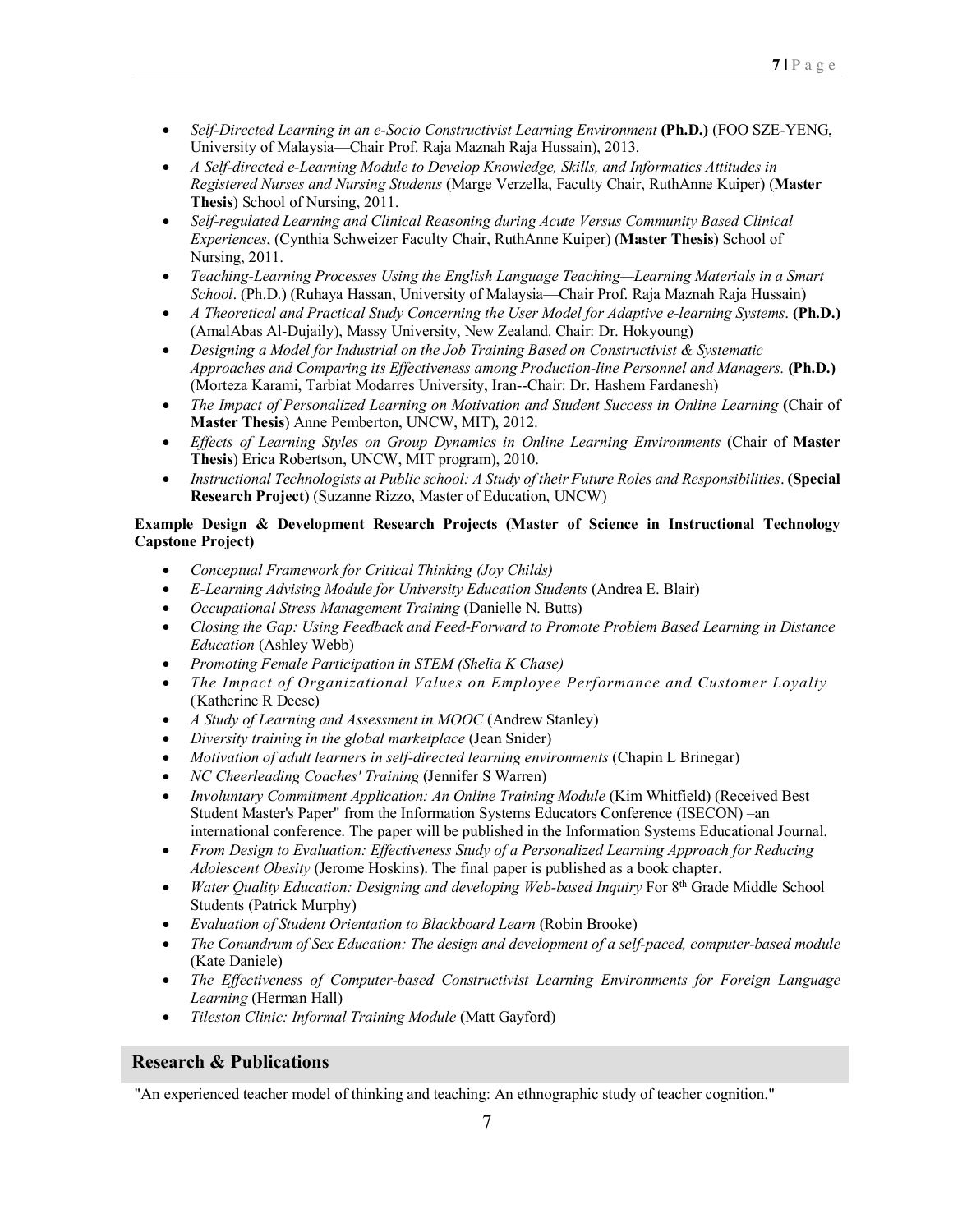**Dissertation Director:** Professor Marcy Perkins Driscoll, 1993 **The dissertation received ECT Foundation's 1994 Special Research Award** for the best qualitative research.

#### *\*Books & Book Chapters*

- Moallem, M. (2021). Smart Educational System. In Moallem, A. (Ed), *Smart and Intelligent Systems: The Human Elements in Artificial Intelligence, Robotics, and Cybersecurity* (n.d.) (pp. 1-33), Rutledge/Taylor & Francis Group.**,** United States: CRC Press.
- Moallem, M., & Igoe, E. (2020). Using computer-based scaffolds to improve problem-solving and reasoning skills in distance education. In Demetrios Sampson & Dirk Ifenthaler *(Eds), Online Teaching and Learning in Higher Education* (Eds) (pp. 135-161), Springer Nature, Switzerland AG 2020. https://doi.org/10.1007/978-3-030-48190-2
- Moallem, M., Sterrett, W. L., Gordon, C., Sukhera, S., Mahmood, A., & Bashir, A. (2020). An investigation of the effects of integrating computing and project/problem-based learning in the context of environmental sciences: A case of Pakistani STEM teachers*. In* Stephen T. Schroth and Janese Daniel ((Eds), *Handbook of Research on Building STEM Skills through Environmental Education* (pp. 49-89), IGI Publication.
- \*Moallem, M., Hung, W. & Dabbagh, N. **(**2019, Eds.). *Wiley Handbook of Problem-Based Learning*, Hoboken, NJ: Wiley Blackwell Inc. ISBN-10: 1119173213. This is the first Handbook in PBL and has five sections, 29 chapters, 275,000 words)
- Moallem, M. (2019). Effects of PBL on Learning Outcomes. In M. Moallem, W. Hung, & N. Dabbagh, (Eds), *Wiley Handbook of Problem-Based Learning (pp. 106-135),* Hoboken, NJ: Wiley Blackwell Inc.
- Hung, W., Moallem, M., & Dabbagh, N. (2019). Social Foundations of PBL. In M. Moallem, W. Hung, & N. Dabbagh, (Eds), *Wiley Handbook of Problem-Based Learning (pp. 51-81),* Hoboken, NJ: Wiley Blackwell Inc..
- Moallem, M., Morge, S., Narayan, S., & Tagliarini, G. A (2016). The Power of Computational Modeling and Simulation for Learning STEM Content in Middle and High Schools. In Michael Urban and David Falvo (Eds.), *Improving K-12 STEM Education Outcomes through Technological Integration (p. 135-171)*, IGI Publishing Inc.
- Morge, S. P., Moallem, M., Gordon, C. R. Tagliarini, G. A. & Narayan, S. (2013). Design and implementation of computational modeling for learning mathematical concepts. In Drew Polly (Ed.), *Common Core Mathematics Standards and implementing digital technologies (p.199-280),* Idea Group Publishing Inc.
- Moallem, M. (2013). *Introduction to the translation of "Trends and Issues in Instructional Design and Technology* by Robert A. Reiser & John V Dempsey" to Farsi by Morteza Karami.
- \*Bhattacharya, M., Mach, N., & Moallem, M. (Dec. 2011, Eds.). *Emerging technologies for learning: Impact on cognition and culture. E-book & Print*, AACE, Idea Group Inc.
- Karami, M. & Moallem, M. (2011). *The current and future use of emerging technologies in higher education in Iran: A case study*. Book chapter published in Bhattacharya, M., Mach, N., & Moallem, M. *Emerging Technologies for Learning: Impact on Cognition and Culture.* AACE Idea Group Inc.
- Thompson, C., Moallem, M. & Kermani, H. (2011). *Emerging technologies as tools for cross-cultural engagement: How a diverse student body affects teaching, learning and assessment activities*. Book chapter published in Bhattacharya, M., Mach, N., & Moallem, M. *Emerging Technologies for Learning: Impact on Cognition and Culture.* AACE Idea Group Inc.
- Bhattacharya, M. & Moallem, M. (2009). Crossing the borders using collaborative technologies. In M. Bhattacharya & P. Kommers (eds.) *Managing Digital Diversity: Socio-Technological Perspectives.* Idea Group Inc.
- Moallem, M. (2009). The efficacy of current assessment tools and techniques for assessment of complex and performance-based learning outcomes. In P. Rogers, G. Berg, J. Boettcher, C. Howard, L. Justice, and K.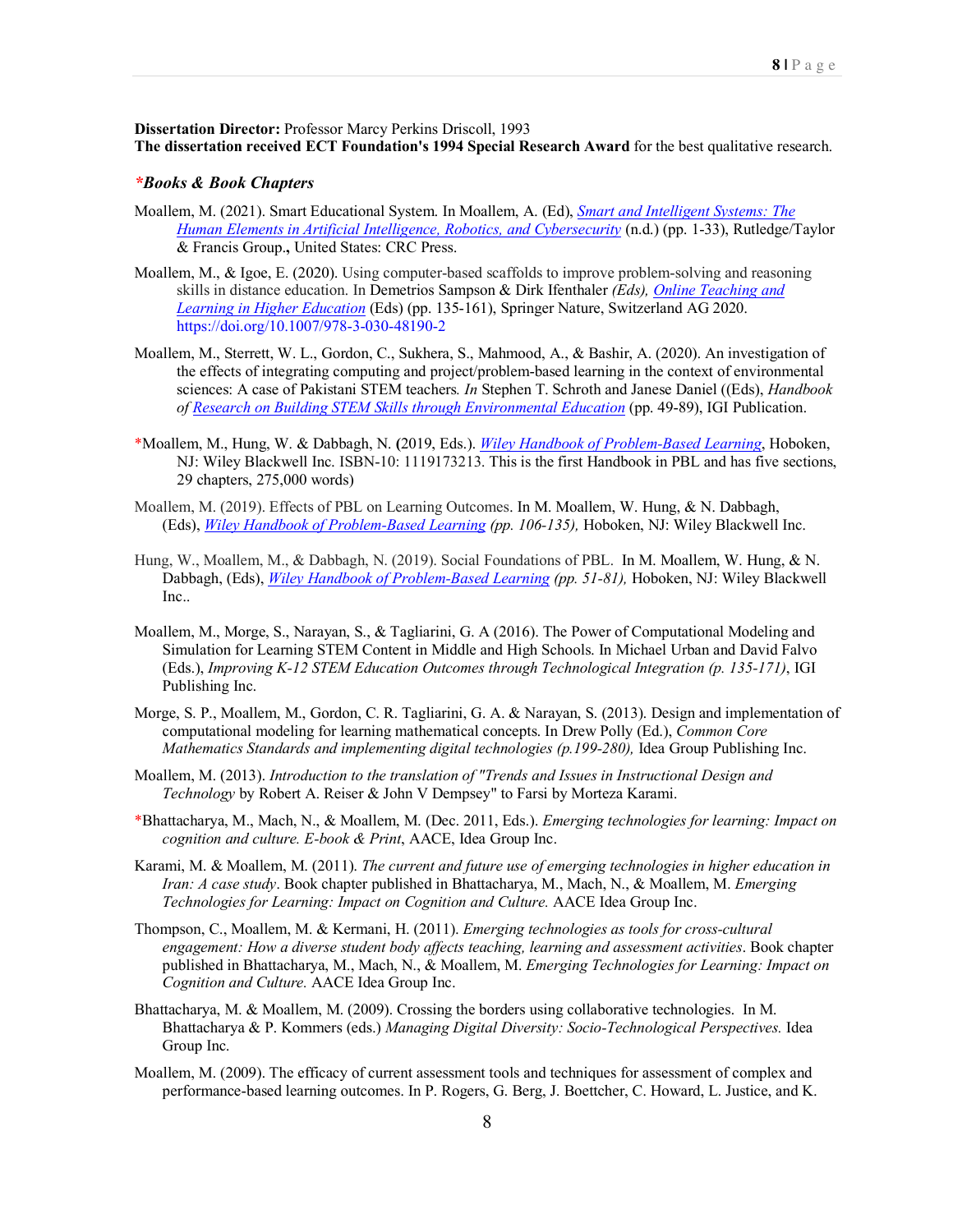Schenk (Eds)**, Encyclopedia** *of Distance and Online Learning*, 2nd edition (pp. 703-802), Idea Group Publishing Inc.

- Moallem, M. (2009). Assessment of complex learning outcomes in online learning environments. In P. Rogers, G. Berg, J. Boettcher, C. Howard, L. Justice, and K. Schenk (Eds)**,** *Encyclopedia of Distance and Online Learning*, 2nd edition (pp. 94-102), Idea Group Publishing Inc.
- Moallem, M., Kermani, H., & Chen, S. J. (2006). Handheld, wireless computers: Can they improve learning and instruction? In C. D. Maddux and D.L. Johnson (Eds.,) *Classroom integration of type II uses of technology in education* (77-93). U.S.A., Haworth Press, Inc.
- Moallem, M. (2004). Designing and managing student assessment in online learning environment. In Comeaux, P. (Ed.,) *Assessing online learning* (pp.18-34). Bolton, MA: Anker Publishing Inc.
- Moallem, M. (2002). *Communicating and collaborating in the Online Classroom: Examples and Applications*. In Comeaux, P. (Ed.,) Designing and implementing an interactive online learning environment. Bolton, MA: Anker Publishing Inc.
- \*Moallem, A., & Moallem, M. (1996). *Curriculum design and educational, training and evaluation materials for specialized vocational training institutions with mentally disabled individuals in France* (Vol. II). Cgypontoise, France: Dialogues Press Company.
- \*Odharo, J., Moallem, M., & McCloughhan, M. C. (1992). *Assessing needs in adult and community education: Strategies and resource materials*. The Center for Needs Assessment and Planning, Florida State University, Tallahassee, FL.

#### *Journal Articles (Refereed)*

- Cai, Q., Moallem, M. (2021). Applying Merrill's First Principles of Instruction to redesign an online graduate course through the rapid prototyping approach. *TechTrends,* https://doi.org/10.1007/s11528-021-00658-w
- Sterrett, W., Azam, R., Moallem, M., Boersma, J., Bashir, A., Ricanek, K., Saeed, M., Butt, I., Mahmood, A., Sukhera, S. and Gordon, C. (2020), Sharing a powerful IDEA: learning organizations collaborating to innovate and design engaging applications in STEM education, Development and Learning in Organizations, Vol. 34 No. 2, pp. 9-12. https://doi.org/10.1108/DLO-06-2019-0137
- \*Webb, A., & Moallem, M. (2016). Feedback and feed-forward for promoting problem-based learning in online learning environments*. Malaysian Journal of Learning and Instruction (MJLI)*, 13*(2),* 11-41.
- Moallem, M. (2015). The impact of synchronous and asynchronous communication tools on learner selfregulation, social presence, immediacy, intimacy, and satisfaction in collaborative online learning. *The Online Journal of Distance Education and e-Learning, 3 (3)*, 55-77*.*
- \*Karami, M., Fardanesh, H., Abbaspour A., & Moallem, M. (2009). Comparing effectiveness of systematic and constructive instructional design model in managers training and development, *Journal of Management and Planning in Educational Systems*, 2, 9-30.
- Moallem, M. (2007). Accommodating individual differences in the design of online learning environments: A comparative study, *Journal of Research on Technology in Education*, 40(2), 219-247.
- Moallem, M. Kermani, H., & Chen, S.J. (2005). Handheld, wireless computers: Can they improve learning and instruction? *Computers in Schools, 22(3), 93-106.*
- Moallem, M., Chen. S.J., & Kermani, H. (2005). Using handheld, wireless computers to improve assessment of learning and instruction. *Educational Technology, 45*(6), 12-22.
- Moallem, M. (2004). A review of distance learning and university effectiveness: Changing educational paradigms for online learning. *Journal of Educational Technology & Society, 7*(2), 145-147.
- Moallem, M. (2003). An interactive online course: A collaborative design model. *Educational Technology Research and Development, 51(4), 85–103, ISSN 1042–1629.*
- Moallem, M. (2003, winter). Applying learning styles in an online course. *Academic Exchange Quarterly,* 7(4), 204-209, ISSN 1096-1453.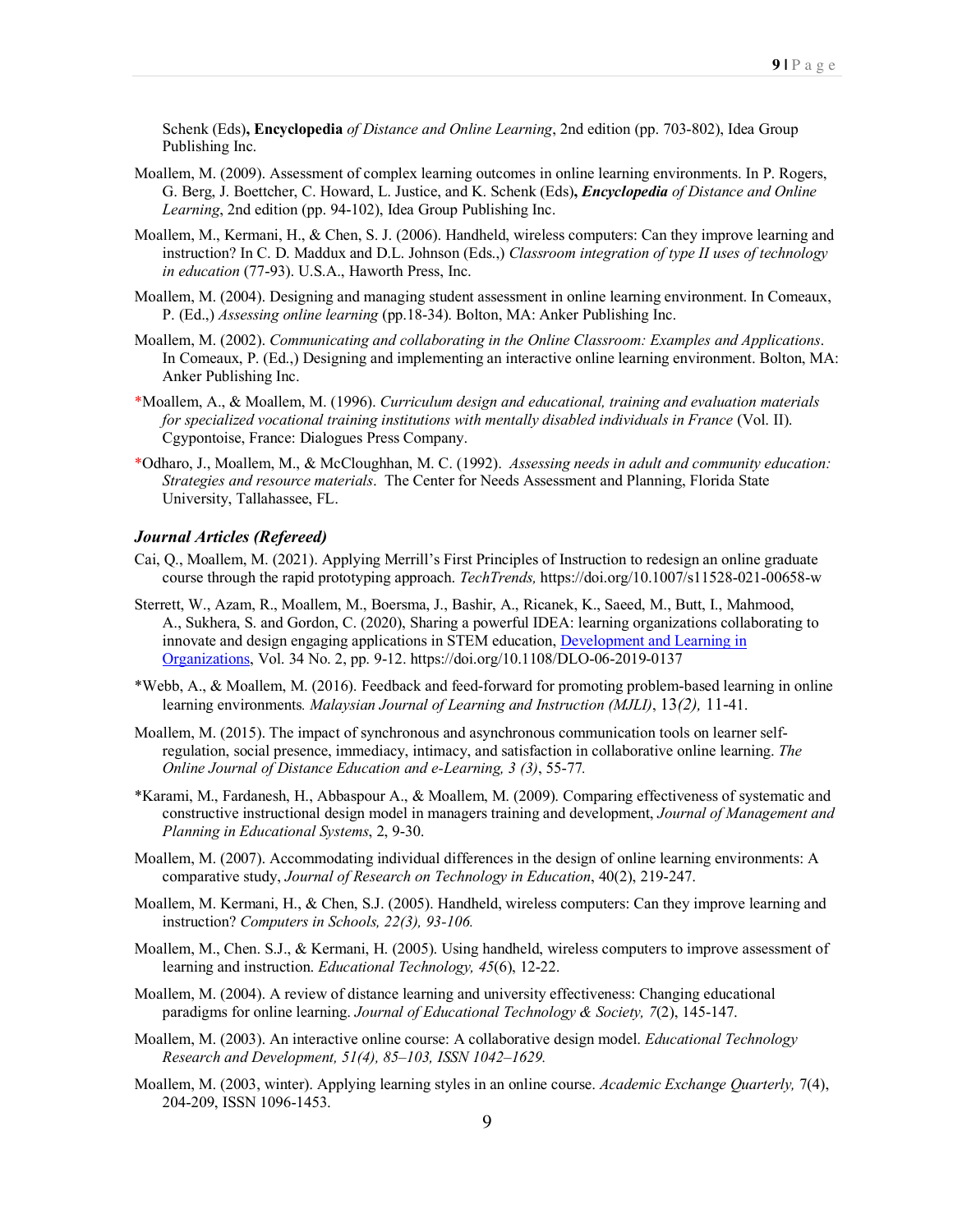- Applefield, J. M., Huber, H., & Moallem, M. (2001). Constructivism in theory and practice: Toward a better understanding, *The High School Journal, 84*(2), 35-53.
- Moallem, M. (2001). Applying constructivist and objectivist learning theories in the design of a Web-based course: Implications for practice. *Journal of Educational Technology & Society, 4(*3) ISSN 1436-4522.
- Kermani, H, & Moallem, M. (2001). Cross-age tutoring: Exploring the characteristics and process of peermediated learning. *Dialogue From the Field,* 4(3), 453-485.
- Moallem, M., & Earle, R. (1998). Instructional design models and teacher thinking research: Toward a new conceptual model for Research and Development. *Educational Technology*, 38(2), 5-22.
- Moallem, M. (1998). An expert teacher's model of thinking and teaching and instructional design models and principles: An ethnographic study. *Educational Technology Research and Development,* 46(2), 37-64.
- Moallem, A., & Moallem, M. (1998). Systemic change in vocational training institutions in France. *International Journal of Disability Development & Education,* 54(1), 17-33.
- Moallem, M. (1997). Review of Instructional Planning: A Guide for Teachers*. Educational Technology Research and Development,* 45(4), 88-95.
- Kermani, H., Moallem, M., & Janes, H. A. (1997). Peer-tutoring: An instructional strategy for promoting the social and academic skills of individuals with intellectual disabilities. *European Journal on Mental Disability*, 4(16), 3-16. (This paper published in both English and French.)
- Moallem, M. (1997). The nature and content of reflective practice: A case of an expert science teacher. *The Clearing House,* 70(3), 143-150.
- Moallem, M. (1997). Interpreting the many facets communication of classroom: A semiotic analysis. *Academic Exchange Quarterly*, 1(2), 17-26.
- Smith, R., Moallem, M. & \*Sherrill, D. (1997). How pre-service teachers think about cultural diversity: From self-analysis to self-reflection. *Educational Foundations*, 11(2), 41-62.
- Driscoll, M. P., Moallem, M., Dick, W., & Kirby, E. (1994). How do textbooks contribute to learning in a middle school science class? *Contemporary Educational Psychology*, 19, 79-100.

\*Graduate student

#### *Conference Proceedings (refereed)*

- Moallem, M., & Igoe, E. (Oct. 2018). *Problem-based learning and computer-based scaffolds in distance education.* Proceeding of 15th International Conference on Cognition and Exploratory Learning in Digital Age. Budapest, Hungry (pp. 27-278)
- \*Griffiths, C., & Moallem, M (Nov. 2016) *Assessment of the Quality of Online Courses: A Case of a Community College*. E-Learn: World Conference on E-Learning in Corporate, Government, Healthcare, and Higher Education 2016 (Nov 14, 2016) pp. 366–371.
- \*Stanley, A., & Moallem, M. **(**March 2016**).** Assessment in MOOCs: A comparative analysis. *Society for Information Technology & Teacher Education International Conference 2016 (Mar 21, 2016) pp. 394–400.*
- \*Webb, A., & Moallem, M. (March 2016). Feedback and feed forward for promoting problem-based learning. *Society for Information Technology & Teacher Education International Conference 2016* (Mar 21, 2016) pp. 434–442.
- Scull, T., Malik, C., Kupersmidt, J., & Moallem, M. (March 2016). Rethinking sexuality education: A web-based solution. *Society for Information Technology & Teacher Education International Conference 2016* (Mar 21, 2016) pp. 2344–2348.
- Moallem, M., Narayan, S., Lugo, G., Reamer, A., & Tagliarini, G. (March 2016). Integrated STEM teacher education programs: An innovative approach to preparing the 21st-century workforce. *Society for*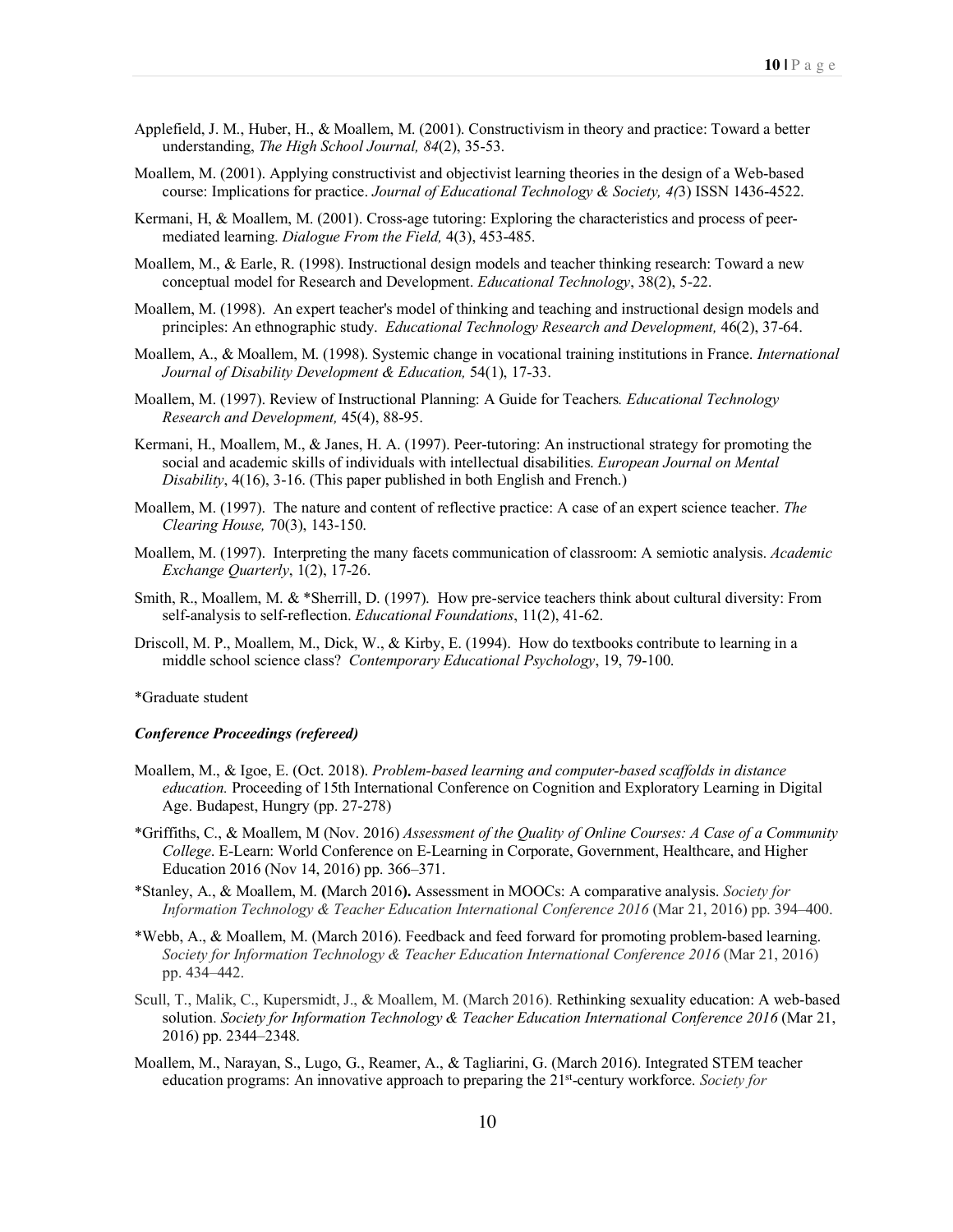*Information Technology & Teacher Education International Conference 2016* (Mar 21, 2016) pp. 1270– 1277.

- \*Brinegar, C. & Moallem, M. (2013). Applying motivational design tactics and strategies to a self-directed online professional development course. In. Jan Herrington et al. (Eds.), *Proceedings of World Conference on Educational Multimedia, Hypermedia and Telecommunications 2013* (pp. 478-483). Chesapeake, VA: AACE. Retrieved from http://www.editlib.org/p/112000.
- \*Pemberton, A. & Moallem, M. (2013). The impact of personalized learning on motivation in online learning. In R. McBride & M. Searson (Eds.), *Proceedings of Society for Information Technology & Teacher Education International Conference 2013* (pp. 907-914). Chesapeake, VA: AACE. Retrieved from http://www.editlib.org/p/48228.
- Moallem, M., Morge, S., Tagliarini, G.A. & Narayan, S. (2010). Using Squeak Etoys and problem- based learning pedagogy to infuse information technology skills into the core STEM curriculum. In Z. Abas et al. (Eds.), *Proceedings of Global Learn Asia Pacific 2010* (pp. 592-601). AACE. Retrieved from http://www.editlib.org/p/34237.
- Bhattacharya, M. & Moallem, M. (2009). Changing trends in culture and learning: Its impact on cognition. In *Proceedings of World Conference on Educational Multimedia, Hypermedia and Telecommunications 2009* (pp. 1288-1289). Chesapeake, VA: AACE. Retrieved from http://www.editlib.org/p/31653.
- Moallem, M. (2009). Social media and informal learning spaces: Learning together is more motivating and engaging. In *Proceedings of World Conference on Educational Multimedia, Hypermedia and Telecommunications 2009* (pp. 778-783). Chesapeake, VA: AACE. Retrieved from http://www.editlib.org/p/31588.
- Bhattacharya, M. & Moallem, M. (Sept. 2008). Analysis and integration of 21<sup>st</sup>-century skills for learning and assessment. *The 2008 Proceedings of World Conference on E-Learning in Corporate, Government, Healthcare and Higher Education (ELEARN*).17-21, Las Vegas.
- Moallem, M. (Dec. 2007). *Assessment of complex learning tasks: A design model*. The 2007 Proceedings of Cognition and Exploratory Learning in Digital Age (CELDA), IADIS Publication.
- Moallem, M. (Nov. 2006). *Exploring Synchronous Learning Management Systems: A Conceptual design & development model*. The 2006 Proceedings of Cognition and Exploratory Learning in Digital Age (CELDA), IADIS Publication.
- Moallem, M. (2004). *Performance-based assessment in online learning: Analysis, framework, and strategies*. RMIT School of Business Information Technology Pub. The 2004 Proceedings of ICCE Conference.
- Moallem, M., & \*Phillips, C. (2004). *Electronic portfolio development: A capstone experience to assess instructional technology competencies.* Society for Information Technology and Teacher Education International Conference Proceedings, Volume 2004, Issue 1, p. 4200-4208.
- Chen, S.J., Moallem, M., Kermani, H. (2003*). Integrating wireless computer technology into classroom instruction*. Proceeding of SITE 2003, 1398-1401. ISBN: 1-880094-47-9.
- Moallem, M. (2002). *The implications of research literature on learning styles for the design and development of a Web-based course*, LasAlmitos, CA: Publication of IEEE, Computer Society, ISBN 0-7695-1509-6.
- Moallem, M., Kermani, H, & Chen, S.J. (2002). Handheld, wireless computers: How they can improve learning and instruction. In A. Mendez-Lilas and J. A. Mesa Gonzalez (Coordinators *Information Society and Education: Monitoring a Revolution* (V. II). ISBN TOMO 1-84-95251-78-7
- Moallem, M. (1998). Reflection as means of developing expertise in problem-solving, decisions making and complex thinking. *The 1998 Proceedings of Selected Research and Development* Presentations at the Annual Convention of the Association for Educational Communications and Technology, St. Louis, MI. AECT Publication.
- Moallem, M., & Applefield, J. (1997). Instructional systems design and pre-service teachers' processes of thinking, teaching & planning: What do they learn and how do they change? *1997 Proceedings of Selected*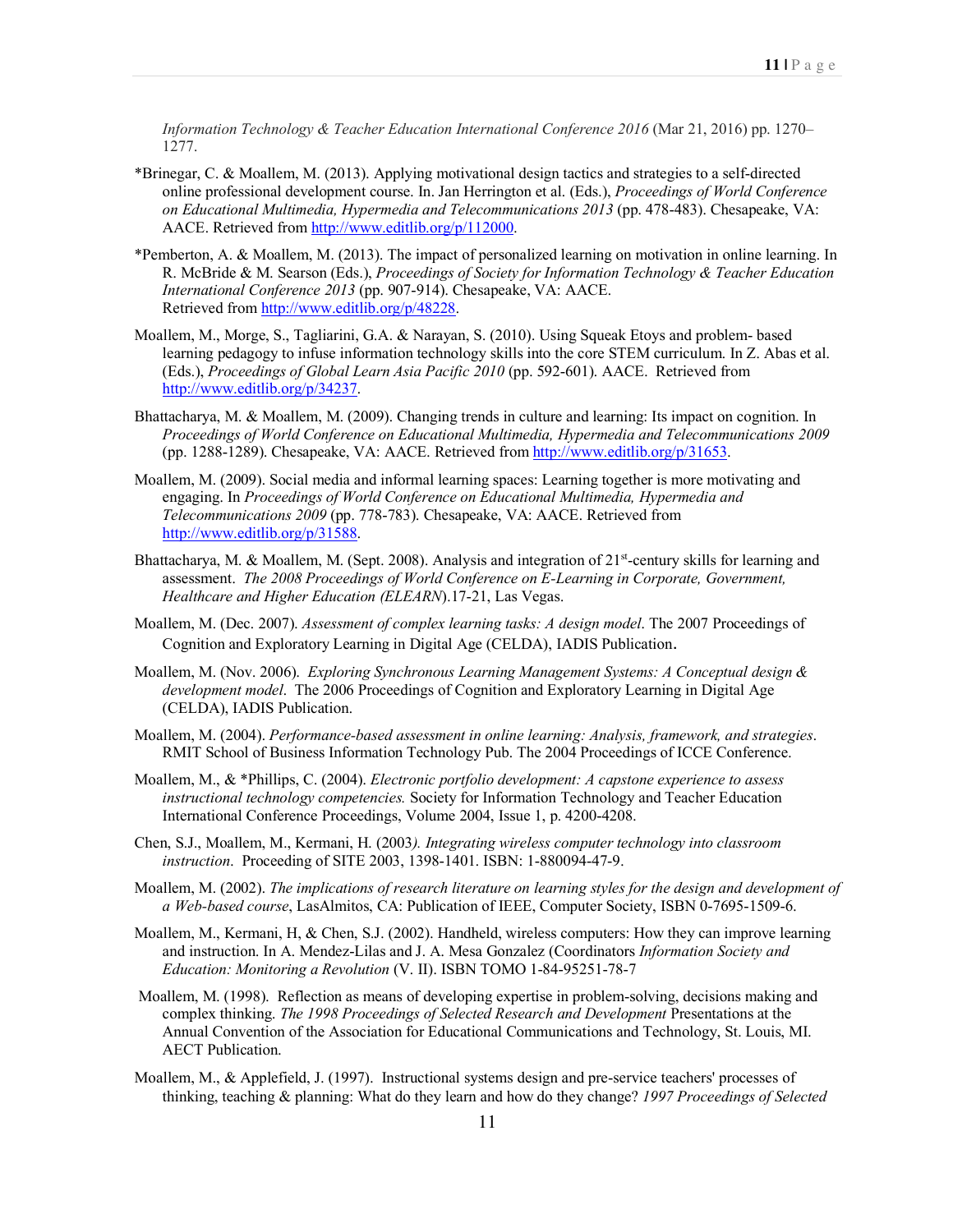*Research and Development* Presentations at the Annual Convention of the Association for Educational Communications and Technology, Albuquerque, NM. AECT Publication.

- Moallem, M., & \*Rizzo, S. (1997). Instructional technologists at public school: A study of their future roles and responsibilities. *1997 Proceedings of Selected Research and Development* Presentations at the Annual Convention of the Association for Educational Communications and Technology, Albuquerque, NM. AECT Publication.
- Moallem, M., Mory, E. H., & \*Rizzo, S. (1996). Technology resource teacher: Is this a new role for instructional technologists? *The 1996 Proceedings of Selected Research and Development* Presentations at the Annual Convention of the Association for Educational Communications and Technology, Indianapolis, IN. AECT Publication.

\*Graduate student

#### *Articles Appearing in Educational Research and Information Center (ERIC)*

- Kermani, H., & Moallem, M. (March 1997). *Cross-age tutoring: Exploring features and processes of peermediated learning.* ERIC Reproduction ED 409281.
- Moallem, M. (1995). *Analysis of job announcements and required competencies for instructional technology professionals.* ERIC Reproduction, ED 405 355.
- Moallem, M., Driscoll, M. P., Papagiannis, G. & Strazulla, R. (1996*). On the social construction of an experienced teacher.* ERIC Reproduction ED 376151.

#### *Training Materials and Technical Reports*

*"Final report for INCISE," Integrated Certificate in STEM Education Project (NSF-Noyce Grant)" Jan. 2017 and May, 2017*

*"Final report for INCOME," Integrating Computing and Mathematics Education (Cycle XI) project"* (50 pages of the report, 137 pages with appendices), Dec. 2014.

- *"An Elective Course on Computing and Mathematics Learning,*" Instructional package for teachers, *INCOME project,* fall 2012.
- *"Six self-directed learning materials,"* on Integrating Problem-based Learning and computational thinking in teaching mathematics, *INCOME project,* summer, 2012.
- "*NSF Final Report of USeIT Project*" Collaborative Grant Project, UNCW, spring 2011
- "*Quality Assurance/Quality Control Checklists for Web-based/Computer-based self-Instructional Materials/Courses*," NSF Academy, National Science Foundation, Sum, 2008.
- "*Web-supported Learning Materials*" for 27 staff development training sessions, NSF Academy, National Science Foundation, 2007-2008.
- "*Security & Privacy Awareness Training*" a self-directed, computer-based training materials designed specifically for all NSF staff, IPAs, and contractors, 2008.
- "*NCATE & NCDPI Report for Instructional Technology Program*" for NCATE and NCDPI visitation in spring 2006, UNCW.
- "*Online assessment resources for UNC Professional Development Portal*." Online resource materials, UNC, 2003.
- "*PT3 annual evaluation report*, Watson School of Education. "(2002, 2003, 2004), Available online. [http://people.uncw.edu/moallemm/Sites/PT3/PT3\_evaluation.htm].
- "*North Carolina authorization to establish an advanced master's degree program Report 1 & II*," 2001.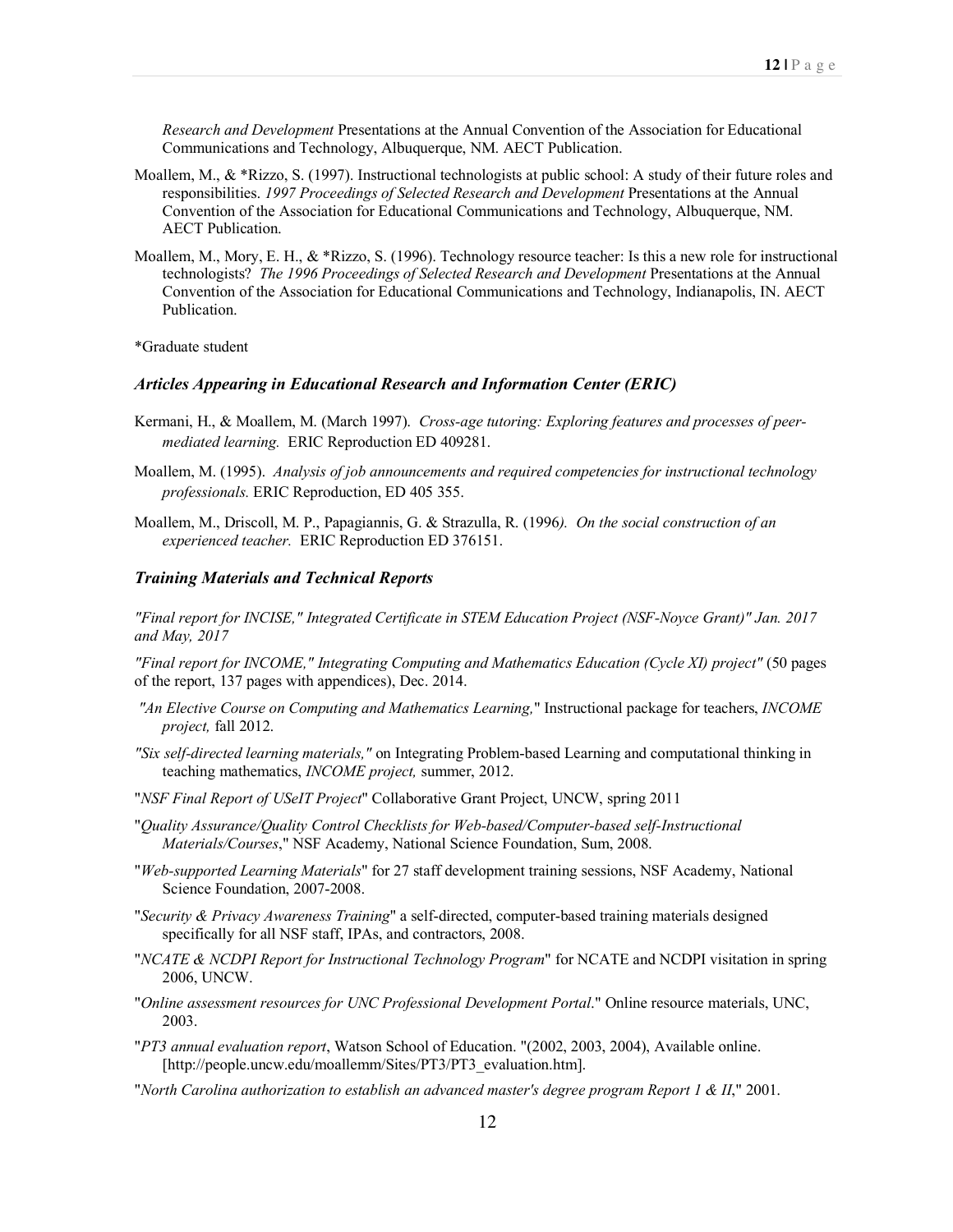"*North Carolina authorization to establish an advanced master's degree program Report I & II*," 2001.

"*NCTeach Technology Module*," NCTeach, 2000.

"*Proposal for Establishing Master's Program in Instructional Technology*," 1998.

"*Proposal for Planning Master's Program in Instructional Technology*," 1997.

*A study of technology directions and requirements*. Principal investigator Gustafson, K. L; Buckner, T, Jeongim, C., Gill, B., Hill, J., Hirumi, A, Kirby, E, Moallem, M. & Rowley, K (the names are in alphabetical order), Florida State University, 1993.

#### *Manuscript under Review for a Refereed Journal*

#### *Sponsored Projects*

- *Principal Investigator, Aisha Ali-Comb, Rachel Billman, Qijie Cai , LeanAnn Christenson, Christine Engbert, Dastyni Loksta, Melike Kara, Marcia Vandiver (Co-PIs), Preparing PK-8 Preservice Teachers to Teach Computer Science: An Alternative Pathway,* Maryland Center for Computing Education (MCCE), Awarded, Sept. 2021, 2023, \$49,736.00.
- **Co-Principal Investigator**, Ari Kim (PI) DSSAC: The Data Science and Sports Analytics Camp. Towson University (TU)-SET Seed Funding (2021-2023), Feb. 2021, \$16,382.56.

*Co-Principal Investigator, Developing and Testing Innovations (DTI): The Data Science and Sports Analytics Camp (DSSAC)*, PI, Stella Tomasi, Co-PI, Ari Kim, submitted to NSF-ITEST, Aug. 2021 \$895,967.53 (**pending**)

*Co-Principal Investigator, TU-COE-Robotics Program*, PI, Qijie Cai, Co-PI, Christine Engbert, submitted to MSDE, June 18, 2021, \$9,998.0. **Awarded, Aug. 2021.**

- *Co-Principal Investigator, Innovating and Designing Engaged Applications in STEM Education (IDEA-STEM): Expanding the knowledge and Capacity of Pakistani STEM Teachers*, William Sterrett (PI), Jess Boersma & Karl Ricanek (co-PI). Submitted to Dept. of State, April, 2018, **Awarded, Sept. 2018** (end date Aug. 2019)**,**  \$188,061.
- *Principal Investigator, Integrated Certificate in STEM Education*, Narayan, Sridhar (Co-Principal), Lugo, Gabriel (Co-Principal), Reamer, Amy (Co-Principal), Tagliarini, Gene A (Co-Principal), Gordon, Christopher (Co-Principal), and McNulty, Carol (Co-Principal). Submitted to **National Science Foundation-Noyce Grant**, March 5th 2014. \$300,000, **Awarded Aug. 2014**-start time Jan. **2015** completed Dec. **2017**.
- *Principal Investigator*, *Preparing Teachers to Integrate Computing with STEM Curriculum (PTICS),* Tagliarini, Gene A (Co-Principal), Narayan, Sridhar (Co-Principal), Gordon, Christopher (Co-Principal), Karen Hill (Co-Principal), Melissa Smith (graduate student support). Submitted to Google, Computer Science for High School, \$15,000, Dec. 2nd 2013. **Awarded March 2014**, completed **Aug. 2014.**
- *Principal Investigator***,** *"INCOME Cycle XI – INCOME – Integrating Computing and Mathematics Education*" Morge, Shelby P (Co-Principal), Tagliarini, Gene A (Co-Principal), Narayan, Sridhar (Co-Principal), Gorden, Christopher (Co-Principal), Submitted to NC QUEST / Quality Educators through Staff Development and Training across North Carolina, Nov. 15, 2012, \$149,953, **Awarded, Feb. 2013,**  completed **Aug. 2014.**
- *Principal Investigator, INCOME – Integrating Computing and Mathematics Education,* Morge, Shelby P (Co-Principal), Tagliarini, Gene A (Co-Principal), Narayan, Sridhar (Co-Principal), Gordon, Christopher (Co-Principal), Submitted to NC QUEST / Quality Educators through Staff Development and Training across North Carolina, U.S. Dept. of Education, Nov. 15, 2011, \$199,901. **Awarded, 2012**, completed Aug. **2013**.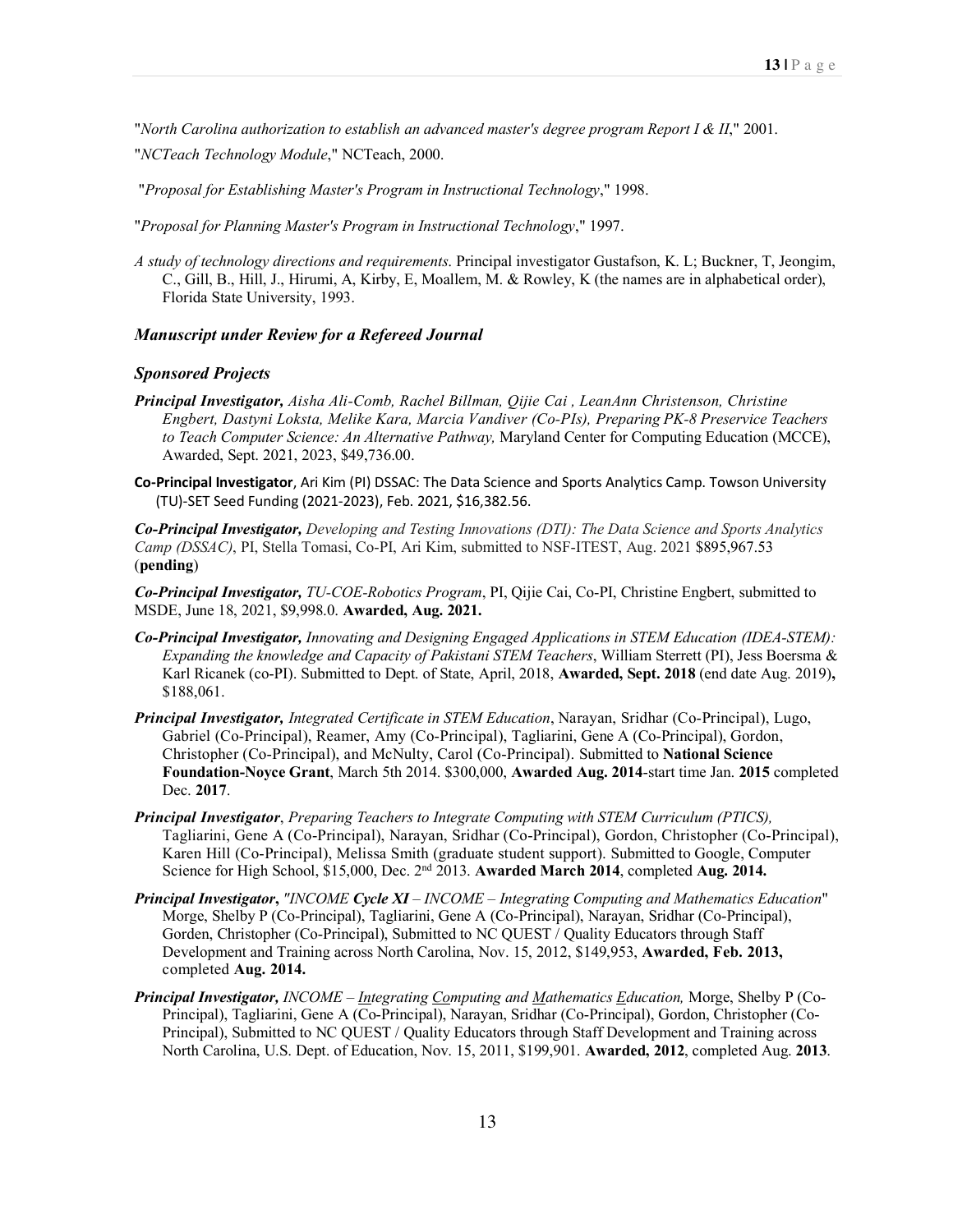- *Co-Principal Investigator, Using Squeak to Infuse Information Technology into the STEM Curriculum in Grades 7-1*2. **Awarded** by National Science Foundation, \$1,199,546**,** 2006 (PI: *Gene A. Tagliarini* & Co-PI: *Sridhar Narayan; Shelby Morge*). **2006-2011**
- *Principal Investigator, IPA, National Science Foundation, \$139,526.00,* **Awarded** *Sept. 2007.*
- *Principal Investigator, IPA, National Science Foundation, \$126,526.00,* **Awarded** *Sept. 2006.*
- *Co-Principal Investigator, Evaluating the Effect of PDA Technology Resources on Situated Cognition*" Submitted to National Institutes of Health, \$125.000, **Awarded, 2006** (PI: Ruth Anne Kuiper).
- *Co-Principal Investigator, "Clinical Reasoning, Self-Regulated Learning and Use of Personal Digital Assistants (PDAs): Evaluating the Effect of Technology on Learning Outcomes Of Undergraduate Baccalaureate Nursing Student*" National League for Nursing, \$5000.00, **Awarded, 2005** (PI: Ruth Anne Kuiper).
- *Principal Investigator* "*Designing And Developing An Online Certificate Program For The Educators Who Want to Become Technology Facilitators In Public Schools*" Office of President of NC System, (\$83,000), **Awarded 2004**.
- *Project Evaluator, "Technology for Assessment & Assessment Coalition"* Preparing Tomorrow's Teachers to Use Technology (PT3) Grant, U.S. Department of Education (\$963,815). **Awarded, 2001.**

#### *Grants Applied*

- *Principal Investigator*, *Transforming Undergraduate STEM Teacher Preparation (TUSTP): Leveraging Emerging Technologies to Prepare Teachers to Integrate CT/CS in PK-8 STEM Curriculum*, submitted to NSF-IUSE: HER. Co-PI, submitted July 2021, 1,963,755. **Not awarded**
- *Principal Investigator, Computer Science for Teachers (CSFT): Applying Research to Prepare K-8 Teachers to Teach Computer Science*, CS ER Google Grant/Gift, Co-PIs: Destyni Loksa, Aisha Ali-Gombe, Qing Li, Christine Engbert, & Qijie Cai, May 15, 2021, \$120,000. **Not awarded**
- *Co-Principle Investigator, Collaborative Research: BASE -Building an Army of Security Experts*, PI, Sarrafzadeh, A. submitted to Secure and Trustworthy Cybersecurity (SaTC) Education (EDU), National Science Foundation, NSF 19-603, CNS PI, January 7, 2020, \$213,658. **Not awarded**
- *Co-Principle Investigator,* Transforming STEM Education in Uzbekistan, PI, Jeremy Tasch, Towson, Co-PI, Christopher Gordon, grant submitted to UniCEN, DTDT2287, May 2020, \$118,336. **Not awarded**
- *Co-Principle Investigator,* Transforming STEM Education in, PI, Jeremy Tasch, Towson, Co-PI, Christopher Gordon, grant submitted to U.S.-Kazakhstan University Partnerships Grants Program, FDQY7253, Dec. 2019, \$ 67,475. **Not awarded**
- *Principal Investigator, Teaching Excellence and Achievement: Cultural Understanding through Partnership (TEACUP),* Dept. of State, SCAISB-19-AW-001-02072019*,* Co-Investigators, Kate R. Allman, Saleha Suleman, Nancy Dufau, Angela C. Schaffer, Scot W. McNary, Gilda Martinez-Elba, Huili Hong, Rebecca Shargel, & Qing Li., submitted, **April, 2019**, \$ 671,093.00, **Not awarded.**
- *Principal Investigator, The UNCW Noyce Scholarship Program*, National Science Foundation (NSF), Co-Investigators: Stuart Borrett, Gabriel Lugo, Sridhar Narayan, Jeffery Hill, Sridhar Varadarajan, Amy Reamer, Christopher Gordon, Gene Tagliarini, Shelby Morge, and Dennis Kubasko, proposal was fully prepared for submission, but not submitted, **August, 29, 2017**, \$1,188,799.38. **Not awarded**
- *Co- Principal Investigator, Integrating Collaboration, and Engagement in STEM: Supporting Pre-service and In-service Educators,* Agency for International Development (USAID)*,* 31150 - I3S - Institute for Interdisciplinary Identity Sciences*, William Sterrett (*Principal Investigator), Co-Investigators: Jess Boersma, Dennis Kubasko, and Karl Ricanek, Submitted **Jan. 12th**, \$449.972. **Not Awarded**
- *Co- Principal Investigator, SBIR: Voice Recognition for Discussion Based Instruction, submitted to* DOED Institute of Education Sciences (IES) (*PI,* Curry Guinn, Computer Science; Co-investigators: Daisyane Barreto and Toni Pence), **Jan. 2017**, \$ 49,852.42. **Not Awarded**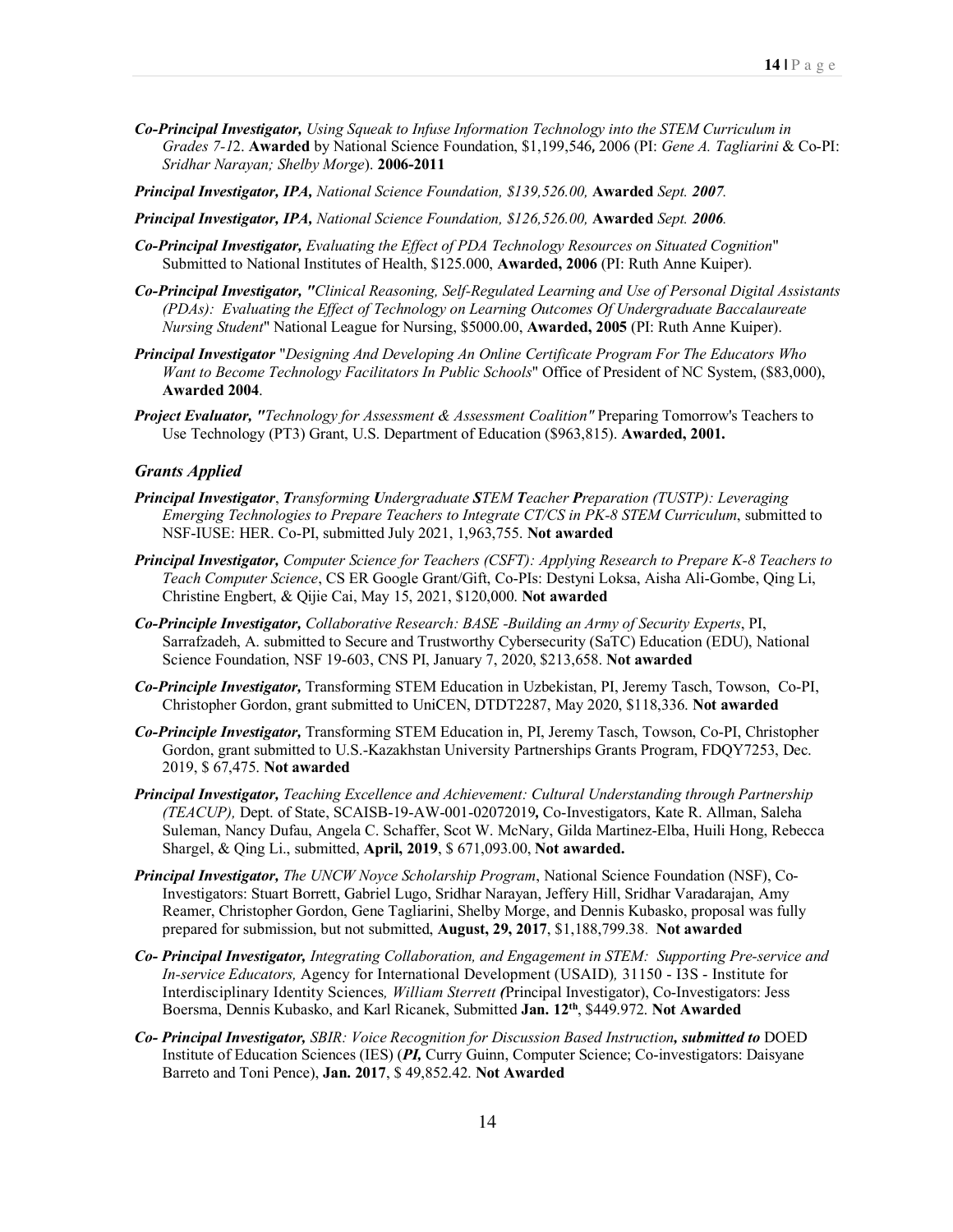- *Principal Investigator, INSTEP* **–** *Integrated STEM Education Program***, (Co-Principals:** Narayan, Sridhar, Lugo, Gabriel, Tagliarini, Gene A, Varadarajan, Sridhar, Kubasko, Dennis, Morge, Shelby, Reid-Griffin, Angela. Submitted to NC QUEST / Quality Educators through Staff Development and Training across. Submitted **Nov. 15, 2016**, **\$299,995.31. Not Awarded**
- *Principal Investigator***,** *Universal Writing Continuum Professional Development, and Student Engagement Platform* Investing in Innovation Fund (i3- CFDA Number: 84.411C –U.S. Dept. of Education, (Co-Investigators: Tom Janicki, George Kamberelis), Submitted **Aug. 16, 2016**, \$1,139,884. **Not Awarded**
- *Principal Investigator***,** *Improving the Quality and Effectiveness of STEM Teaching (iQUEST)* submitted to the United States Air Force Academy (USAFA) USAFA-FOA-2016-2**;** Gabriel Lugo, Jeffery Hill, Sridhar Varadarajan, Amy Reamer, Gene Tagliarini, Shelby Morge, and Dennis Kubasko (Co-Investigators). Submitted **June 16, 2016**, \$9,865,319. **Not Awarded**
- *Principle Investigator*, *Feedback and Feed Forward to Improve Problem-based Learning in Online Learning Environments* (Co-PI: Kermani, H.), IDEA Impact Grant, the proposal submitted **March 31st, 2016**, \$10,000. **Not Awarded**
- **Principal Investigator,** *"INCOME Cycle XII – INCOME – Integrating Computing and Mathematics Education* " Morge, Shelby P (Co-Principal), Tagliarini, Gene A (Co-Principal), Narayan, Sridhar (Co-Principal), Gorden, Christopher (Co-Principal), Submitted to NC QUEST / Quality Educators through Staff Development and Training across. **Submitted Nov. 15, 2013**, \$149,969.90. **Not awarded**.
- **Principal Investigator,** *Integrated Certificate in STEM Education (INCISE),* Submitted to National Science Foundation Sridhar Narayan; Gabriel Lugo, Gene Tagliarini, Amy Reamer, Chris Gordon & Carol McNulty (Co-Investigators). Integrated Certificate in STEM Education (INCISE), **Submitted, March 21st, 2013**, \$299.761. **Not awarded.**
- *Team Leader & Grant Writer and Coordinator, Wave IIIa grant (in collaboration with Onslow County School System, NC). Innovative High School at Sturgeon City* submitted to Next Generation Learning Challenges (IGLC), **June 2012**, \$500,000. **Not Awarded.**
- *Principal Investigator, iCSTEM – Integrating Computing into Science, Technology, Engineering, and Mathematics,* submitted to U.S. Department of Education (i3 grant), **April 2012**, \$2,999,876.01. **Not Awarded.**
- *Co-Investigator, STEMEE--Science, Technology, Engineering and Mathematics in Early Education,* Submitted to Brady Education Foundation (PI: Hengameh Kermani; Amelia Moody, Dec. 16, 2011. Preproposal accepted, submitted as a full proposal, April 2012, \$103,384. Not Awarded- positive review **revised and resubmitted, Dec. 14, 2012.**
- *Co-Principal Investigator, Creating a Patient Safety Simulation Center to Educate Health Care Providers in the Community*, Submitted to U.S. Department of Health and Human Services -Health Resources & Services Administration (AHRQ), (PI: Ruth Anne Kuiper: Co-PI: Mahnaz Moallem), **May 2011**. \$688,981.25. **Not Awarded**
- *Co-Principal Investigator***,** *Creating a Patient Safety Simulation Center to Educate Health Care Providers in the Community,* Submitted to US Department of Health and Human Services -Health Resources & Services Administration (AHRQ), (PI: Ruth Anne Kuiper), **May 2011**. \$688,981.25. **Not Awarded**
- *Co-Principal Investigator***,** *Improving Patient Safety through Simulation Research*, submitted to US Department of Health and Human Services--RFA-HS-10-018, \$350,000 (PI: Ruth Anne Kuiper). **Not Awarded**
- *Co-Principal Investigator*, *Interaction in Online Learning: A Comparative Study on the Impact of Communication Tools on Student Learning, Motivation, Self-regulation, and Satisfaction* (with Pastore, R., Martin, F. submitted **Oct. 2010**, Cahill Award, UNCW. **Not Awarded**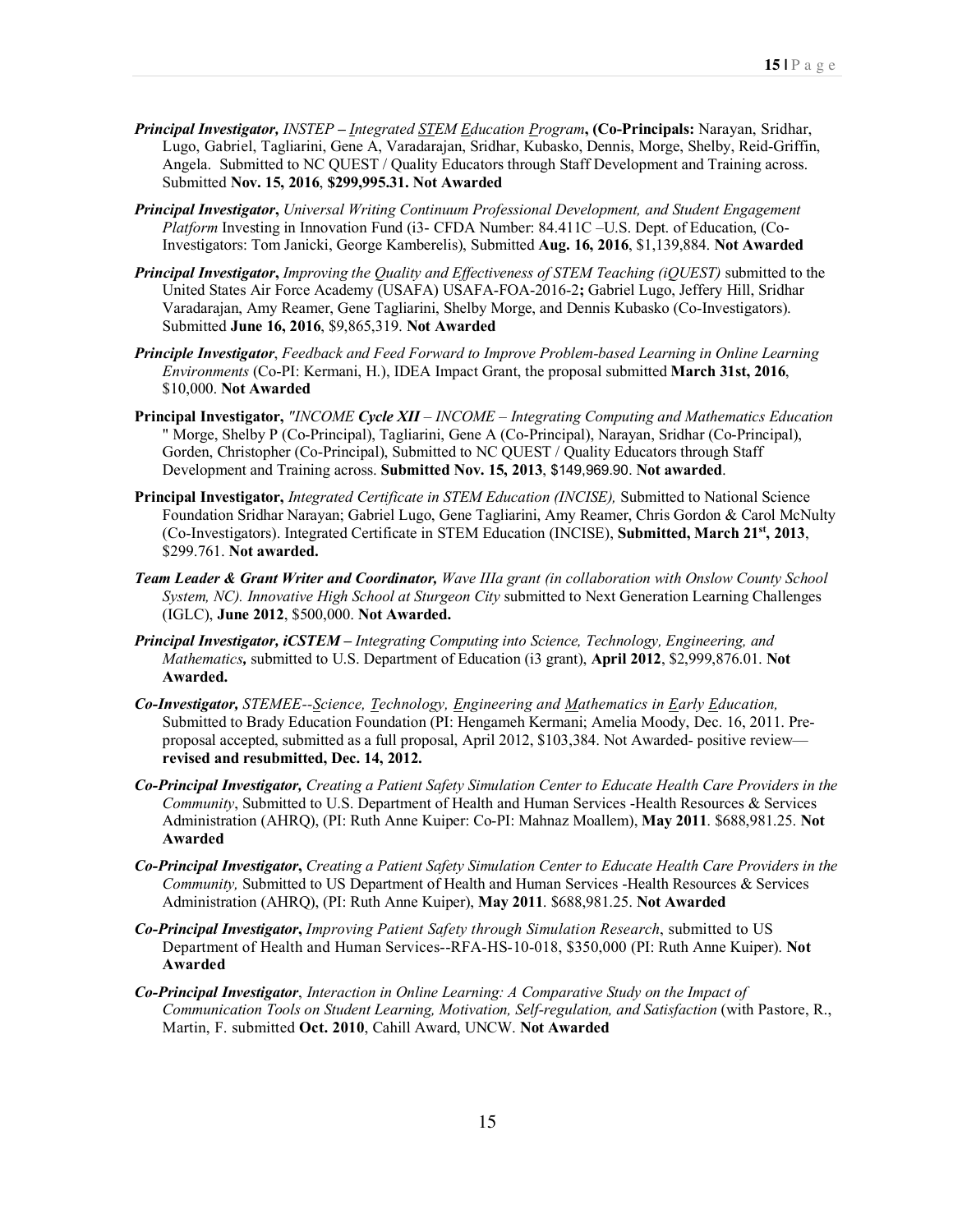#### *Other Internal Grants Awarded*

- *Co-Principal Investigator,* DSSAC: *The Data Science and Sports Analytics Camp*, Principal Investigator, Ari Kim. Submitted to Towson University (TU)-SET Seed Funding (2021-2023), Feb. 2021, \$16,382.56. **Awarded**
- *Co-Principal Investigator, Computing for All Girls*, PI, Qing Li, Co-PI, Qijie Cai, submitted to The TU (Towson University) Foundation, \$25,000 fal 2019-2021, **Awarded** Jan. 2020.
- *Watson School of Education Mini Grant (\$2,850) Travel and summer research awards,"* UNCW, spring **2016**
- *UNCW, Cahill Award***,** (Co-Investigator)**,** *Reaching Potential: Incorporating Science, Technology, Engineering, and Mathematics (STEM) Education in Early Childhood Settings*, (Hengameh Kermani (Principal Investigator) Amy Moody, & Jale Aldemir (Co-PI). Submitted for Cahill Award, UNCW, Oct. 2012, \$3,140. Awarded spring **2013.**
- *UNCW, Cahill Award (\$3,140), (Co-PI-PI: Dr. Kermani). Reaching Potential: Incorporating Science, Technology, Engineering and Mathematics (STEM) in Education in Early Childhood Settings,* spring **2012**
- *Watson School of Education Mini Grant (\$2,800) Travel and summer research awards,"* UNCW, spring **2012**
- *UNCW-ITS (# \$ 15,000), for the project "*Cisco Telepresence to improve the delivery of the MIT courses" (collaborative grant with Dr. Martin, Pastore, and Dan Noonan), spring **2011**
- *Watson School of Education Mini Grant (\$1,500) for the project "Social Technology in Online Learning Environment: An Open and Flexible Instructional Design Framework,"* UNCW, fall **2006**
- *Watson School of Education Technology Mini-Grant* **(**\$2,500) for the project "Wiki: A Technology Tool for Promoting Knowledge Construction," UNCW, 2003.
- *Watson School of Education Technology Mini-Grant* **(**\$2,500) for the project "Podcasting: Developing Media Rich Classroom for Net Generation", UNCW.
- *Watson School of Education Technology Mini-Grant* **(**\$2,500) to help a high-school teacher to integrate handheld computers in her instruction, UNCW, 2003
- *Watson School of Education Distance Learning Mini-Grant* (\$3,500) to develop online instructional materials for the delivery of MIT 522, UNCW, 2003.
- *UNCW International Travel Award* (\$500) to conduct lecture series at Shanghai University in Shanghai, Republic of China, International Programs, UNCW, 2003.
- *UNCW Center for Teaching Excellence Pedagogy Award* (\$3,000) to develop instructional materials to address different learning styles in an online learning environment, UNCW, 2003.
- *PT3 Summer Grant* (\$3,000) to develop guidelines and training materials for the electronic portfolio for the MIT program. UNCW, 2002.
- *NSF Scholarship Award* (\$1,000) to participate in a series of evaluation courses in The Evaluator's Institute.
- *E-Learning Initiative Grant* (\$7,000) to participate in forming an educational technology consortium (Educational Technology Consortium of North Carolina) for offering a collaborative Instructional Technology Program across five NC campuses, 2001.
- *UNCW Summer Research Award (\$3,000*) to design & develop an online course that considers various learning styles and study the effects of the design specifications (a joined project with Dr. Murdock), summer 2004.
- *UNCW Cahill Award* (\$2,500) for faculty research and development (a joint project with Drs. Chen and Kermani, UNCW, 2002.
- *Division of Information Technology Systems, Web-Course Development Award* (\$5,000) to design and develop EDN 520 for online delivery, UNCW, 2001.
- *Division of Information Technology Systems, Web-Course Development Award* (\$5,000) to design and develop MIT 500 for online delivery, UNCW, 2000.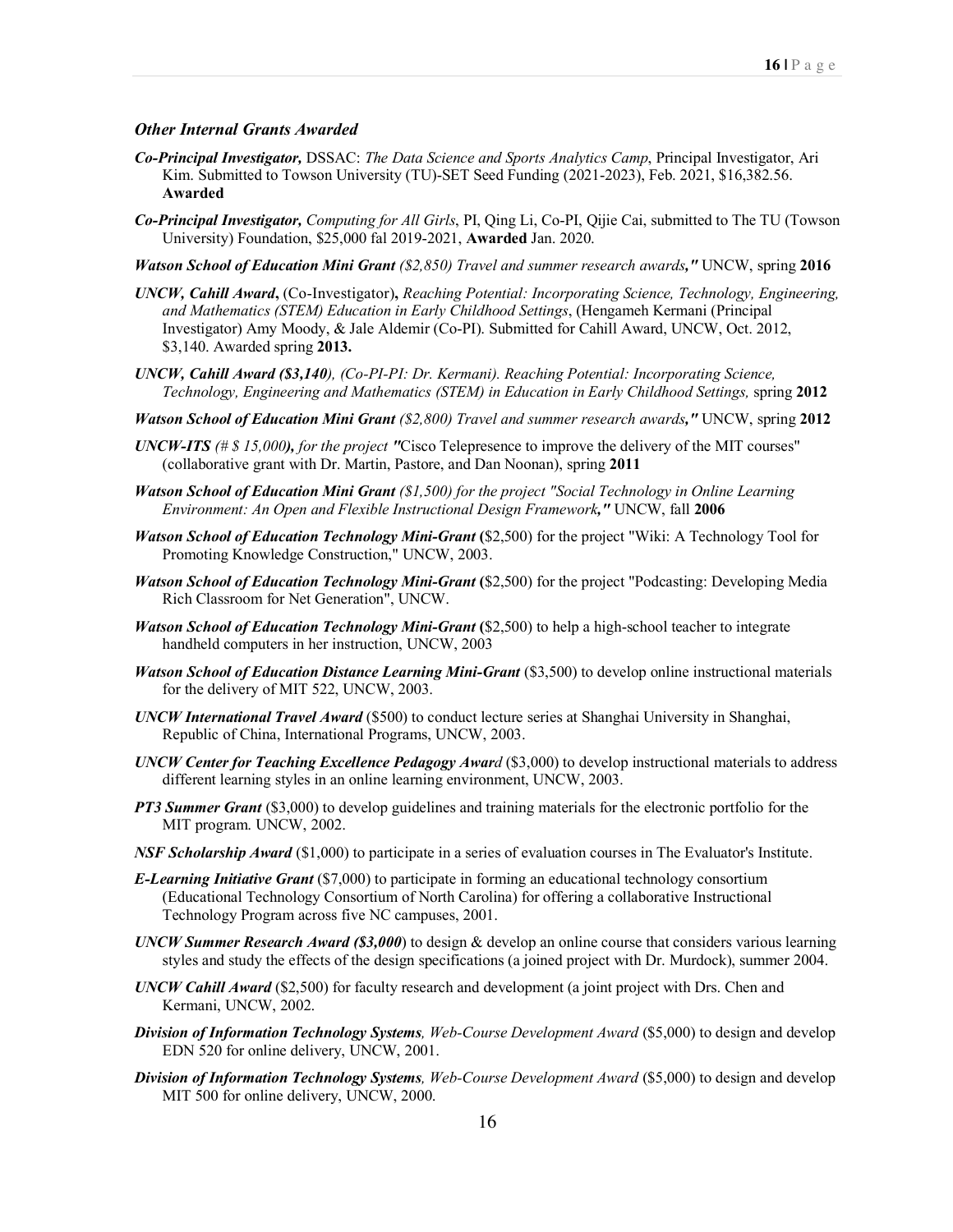- *Division of Information Technology Systems, Web-Course Development Award* (\$5,000) to design and develop EDN 301for online delivery, UNCW, 1999.
- *UNCW Cahill Award* (\$2,500) for faculty research and development (a joint research project with Dr. Kermani) to study peer-tutoring vs. adult tutoring. The project entitled "Cross-age tutoring: Exploring the characteristics and process of peer-mediated learning" UNCW, 1997.
- *Watson School of Education Faculty Research and Service Award* (\$7,000) for a joint research project on peertutoring, UNCW, 1997.
- *Watson School of Education Special Travel Awards* (\$750; \$500) to support research related activities. 1997 and 1994.
- *Watson School of Education Faculty Research and Service Award* (\$4,000) for a project to examine the role of technology resource teachers in the implementation of technology at New Hanover County, public school. The grant was awarded by the Watson School of Education, UNCW, 1995.

#### *Paper/Keynote Presentations*

- Moallem, M. (March 2022, Keynote). *New Trends and Advances in e-Learning*. *The 9th International and 15th National Conference on E-Learning and E-Teaching*, Online https://conf.uok.ac.ir/icelet2022/About/Keynote-Speakers-en.aspx?Lang=en
- *Moallem, M. (Feb. 2022, Keynote). Minding the Souls and Creating Academic Resilience, KEPT Higher Education Leadership Summit 2022, Transforming Higher Education Leaders: Empower, Enage & Expand, Online.*
- Moallem, M., Igoe, E. (Nov. 2021). *Problem-based learning and computer-based scaffold in distance education*, invited presentation by Dr. Saeid Safaei. Presented online at the Graduate Leadership course, University of Tehran.
- Moallem, M. (Nov. 2021). *Smart Education System: How will It Revolutionize Current Learning Environments*? Paper presented the 2021 AECT International Convention, Los Vagas, Nevada and Online**.**
- Moallem, M., Rosato, J. & Friend, M. (Nov. 2021). *Designing Computer Science Teacher Education Program: Applying CSTA Framework, Standards and Resources,* one-day professional development workshop*,* the 2021 AECT International Convention, Los Vagas, Nevada and Online**.**
- Moallem, M., Sterrett, W, & Gordon, C. (Aug. 2021). *An Investigation of the effects of integrating computing and project or problem-based learning: The impact on Pakistani STEM teachers*, paper presented at the PBL 2021 conference Aalborg University, Denmark. (Due to COVID-19, the conference was conducted online).
- Mahnaz Moallem, Narayan, S., & Lugo, G. (Aug. 2021). *Problem/Project-Based learning and computing: An integrated approach to teaching STEM*, paper presented at the PBL 2021 online conference.
- Hung, W, Moallem, M., & Dabbagh, N. (Aug. 2021). *Socio-cultural constructivist learning components in PBL*, paper presented at the PBL 2021 online conference.
- Moallem, M. (April 2021, invited). *Sharing CSTA resources: Aligning resources to your plan for designing K-8 CS teacher education programs*, Paper presented at MCCE 2021 Summit. Online.
- Moallem, M., & Li, Q. (April 2021, invited). *The role of after school programs: Building internal expertise and connect with underrepresented groups*, Paper presented at MCCE 2021 Summit. Online.
- Moallem, M. (March 2021, invited panelist). *Online Education Post Pandemic: Challenges and Opportunities*. Virtual  $4<sup>th</sup>$  National Symposium on Society & Education, The Institute of Educational, Psychological and Social Research, kharazmi University, Tehran.
- Moallem, M. (Jan. 2021). *Smart Education System*, paper presented at Common Ground Virtual Conference.
- Moallem, M. (Nov. 2020). *Integrated STEM: A Transformational Design Model for Preparing STEM Workforce*, paper presented at the virtual 2020 AECT International Convention.
- Hung, W, Moallem, M., & Dabbagh, N. Ge, X., Glazewski, K., Grant, M (Nov. 2020, panel presentation). *Invigorating problem-based learning (PBL) with social and cultural considerations in its design and research*, the panel presented at the virtual 2020 AECT International Convention.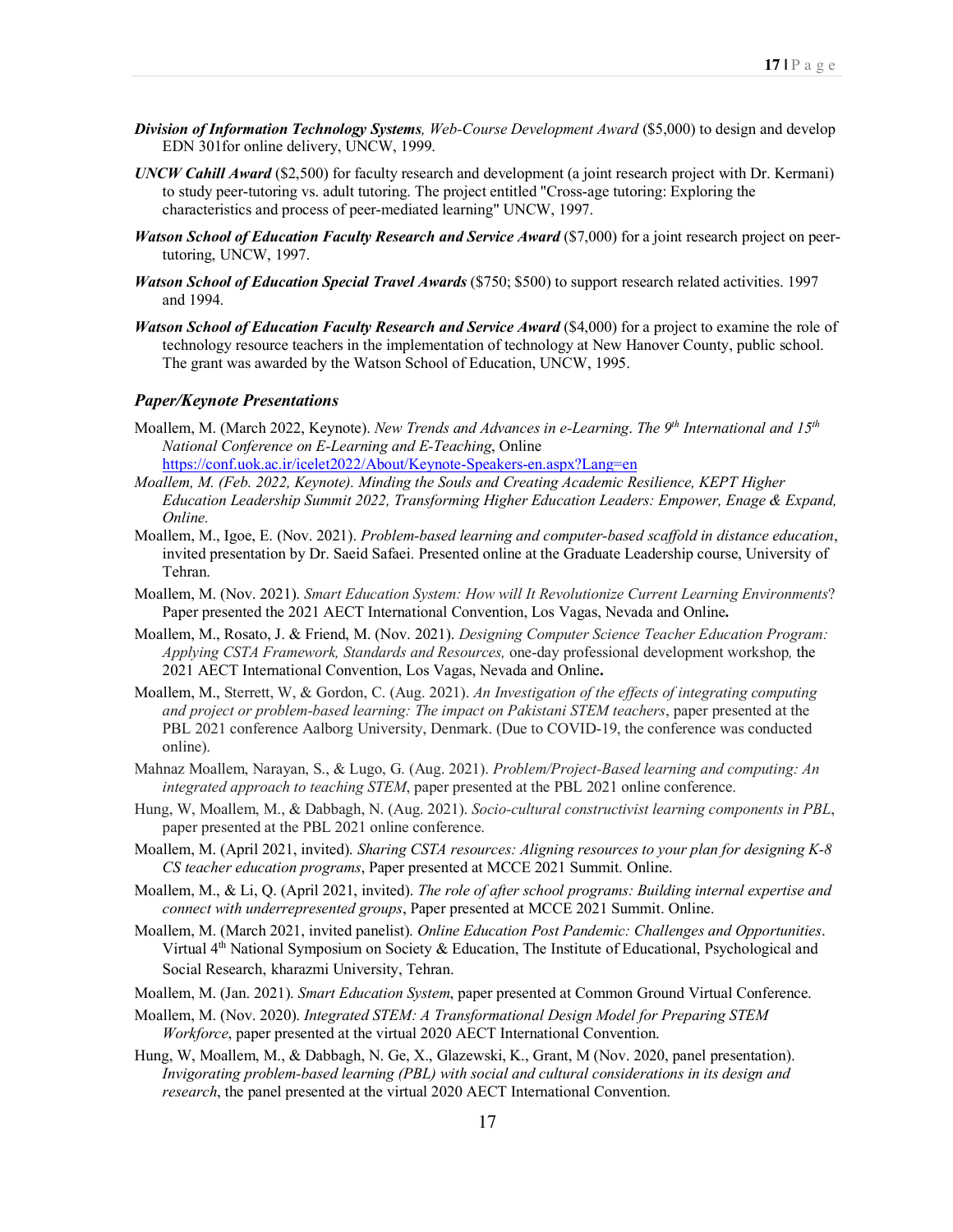- Moallem, M. (April 2020). *Educational Technology: Trends and Issues*. An invited one-hour online presentation and Q&A, University of Tehran, Educational Technology program.
- Moallem, M., Sterrett, W. L., Gordon, C. R. & Sukhera,, S. M. (April 2020). *The Effects of Integrating Computing and Project/Problem-Based Learning in Environmental Sciences: A Case of Pakistani STEM Teachers* [Paper Session]. AERA Annual Meeting San Francisco, CA http://tinyurl.com/trv4s2t (Conference Canceled, paper posted online)
- Moallem, M. (April 2020). *Higher order thinking assessment in online learning*, invited two-hour online presentation and Q & A at Virtual University of Medical Sciences, Iranian Association of Educational Technology (IAET). SKYROOM.
- Moallem, M. (Dec. 2019). *Integrated STEM: A Practical Model*. Paper presented at The International Conference on Advances in STEM Education conference (ASTEM 2019), Hong Kong.
- Moallem, M., Sterrett, W., Gordon, C., Sukhera, S. (Oct. 2019). *Innovating and Designing Engaged Applications in STEM Education (IDEA-STEM): Expanding STEM Education in Pakistan Middle Schools.* Paper presented at the 2019 AECT International Convention, Los Vagas, Nevada.
- Sterrett, W., Moallem, M., Gordon, C., Sukhera, S., Boersma, J., & Ricanek, K. (November 2019). *Reaching underserved students in Pakistan through STEM education leadership: Innovating and designing engaged teaching applications*. Session presented at meeting of University Council for Educational Administration, New Orleans, LA.
- Sterrett, W., Moallem M., Gordon, C., Sukhera, S., Boersma, J., & Ricanek, K. (October 2019). *Evaluating collaborative efforts to improve STEM instruction in Pakistan*. Session presented at Consortium for Research on Educational Assessment and Teaching Effectiveness, High Point, NC.
- Moallem, M. (May 2019). *Rethinking assessment in the age of immersive learning environments*. Featured speaker. Presented at 2019 Common Ground Conference, Ocean City, Maryland.
- Moallem, M. (April 2019). *What effects PBL have on student learning outcomes*. Paper presented at the 2019 AERA Annual Conference, Toronto, Canada.
- Moallem, M. (April 2019). Problem activities and assessment in problem-based learning. Discussant for five paper presentations, Paper Session. the 2019 AERA Annual Conference, Toronto, Canada.
- Moallem, M. (April 2019). Challenges in evaluating principals, teachers, teachers, and students. Chair of the round table session. The 2019 AERA Annual Conference, Toronto, Canada.
- Moallem, M., Igoe, E. (Oct. 2018). *Problem-based learning and computer-based scaffolds in distance educatio*n, Full paper presented at 15th International Conference, Cognition and Exploratory Learning in Digital Age. Budapest, Hungry.
- Moallem, M. (Oct. 2018). *Technology, learning and expertise*. Chair of the paper session (4 papers). The 15th International Conference, Cognition and Exploratory Learning in Digital Age. Budapest, Hungry.
- Williams, J., Moallem, M. (Oct. 2018). National Alliance on Mental Illness: Facilitation Skills Training for Family Support Group Meetings, Paper accepted for presentation at the 2018 AECT International Convention in Kansas City, Missouri.
- Igoe, E., Moallem, M. (April 2018). *Supporting problem-based learning using computer-based scaffolds in distance education*, Paper presented at the 2018 AERA Annual Conference, New York, NC.
- Moallem, M., Dabbagh,N., & Hung, W. (Feb. 2018). *A symposium on Wiley Handbook of Problem-Based Learning*. The symposium was accepted for presentation at the PBL2018 International Conference in Santa Clara, CA.
- Moallem, M. (Nov. 2017, **Keynote Speech**). *Rethinking assessment*. Keynote speech was delivered in The Social Learning Conference. By Open Learning in Partnership with MEIPTA. Sydney Austria. https://www.sociallearningconference.com/
- Moallem, m. (Nov. 2017). *Using technology and engineering process to integrate STEM: Innovative teacher preparation programs*. Paper presented at the 2017 AECT International Convention in Jacksonville, Florida.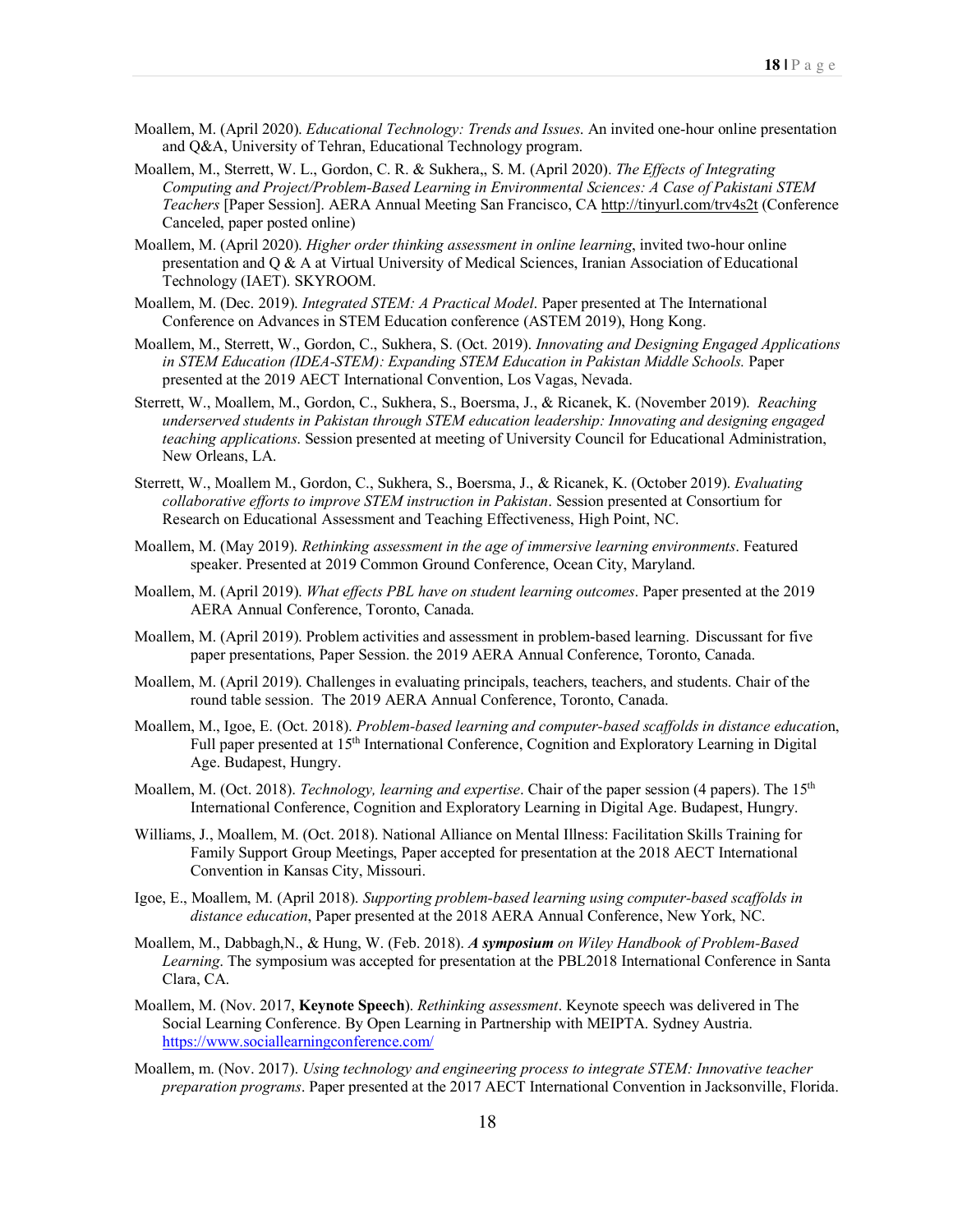- Moallem, m. (Nov. 2017). *Utilizing computer-based scaffolds to support problem-based learning in distance education*. Paper presented at the 2017 AECT International Convention in Jacksonville, Florida.
- Moallem, M. (Feb. 22nd, 2017, **Keynote Speech**). *Taking a Better Look at Blended Learning: Finding Balance, Keynote Speech was delivered through online video conferencing system*, the keynote was presented at 11<sup>th</sup> Conference on Iran's Electronic Learning (http://icelet2017.pnu.ac.ir/), Feb. 22nd, 2017, Tehran, Iran.
- Moallem, M. (Nov. 2016). *Enhancing Problem Solving in Online Learning through Interactive Technologies*. Paper presented at the E-Learn: World Conference on E-Learning in Corporate, Government, Healthcare, and Higher Education, 2016 (Nov 14, 2016), Washington, D.C.
- Griffiths, C., & Moallem, M (Nov. 2016) *Assessment of the Quality of Online Courses: A Case of a Community College*. Paper presented at the E-Learn: World Conference on E-Learning in Corporate, Government, Healthcare, and Higher Education 2016 (Nov 14, 2016), Washington, D.C.
- Moallem, M., Narayan, S., Lugo, G., & Tagliarini, G. (June 2016). *Integrated STEM Teacher Education Programs: An Innovative Approach to Preparing the 21st Century Worker*. A paper and a poster were presented at Noyce Summit, June  $2<sup>nd</sup>$  to  $4<sup>th</sup>$ , Mobile, AL.
- Moallem, M. (Sept. 9<sup>th</sup>, 2016). **An invited symposium speaker** entitled: The Design and Representation of ILL-Structured Problems in PBL). *Problem-Based Learning: What do Students Learn from it?* The speech was delivered at Problem-Based Learning (PBL) 2016 conference, Säo Paula, Brazil, Sept. 8 to 10, 2016.
- Moallem, M. (June 2016). *Feedback and feed-forward for promoting problem-based learning in online learning environment.* Paper presented at the Problem-Based Learning (PBL) 2016 conference "Promoting skills – Shaping the Future," Zürich, Switzerland June 12-16 2016.
- Webb. A. & Moallem, M. (April 2016). *Closing the Gap Using Feedback and Feed-Forward to Promote Problem Based Learning in Distance Education*. Paper presented at the 2016 annual meeting of AERA in Washington, D.C.
- Stanley, A. & Moallem, M. (April 2016). *MOOCs and Assessment of Learning Outcomes*. Paper presented at the 2016 annual meeting of AERA in Washington, D.C.
- Moallem, M. Narayan, S., Lugo, G. Reamer, A. & Tagliarini, G. (March 2016). *Integrated STEM Teacher Education Programs: An Innovative Approach to Preparing 21st Century Workforce*. Paper presented at the Society for Information Technology and Teacher Education (SITE) 2016 Conference, March 21-26, Savannah, GA.
- Moallem, M., & Webb, A. (March 2016). *Feedback and Feed-Forward for Promoting Problem Based Learning in Online Learning Environment*. Paper presented at the Society for Information Technology and Teacher Education (SITE) 2016 Conference, March 21-26, Savannah, GA.
- Moallem, M., & Stanley, A. (April 2016). *Assessment in MOOCs: A comparative analysis*. Paper presented at the Society for Information Technology and Teacher Education (SITE) 2016 Conference, March 21-26, Savannah, GA.
- Scull, T., Malik, C., Kupersmidt, J., & Moallem, M. (March 2016). *Rethinking sexuality education: A web-based solution*. Paper presented at the Society for Information Technology and Teacher Education (SITE) 2016 Conference, March 21-26, Savannah, GA.
- Moallem, M., Narayan, S., Gordon, C., Tagliarini, G., & Morge, S. (Sept. 2015). *Integrate Computing & Mathematics Education (INCOME)*. Invited paper presented as a selected NCQUEST grant, NC Ready for Success Statewide K-12 and Postsecondary Education Summit, Sept. 19, 2014, Charlotte, NC.
- Moallem, M., Smith, M. N., Butts, D. (Nov. 2014). *Integrating Computing and Mathematics Education Using Simulation and Modeling*. Paper presented at the 2014 AECT International Convention in Jacksonville, Florida, Nov. 2014.
- Moallem, M. (Nov. 2014) . Chair of the Paper Session: *Problem-Based Learning (PBL)*, Division of Multimedia Production, the 2014 AECT International Convention in Jacksonville, Florida, Nov. 2014.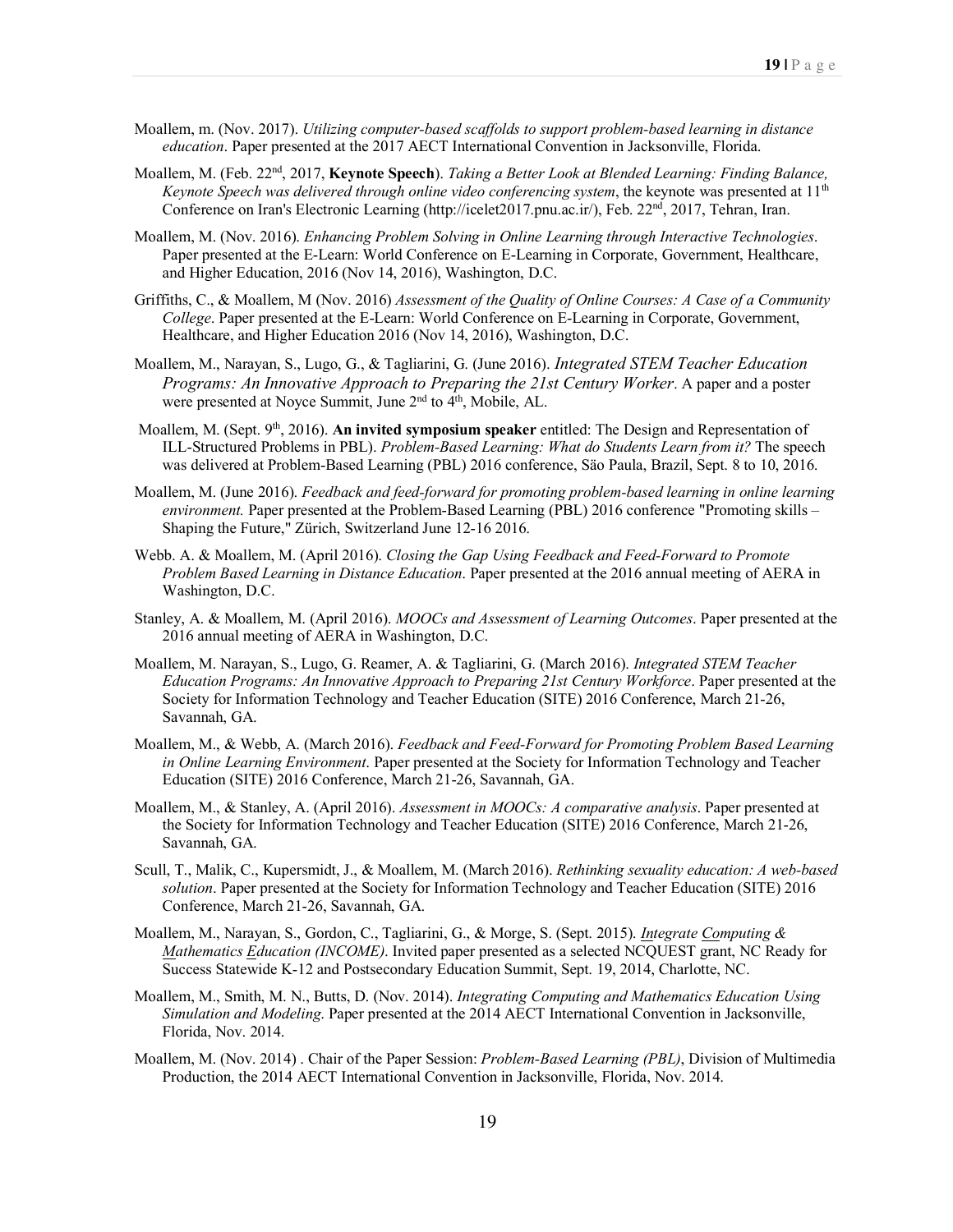- Moallem, M. (April 2015). Discussant for a Paper Session (5 papers) titled, "*Massive Open Online Course and Online Learning Spaces*" Paper Session," at the 2015 AERA Annual Meeting in Chicago, April 18.
- Moallem, M. (April 2013). Chair, the Paper Session, titled, "*Measuring, Predicting and Assessing Student Learning via Technology*" at the 2015 AERA Annual Meeting in Chicago, April 20.
- Moallem, M. (April 2015). Chair and organizer "*Problem-Based Education SIG Business Meeting*" at the 2015 AERA Annual Meeting in Chicago, April 18.
- Gordon, C., Moallem, M. Morge, S. (Sept. 2013). *Bringing Computational Thinking to K- 12 Teachers: Effective Models and Strategies*. Paper presentation at TECSCU (Teacher Education Council of State Colleges and Universities) and TRG Fall 2013 Joint Conference, Washington D.C.
- Moallem, M. Gordon, C. Narayan, S., Tagliarini, G, & Morge, S. (Sept. 2013). *Integrating Computing and STEM, Using Simulation and Modeling Technology: A Focus on CCSS* (a panel discussion), Panel accepted for presentation at TECSCU and TRG Fall 2013 Joint Conference, Washington D.C.
- Brinegar, C. & Moallem, M. (June 2013). *Applying Motivational Design Tactics and Strategies to a Self-directed Online Professional Development Cours*e. Paper presentation at EdMedia 2013: World Conference on Educational Media and Technology, Victoria, Canada.
- Moallem, M., Gordon, C., Morge, S., Tagliarini, G. & S. Narayan (March 2013). *Integrating Computing and Mathematics Education Using Simulation and Modeling,* Paper presentation at Society for Information Technology and Teacher Education 2013 (SITE) Conference, New Orleans, LO.
- Pemberton, A. & Moallem, M. (March 2013). *The Impact of Personalized Learning on Motivation and Student Success in Online Learning*, paper presentation at Society for Information Technology and Teacher Education (SITE) 2013 Conference, New Orleans LO.
- Moallem, M. (March 2013). *Interaction in Online Learning: A Comparative Study*, paper presented as a full paper presentation at Society for Information Technology and Teacher Education (SITE) 2013, New Orleans, LO.
- Moallem, M. (Feb. 2013; a 2-hour invited Speech). *Education of Women and Girls in Iran: Should We Believe What We Hear*? Women on Wednesdays (WOW), Osher Lifelong Learning Institute Forum for the 2013 spring semester, Wilmington, NC.
- Moallem, M. (Nov. 2012). *Bridging Physical Separation: Transformation of Online Learning Environments*, Global Learn Europe/North America Conference 2012, held Online.
- Moallem, M. (April 2012, **invited address**). *Digital Media and Cultural Divide: Implications for Instructional Design.* Innovations in Learning and Technology: Asia-Pacific Perspectives, the Centre for Asia-Pacific Initiatives (CAPI) at the University of Victoria, Victoria, Canada.
- Moallem, M. (April 2012, **invited address**). T*he New Generation of Online Learning Environments*: Bridging, Physical Separation. Innovations in Learning and Technology: Asia-Pacific Perspectives, the Centre for Asia-Pacific Initiatives (CAPI) at the University of Victoria, Victoria, Canada.
- Moallem, M. Pastore, R., & Martin, F. (April 2012). *Interaction in Online Learning: A Comparative Study on the Impact of Communication Tools on Student Learning, Motivation, Self-regulation, and Satisfaction*. Paper presented at the 2012 AERA Annual Meeting in Vancouver, British Columbia, Canada.
- Moallem, M. (Jan. 2012, **invited plenary speaker**). *Innovation in Education: Rethinking the Role and Utilization of Technology in Education*, plenary speech, at International Conference on Technology, Innovation, and Education, 2012, Bangkok, Thailand.
- Moallem, M. (Oct. 2011). *Synchronous and Asynchronous Communication Tools: A Multimodal Design Model for Online Learning*, paper presented at Association for Educational Communication and Technology (AECT). Jacksonville, FL.
- Pastore, R., Martin, F., Moallem, M. (Nov. 2011). *Interaction in Online Learning: A Comparative Study on the Impact of Communication Tools on Student Learning, Motivation, Self-regulation*, and Satisfaction, Paper presented at Association for Educational Communication and Technology (AECT). Jacksonville, FL.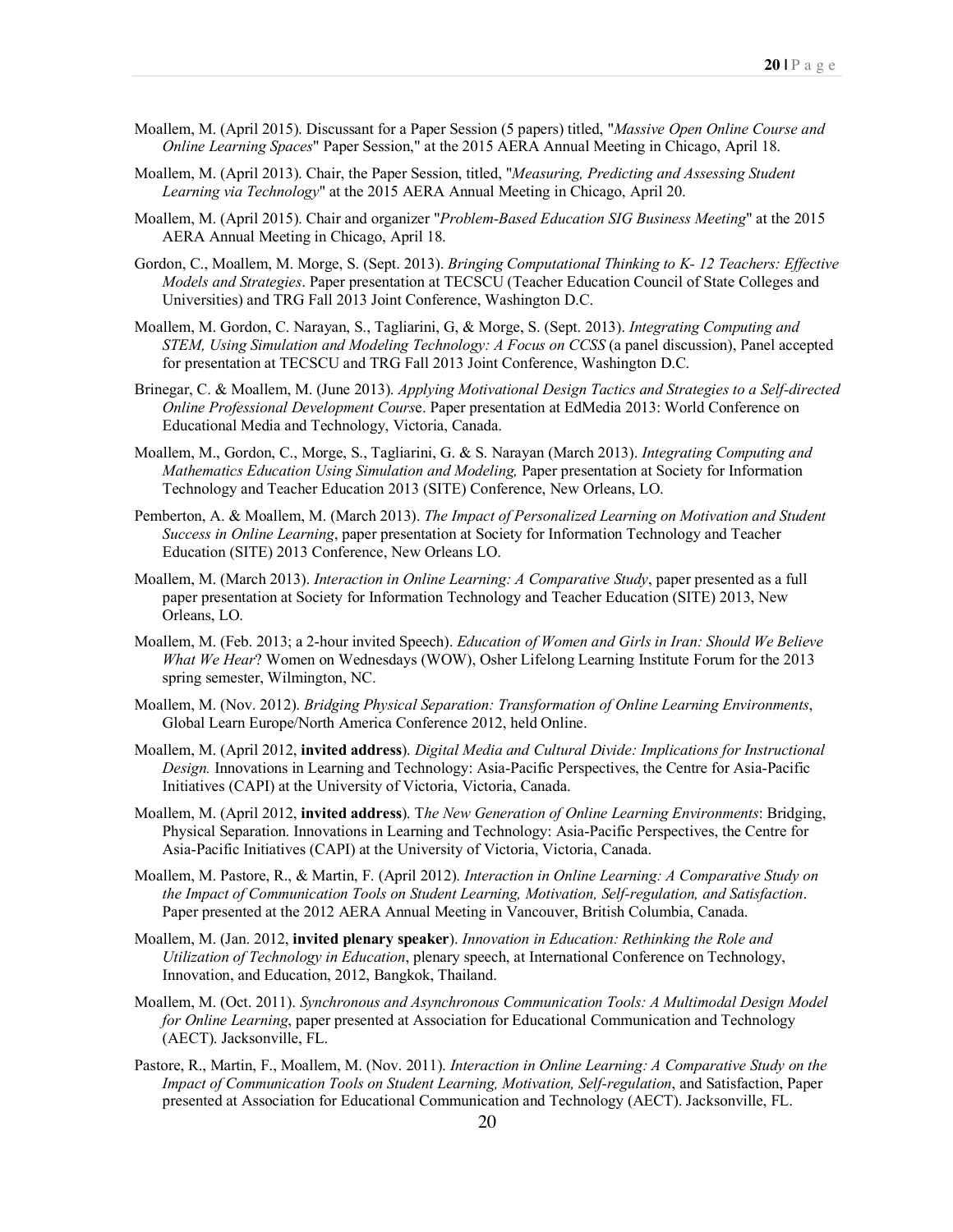- Moallem, M., Pastore, R., & Martin, F. (Nov. 2011). *A Comparative Study on the Impact of Various Communication Tools on Student Learning, Motivation, Self-regulation, and Satisfaction*. Paper presented at E-Learn 2011--World Conference on E-Learning in Corporate, Government, Healthcare, and Higher Education in Honolulu, Hawaii.
- Snider, J., Raymer, M., Rankin, A. & Moallem, M. (Nov. 2011). Finding True North: Navigating Instructional Design Principles and Models, Paper accepted for presentation at the annual conference of the Association for Educational Communication and Technology (AECT), Jacksonville, FL.
- Alghafri, T., Regina, M., Moallem, M. (Nov. 2011). The Direct Approach (AD): challenges in a selfinstructional module implementation, Paper accepted for presentation at the annual conference of the Association for Educational Communication and Technology (AECT), Jacksonville, FL.
- Moallem, M., Martin, F, & Pastore, R. (Nov. 2011). *Potential of New Video Conferencing Tools for Bringing Distance & Online Learners to the Face-to-Face Classrooms: Bridging Physical Separation*. Paper presented at E-Learn 2011--World Conference on E-Learning in Corporate, Government, Healthcare, and Higher Education in Honolulu, Hawaii.
- Bhattacharya M., Mach, N., Moallem, M. (Oct. 2011). A panel discussion on *Creating and Editing an Electronic Book: Challenges and Opportunities*. E-Learn 2011--World Conference on E-Learning in Corporate, Government, Healthcare, and Higher Education in Honolulu, Hawaii.
- Moallem, M. (Oct. 2011). *Personalized Learning Environments: Innovation in Education and Training*, a symposium on innovative teaching and learning strategies and approaches for the 21<sup>st</sup> century. E-Learn 2011--World Conference on E-Learning in Corporate, Government, Healthcare, and Higher Education in Honolulu, Hawaii.
- Moellem, M. (June 2011). *Interaction in Online Learning: A Comparative Study on the Impact of Communication Tools on Student Learning, Motivation, Self-regulation, and Satisfactio*n, accepted for presentation at ED-MEDIA 2011--World Conference on Educational Multimedia, Hypermedia & Telecommunications to be held in Lisbon, Portugal, June 27-July 1, 2011.
- Moallem, M., Morge, Rougton, C., Tagliarini, G. & S. Narayan, (April 2011). *Problem-based Learning Pedagogy to Infuse Computationally and Modeling Technology in Teaching and Learning in the Core STEM Curriculum*, paper presented at annual conference of American Educational Research Association (AERA), April 2011, New Orleans, LO.
- Moallem, M. (Feb. 2011). *Asynchronous and Synchronous E-Learning: An Analysis and Conceptual Framework*. Paper accepted for presentation at the New Learning Technologies 2011 SALT Conference, Orlando, FL.
- Moallem, M., Morge, Rougton, C., Narayan, S. & Tagliarini, G. (July 2010). *Developing Integrated Learning Activities Using Squeak-Etoys to Improve Conceptual Understanding of Mathematical and Scientific Concepts*, paper presented at annual meeting of Squeak Fest Conference in Wilmington, NC, July 27-29. Hosted by USeIT Project.
- Moallem, M., Morge, S. Narayan, S., Tagliarini, G. (May 2010). *Squeak Etoys Modeling and Simulation Tool: Empowering Students and Teachers to Create, Explore, Collaborate, and Interac*t. Paper accepted for Research/Technical Showcase at Global Learn Asia Pacific 2010--Global Conference on Learning and Technology to be held in Penang, Malaysia, May 17-20.
- Moallem, M. (May 2010). *Knowing What Students Know: Assessments of Complex Skills in Global Economy & Fast-Changing World*, proposal accepted for panel discussion papers at Global Learn Asia Pacific 2010-- Global Conference on Learning and Technology to be held in Penang, Malaysia, May 17-20.
- Moallem, M., Morge, S. Narayan, S., Tagliarini, G. (May 2010). *Using Squeak Etoys and Problem- Based Learning Pedagogy to Infuse Information Technology skills into the Core STEM Curricu*lum, paper presented as a full paper presentation at Global Learn Asia Pacific 2010--Global Conference on Learning and Technology to be held in Penang, Malaysia, May 17-20.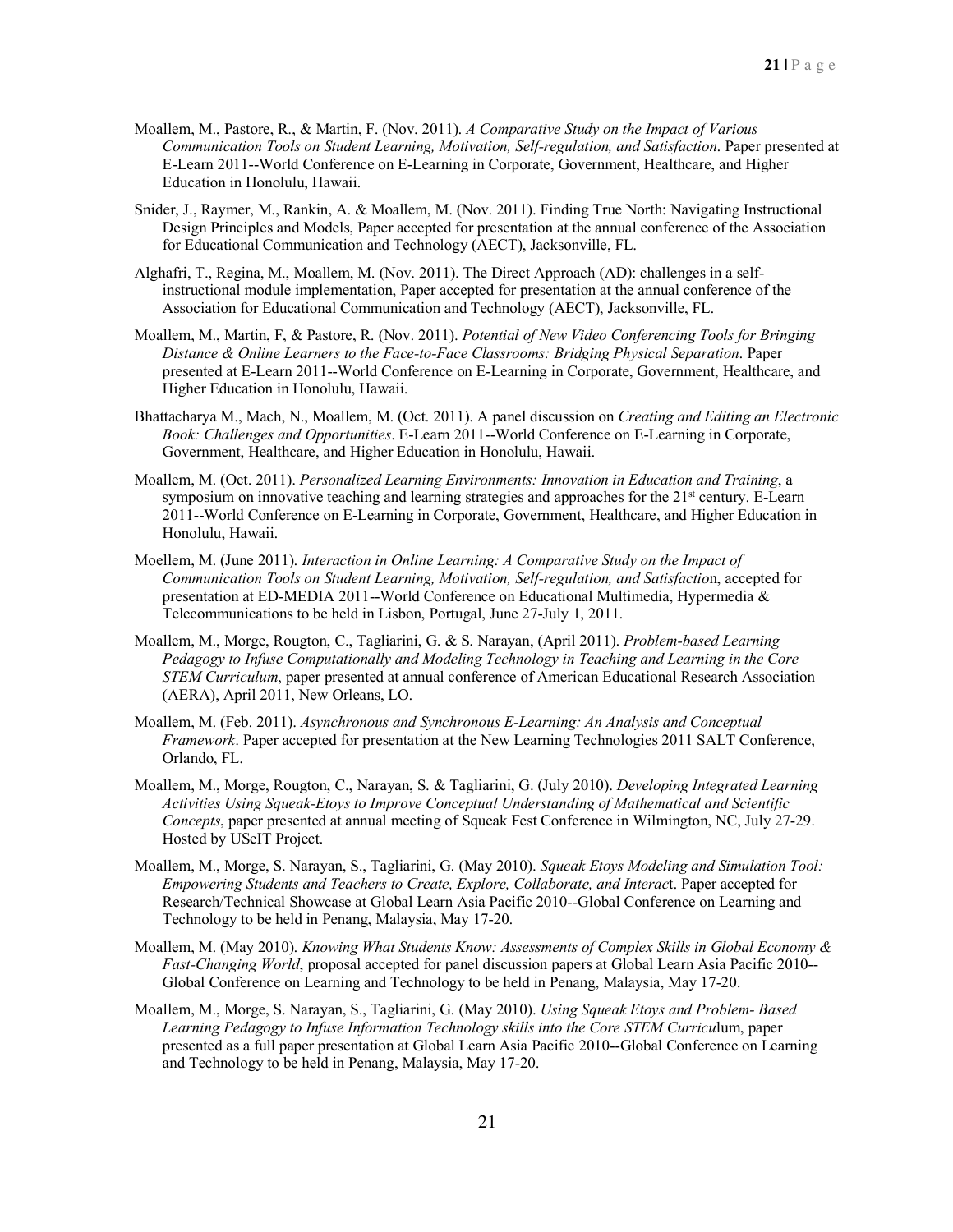- Morge, S., Moallem, M., Narayan, S., & Tagliarini, G. (March 2010). *Games and Simulations Panel*. Panel proposal accepted for presentation at annual conference of Society for Information Technology & Teacher Education International (SITE), San Diego, CA.
- Moallem, M., Morge, S. Narayan, S., Tagliarini, G. & Daniels, K. (March 2010). *Integrating Computational and Modeling Technology with Problem-based Learning to Improve Teaching and Learning in the Core STEM Curriculum*. Paper presented as a full paper session at the annual conference of Society for Information Technology & Teacher Education International (SITE), San Diego, CA.
- Moallem, M., Morge, S. Narayan, S., Tagliarini, G. & Daniels, K. (April 2010). *Integrating Computational and Modeling Technology Using Squeak Etoys and Problem- Based Learning Pedagogy to Infuse Information Technology skills into the Core STEM Curriculum*. Paper presented at a paper presentation session at the annual conference of the American Educational Research Association (AERA), Denver, CO.
- Moallem, M. (Oct. 2009). *Social Media & Informal Learning Spaces for online Teaching & Learning: Making Connection in the Age of Participatory Media***,** Paper presented at the annual conference of the Association for Educational Communication and Technology (AECT), Louisville, KY.
- Moallem, M., Morge, S. Narayan, S., Tagliarini, G. & Daniels, K. (Oct. 2009). *USeIT: A NSF-Funded Project Using an Open-Source Modeling and Simulation Tool to Transform Learning & Instruction*, Workshop presented at the annual conference of the Association for Educational Communication and Technology (AECT), Louisville, KY.
- Moallem, M. (Dec. 2008). *Integrating Assessment into Center-wide Strategic Planning,* invited presentation at the NSF Annual Meeting for Engineering Research Centers, Washington DC.
- Moallem, M. (Nov. 2008). *The power of Pedagogy for Assessing 21st Century Skills: Transforming Online Learning Using Emerging Technology*, Paper presented at the annual conference of the Association for Educational Communication and Technology (AECT), Orlando, FL.
- Bhattacharya, M. & Moallem, M. (Sept. 2008). Analysis and Integration of 21<sup>st</sup> Century Skills for Learning and Assessment. *Paper presented at the World Conference on E-Learning in Corporate, Government, Healthcare, and Higher Education (ELEARN*).17-21, Las Vegas.
- Moallem, M. (Aug. 2008). *Social Networking: Connecting Instructional Designers*, Paper presented at the New Learning Technologies (SALT) Fall 2008. Arlington, Virginia.
- Moallem, M. (Feb. 2008). *Multi-modal delivery in online learning: A convergence of synchronous and asynchronous communication*. Paper presented at the New Learning Technologies 2008 SALT Conference, Orlando, FL.
- Moallem, M. (Feb. 2008). *Using wireless PDAs to improve assessment of learning and instruction: A pedagogical approach.* Paper presented at the New Learning Technologies 2008 SALT Conference, Orlando, FL.
- Moallem, M. (Dec. 2007). Assessment *of complex learning tasks: A design model*. Paper presented at the annual conference of Cognition and Exploratory Learning in Digital Age (CELDA), Algarve, Portugal.
- Moallem, M. (Aug. 2007). *Designing Balanced Instructional Materials to Accommodate Learners' Multiple Learning Styles in Online Learning*, Paper presented at the New Learning Technologies 2007 (SALT), Aug. 22-24, Arlington, Virginia.
- Moallem, M. (April 2007). *Accommodating individual differences in the Design of Online Learning Environments: A Comparative Study*. Paper presented at annual conference of the American Educational Research Association (AERA) (Division C-Learning and Instruction), Chicago, IL.
- Moallem, M. (April 2007). *Improving interaction and immediacy in online learning: Evaluation of an exploratory design and development model*. Paper presented at annual conference of the American Educational Research Association (AERA) (SIG-IT), Chicago, IL.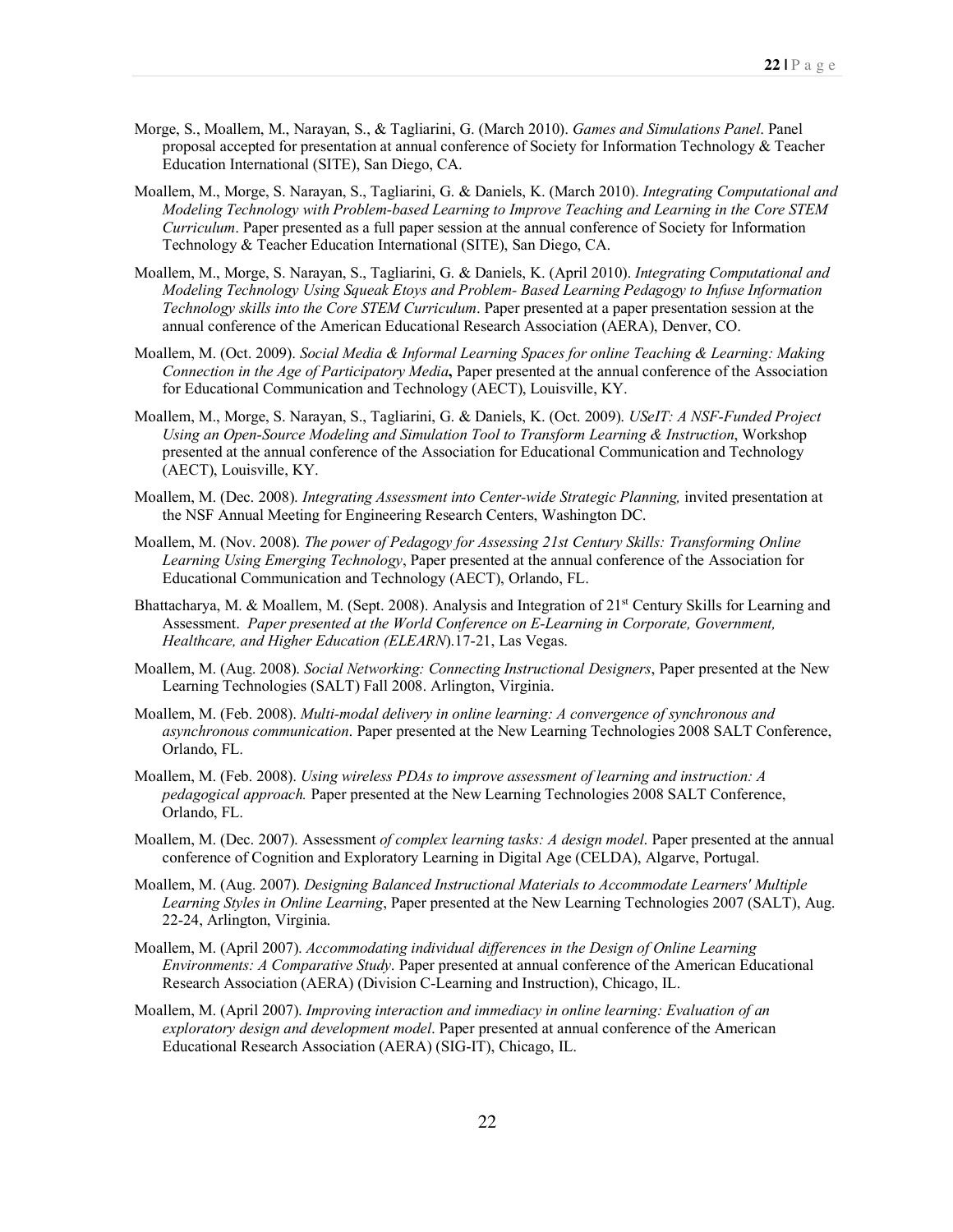- Moallem, M. (March 2007). *Social interaction tools in online learning: Are they adequate for a wide range of interactions*, Paper presented at the UNC Teaching and Learning with Technology Conference, Raleigh, NC.
- Moallem, M. (Nov. 2006). Exploring Synchronous Learning Management Systems: A Conceptual Design & Development Model. Paper presented at the annual conference of Cognition and Exploratory Learning in Digital Age (CELDA), Barcelona, Spain.
- Bhattacharya, M. & Moallem, M. (2006). *Project on Problem Based Learning: A New Zealand-US Collaboration on Research and Teaching*. Paper presented at the International Conference PBL 2006 ABP. Pontificia Universidad Católica, Perú.
- Moallem, M. (April 2006). *A comparative study of effects of considering learning styles for the design of online instructional materials: Matching/mismatching Revisited*, Paper presented at annual conference of the American Educational Research Association (AERA) (Division C-Learning and Instruction), San Francisco, CA.
- Moallem, M. & Smith-Hunnicutt, N. (March 2006). *Horizon Wimba Communication Tools: Providing Best Environment for Learners with Multiple Learning Styles*, Interact Technology Showcas*e*, UNCW**.**
- Moallem, M, Nelson, T, Strauss, F & Schauss, M. (March 2006). *Wiki: A Technology Tool for Promoting Knowledge Construction,* Interact Technology Showcas*e*, UNCW**.**
- Moallem, M. & Smith-Hunnicutt, N. (March 2006). *Developing an online course using Vista: Lesson Learned*, Interact Technology Showcas*e*, UNCW.
- Moallem, M. (March 2006). *A comparative study of effects of considering learning styles for the design of online instructional materials*, Paper presented at the UNC Teaching and Learning with Technology Conference, Raleigh, NC.
- Moallem, M. (March 2006). *How new and internet-based communication tools may change online learning environments: A multimodal approach*, Paper presented at the UNC Teaching and Learning with Technology Conference, Raleigh, NC.
- Moallem, M. (March 2006). *Using technology to expand international experiences*, Paper presented at the UNC Teaching and Learning with Technology Conference, Raleigh, NC.
- Moallem, M. Chen. SJ, & Kermani H. (Dec. 2005). Virtual Communities: Promoting Mutual Understanding, Learning & Harmony. *International Seminars: Breaking Barriers in Education*, Creating Future Schools Today, Baguio City, Philippines.
- Moallem, M. Chen. SJ, & Kermani H. (Dec. 2005). Designing technology supported learning environment, *International Seminars: Breaking Barriers in Education*, Creating Future Schools Today, Baguio City, Philippines, Dec. 2005.
- Moallem, M. Chen. SJ, & Kermani H. (Dec. 2005). Integrating computer-based technology in the curriculum (half a day workshop). *International Seminars: Breaking Barriers in Education*, Creating Future Schools Today, Baguio City, Philippines.
- Moallem, M. (April 2005). *Alternative and Performance-based Assessment in Online Learning*. Paper presented at annual conference of the American Educational Research Association (AERA) (Classroom Assessment SIG). Montreal, Canada.
- Moallem, M. (April 2005). *Learning Styles in an Online Course: Design, Development, and Evaluation*. Paper presented at annual conference of the American Educational Research Association (AERA). Montreal, Canada.
- Moallem, M. (March 2005). Considering Students' Preferred Learning & Thinking Styles in the Design of Web-Based Instruction, Paper presented at the annual meeting of UNC Teaching and Learning with Technology Conference, Raleigh, NC.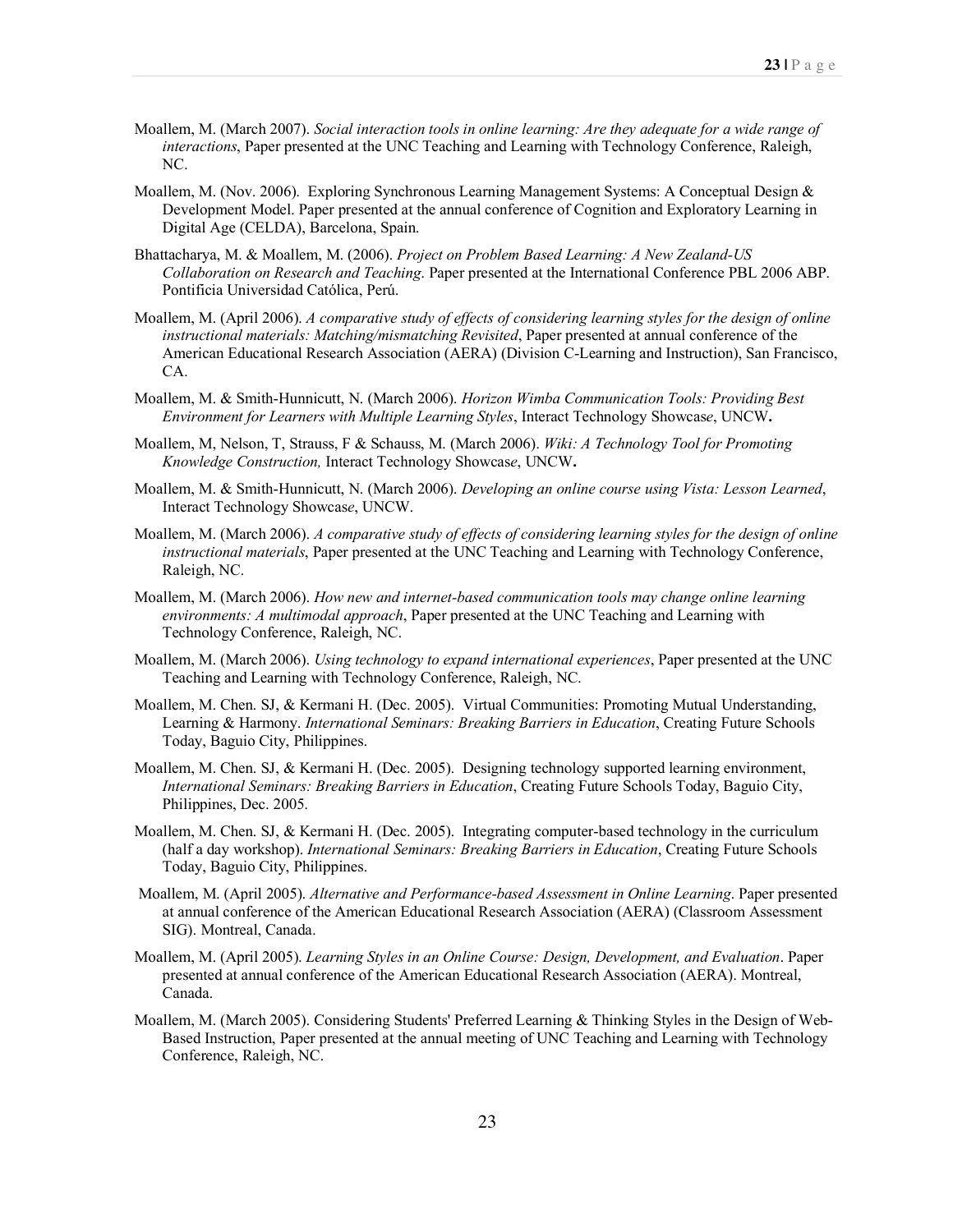- Robertson, E. J., & Moallem, M. (March 2005). Effects of Learning Styles on Group Dynamics in Online Learning Environments, Paper presented at the annual meeting of UNC Teaching and Learning with Technology Conference, Raleigh, NC.
- Moallem, M. Summerville, J., Chen, S.J., Ennis, M., & Lee, K. (March 2005). A half of day technology demonstration conducted in INterAct Technology Conference**,** Wilmington, NC.
- Moallem, M. (Dec. 2004). *Performance-based assessment in online learning: Analysis, framework, and strategies.* Paper presented at the annual conference of International Conference on Computers in Education (ICCE), Melbourne, Australia.
- Tracey, M. W, Reiser R., Newman, D., & Moallem, M. (Oct. 2004). *Enhancing Lesson Planning Through Instructional Design*. Paper presented at the annual conference of the Association for Educational Communication and Technology (AECT), Chicago, IL.
- Moallem, M. (Oct. 2004). *Electronic Portfolio Development: A Capstone Experience to Assess Instructional Technology Competencies*. Paper presented at the annual conference of the Association for Educational Communication and Technology (AECT), Chicago, IL.
- Moallem, M. (Oct. 2004). *Alternative and performance-based assessment in online learning: Analysis, framework, and strategies to systematically assess student learning*. Paper presented at the annual conference of the Association for Educational Communication and Technology (AECT), Chicago, IL.
- Moallem, M. (April 2004). *Evaluation results of applying an activity-based model to design and develop an interactive online course*. Paper presented at the annual conference of the American Educational Research Association (AERA) (Division C - Section 7, Paper Session: Research on Distance Learning). San Diego, CA.
- Moallem, M., Kermani, H., & Chen, SJ. (April 2004). *Handheld, wireless computers: How they can improve learning and instruction.* Paper presented at the annual conference of the American Educational Research Association (AERA) (SIG: Instructional Technology, Paper session1). San Diego, CA.
- Moallem, M. (2004). Alternative and Performance-based Assessment in Online Learning: Analysis, Framework, and Strategies to Systematically Assess Student Learning. Paper presented at the 2004 UNC Teaching and Learning with Technology Conference, Charlotte, NC.
- Moallem, M. & Micallef, S. (2004). Handheld, Wireless Computers in a High School English Course: A Collaborative Effort. Paper presented at the 2004 UNC Teaching and Learning with Technology Conference, Charlotte, NC.
- Moallem, M. Phillips, C. (2004). *Electronic portfolio development: A capstone experience to assess Instructional Technology competencies*. Paper presented at the 2004 UNC Teaching and Learning with Technology Conference, Charlotte, NC.
- Moallem, M. & Phillips, C. (March 2004). *Electronic portfolio development: A capstone experience to assess Instructional Technology competencies*. Paper presented at the Society for Information Technology and Teacher Education International Conference. Atlanta, GA.
- Moallem, M. Chen, S. J., & Kermani H. (Dec. 2003). *Mobile Technology: An Investigation of Its Potential for Improving Learning and Instruction*. Paper presented at the annual meeting of International Conference on Computers in Education, Hong Kong, China.
- Moallem, M., Kermani, H., & Chen, SJ (April 2003). *Incorporating Computer Assistance in Assessment: The Use and Benefits of Handheld, Wireless Computers in School Learning and Quality of Instruction*. Paper presented at the annual meeting of National Consortium of Instruction and Cognition, Chicago.
- Chen, SJ., Moallem, M. Kermani, H. (April 2003). *Integrating Wireless Computer Technology into Classroom Instruction*. Paper presented at the Annual Meeting for Society for Information Technology and Teacher Education. Albuquerque, New Mexico.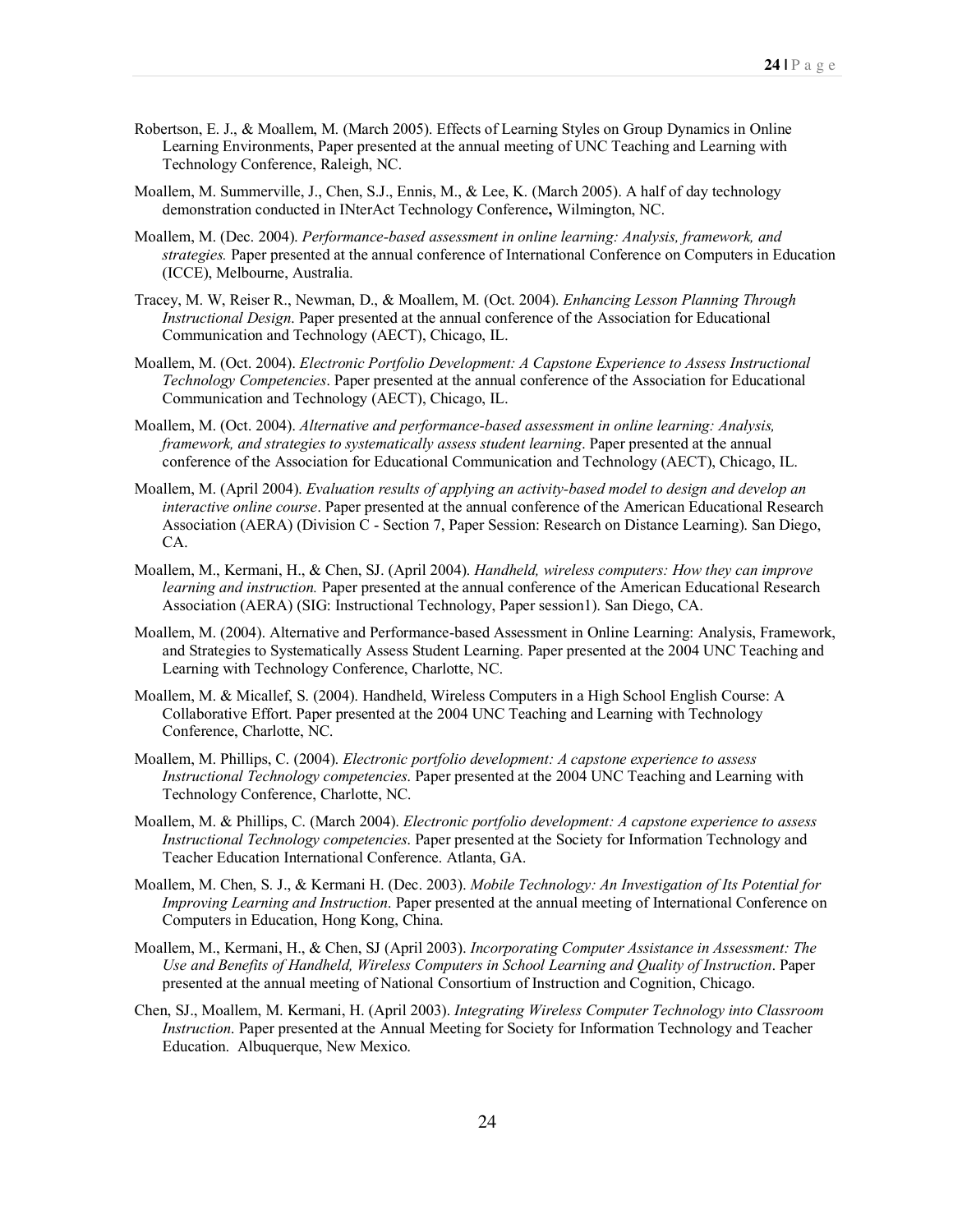- Moallem, M. (Dec. 2002). *The implications of research literature on learning styles for the design and development of a Web-based course.* Paper presented at the annual meeting of International Conference on Computer Applications in Education, Auckland, New Zealand.
- Moallem, M., Kermani, H, & Chen, S.J. (Nov. 2002). *Handheld, wireless computers: How they can improve learning and instruction*. Paper presented at the annual meeting of International Conference on Information and Communication Technologies in Education, Badajoz, Spain.
- Chen, S. J., Moallem, M., Kermani, H. (Nov. 2002). *Handheld, Wireless Computers and Their Effects on the Design and Development of an Interactive Instruction*, Paper presented at the annual conference of the Association for Educational Communication and Technology, Dallas, TX.
- Moallem, M. (Nov. 2002). *A Collaborative Design Model for An Online Learning Environment*. Paper presented at the annual conference of the Association for Educational Communication and Technology, Dallas, TX.
- Wetherill, K., Moallem, M., Midget, C. (June 2002). *Technology for Assessment and Assessment Coalition*. Paper presented at the Annual meeting of PT3 Grantees, Washington, D. C.
- Moallem, M. Phillips, C., Brinson, D., Bruton, B., Gonzaloz, P. (April 2002). *An interactive online course: A collaborative design model*, Teaching & Learning with Technology Collaborative, Greensboro, NC.
- Smith, R. W., Moallem, M., Sherrill, D. (Oct. 2001). *Improving high schools: What works and why?* Paper presented at the annual meeting of the North Carolina Teacher Education Forum, Raleigh, NC.
- Moallem, M (Oct. 2001). *The implications of research on learning styles for the design and development of a Web-based course*. Paper presented at the annual meeting of the Association for Educational Communication and Technology, Atlanta, GA.
- Gilbert, N., Ley, K., Kirby, E., Moallemm, M., Zahner, J. (Oct. 2001). *The collaborative clinic: Online discussion groups*. Paper presented at the annual meeting of the Association for Educational Communication and Technology, Atlanta, GA.
- Moallem, M. (Oct. 2000). *Designing an Interactive Online Course: Applying Theories into Practice*. Paper presented at the annual meeting of the Association for Educational Communication and Technology, Denver, Colorado.
- Moallem, M. (Oct. 2000). *Fostering Online Learning: An Investigation of the Effects of Integrating Constructivist and Objectivist Instructional Theories in the Design and Delivery of An Online Course*. Paper presented at the annual meeting of the Association for Educational Communication and Technology, Denver, Colorado.
- Moallem, M. (Oct. 2000). Reform Models & Adoption of Change. As part of a team presentation in a 45 minutes Symposium on *Comprehensive School Reform in North Carolina: Implications for Teacher Education Programs* presented by Brewer. D., Johnston, B., Moallem, M., Sherrill, D., & Smith, R. W. (names are in alphabetical order) (Oct. 2000). North Carolina Teacher Education Forum, Raleigh, NC.
- Moallem, M., & Kermani, H. (April 2000). *Group Interaction in Online Instructional Systems: How does it occur and can it replace face-to-face interactions?* Paper presented at the annual meeting of the National Consortium for Instruction and Cognition, New Orleans, LA.
- Moallem, M. (April 2000). Discussant for Session 6.07 on "*Mentoring and Career Education: Goals, Practice, and Experiences of Mentors and Mentee*s--presented at the annual meeting of American Educational Research Association, New Orleans, LA.
- Moallem, M. (Feb. 2000). *Designing Web-based Instruction: Integrating objectives and constructivist design models*. Presented at the annual meeting of the Association for Educational Communication and Technology, Long Beach, CA.
- Kermani, H., & Moallem, M. (April 1999*). Fifth graders teaching kindergarten children: Consequences of cross-age tutoring in primary grades*. Poster presented at the biennial meeting of the Society for Research in Child Development, Albuquerque, New Mexico.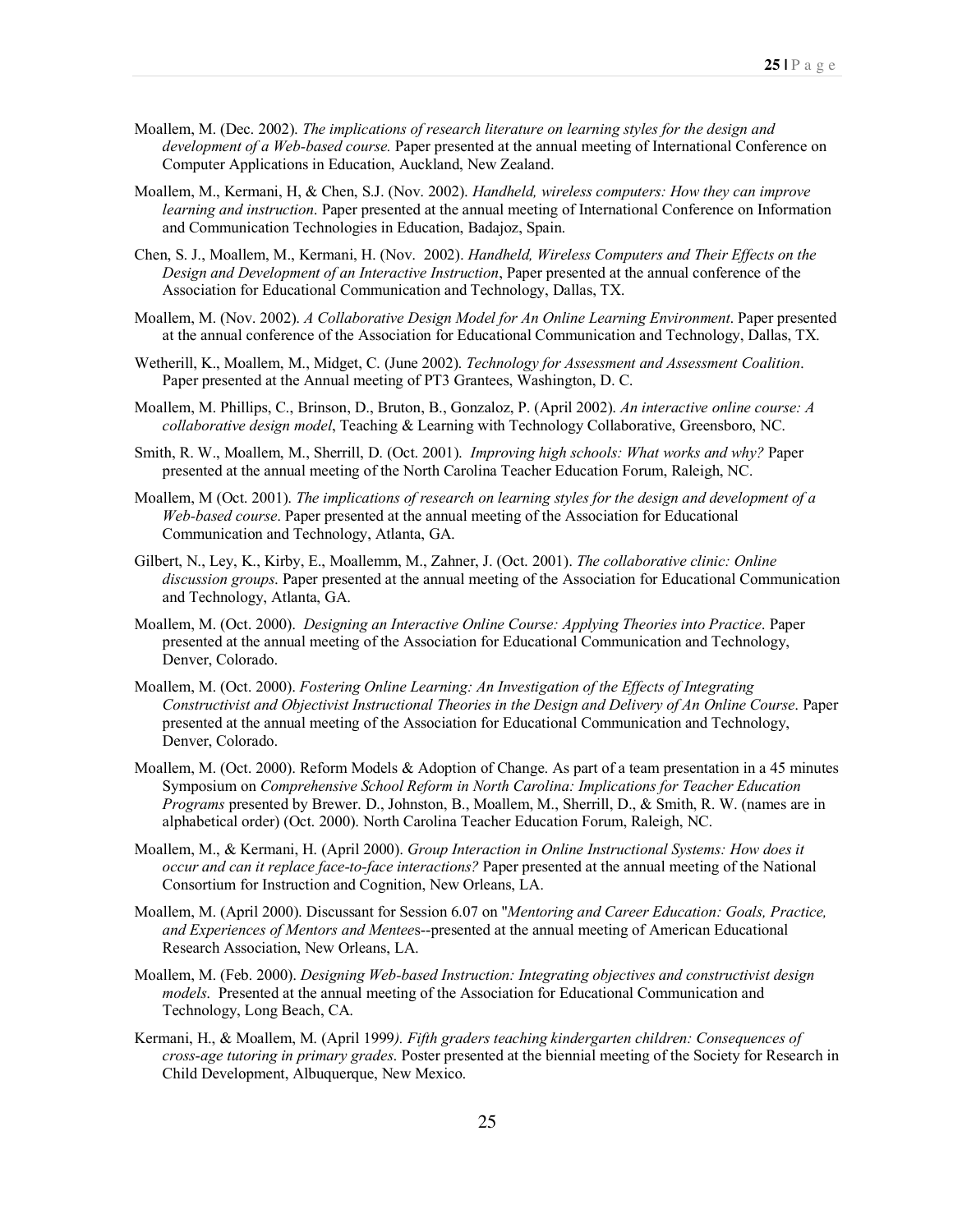- Moallem, M. (Feb. 1999). Discussant for two papers presented at the annual meeting of Association for Educational Communication and Technology, Houston, TX.
- Moallem, M. (Feb. 1999). *The computer-mediated communication (CMC) for learning in postsecondary education: What research says?* Paper presented at the annual meeting of the Association for Educational Communication and Technology, Houston, TX.
- Moallem, M. (Nov. 1998)*. Preparing future leaders: A model and strategies for fostering reflective thinking*. Paper presented at the Southern Regional Council on Educational Administration, Savannah, GA.
- Moallem, M., & Smith, R. (Sept. 1998). *Teachers as reflective practitioners: A conceptual framework for future teacher education programs*. Paper presented at the 16th Annual Fall Teacher Education Forum, Raleigh, NC.
- Kermani, H., & Moallem, M. (July 1998). *Curriculum reconstruction: A study on utilization of cross-age tutoring.* Paper presented at Head Start's Fourth National Research Conference, Washington, D.C.
- Moallem, M. (February 1998). *Reflection as means of developing expertise in problem-solving, decisions making and complex thinking*. Paper presented at the annual meeting of the Association for Educational Communication and Technology, St. Louis, MI.
- Earle, R., & Moallem, M. (February 1998). *Instructional Design and Teacher Thinking: Contextual Consideration.* Paper presented at the annual meeting of the Association for Educational Communication and Technology, St. Louis, MI.
- Kermani, H., & Moallem, M. (April 1998). *Peer vs. adult mediated learning: A study of the influence of ethnicity, gender, competence level, task variation and training on the quality of interaction*. Paper presented at the annual meeting of the National Consortium for Instruction and Cognition, San Diego, CA.
- Moallem, M., & Rizzo, S. (February 1997). *Instructional technologists at public school: A study of their future roles and responsibilities*. Paper presented at the annual meeting of the Association for Educational Communication and Technology, Albuquerque, NM.
- Moallem, M., & Applefield, J. (February 1997). *Instructional systems design and pre-service teachers' processes of thinking, teaching, and planning: What do they learn and how do they change?* Paper presented at the annual meeting of the Association for Educational Communication and Technology, Albuquerque, NM.
- Kermani, H., & Moallem, M. (April 1997). *Cross-age tutoring: Exploring features and processes of peermediated learning.* Paper presented at the annual meeting of the American Educational Research Association, Chicago, IL.
- Moallem, M. (February 1996). *Instructional design models and teacher thinking research: Toward a new conceptual model*. Paper presented at the annual meeting of the Association for Educational Communication and Technology, Indianapolis, IN.
- Moallem, M., Mory, E. H., & Rizzo, S. (February 1996). *Technology resource teacher: Is this a new role for instructional technologist?* Paper presented at the annual meeting of the Association for Educational Communication and Technology*,* Indianapolis, IN.
- Moallem, A., & Moallem, M. (July 1996). *A method of education, training, and evaluation for the specialized vocational training institutions with mentally disabled individuals in France*. Paper presented at the annual meeting of the International Association for the Scientific Study of Intellectual Disability, 10th World Congress, Helsinki, Finland.
- Moallem, M. (February 1995). *Solving educational problems: Learn from the reality of innovations in developing countries*. Paper presented at the annual meeting of the Association for Educational Communication and Technology, Anaheim, CA.
- Moallem, M. (April 1995). *Analysis of job announcements and required competencies for instructional technology professionals*. Paper presented at the annual meeting of the American Educational Research Association, San Francisco, CA.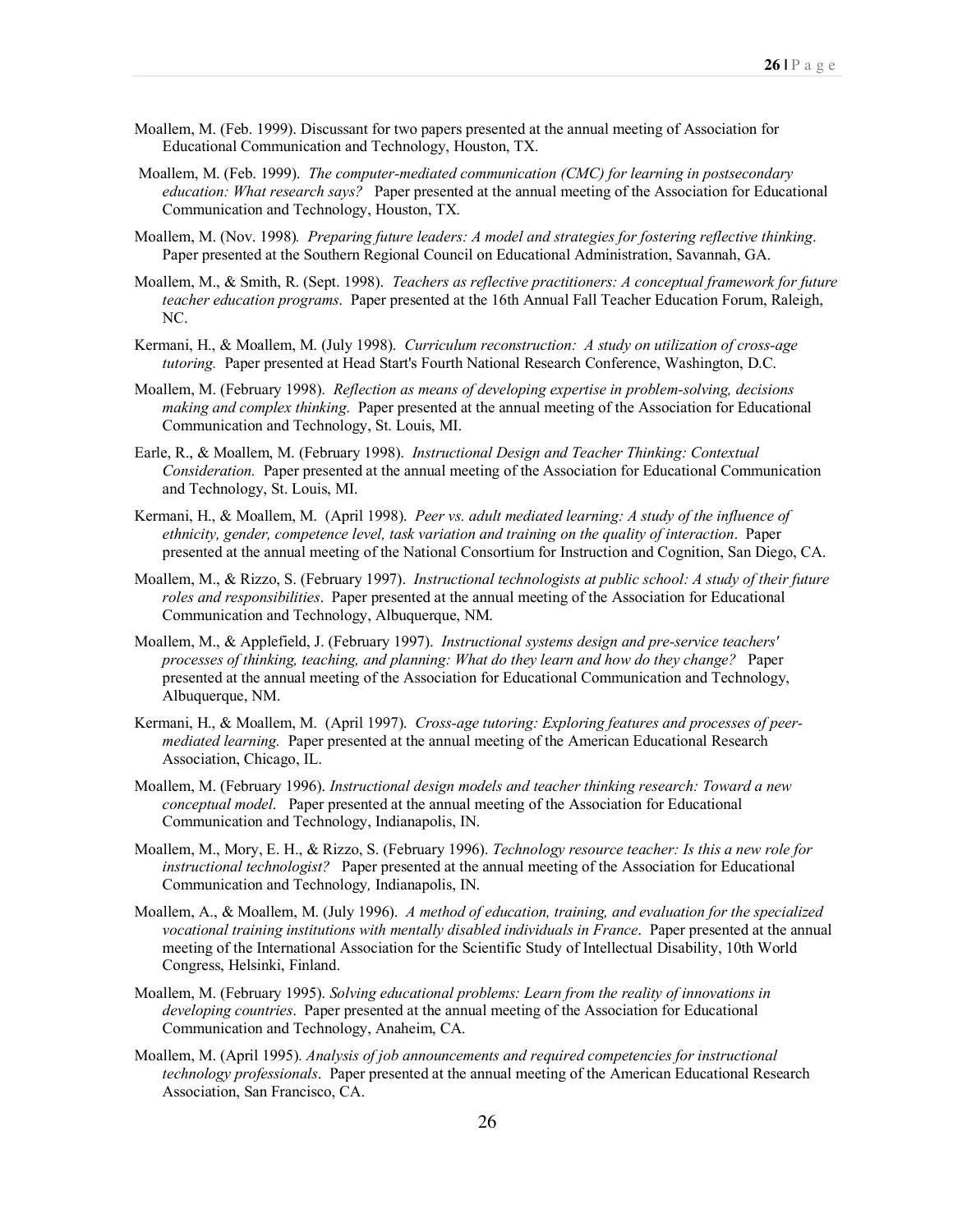- Moallem, M. (April 1995). *The nature and content of reflective practice: A case of an expert science teacher.* Paper presented at the annual meeting of the National Consortium for Instruction and Cognition, San Francisco, CA.
- Kirby, E., Moallem, M., & Hill, J. K. (February 1994). *Instructional technology: A look at academic requirements.* Paper presented at the annual meeting of the Association for Educational Communication and Technology, Nashville, TN.
- Moallem, M. (February 1994). AECT Special Research Award Presentation: *An experienced teacher's model of thinking and teaching.* Paper presented at the annual meeting of the Association for Educational Communication and Technology, Nashville, TN.
- Moallem, M., & Driscoll, M. (April 1994). *On the social construction of an experienced teacher*. Paper presented at the annual meeting of the American Educational Research Association, New Orleans, LA.
- Moallem, M. (April 1994). *An experienced teacher's model of thinking and teaching: An ethnographic research on teacher cognition*: Paper presented at the annual meeting of the American Educational Research Association, New Orleans, LA.

#### *Other Presentations*

#### *Invited Presentation/Lectures/Workshops/Seminars*

- Moallem, M. (April 2021, invited presentation). *Sharing CSTA resources: Aligning resources to your plan for designing K-8 CS teacher education programs*, Paper presented at MCCE 2021 Summit. Online.
- Moallem, M., & Li, Q. (April 2021, invited presentation). *The role of after-school programs: Building internal expertise and connect with underrepresented groups*, Paper presented at MCCE 2021 Summit. Online.
- Moallem, M. (March 2021, invited panelist). *Online Education Post Pandemic: Challenges and Opportunities*. Virtual  $4<sup>th</sup>$  National Symposium on Society & Education, The Institute of Educational, Psychological and Social Research, kharazmi University, Tehran.
- Moallem, M. (April 2020, Invited Webinar presentation). Higher-Order Thinking Assessment in Online Learning. Iranian Association Educational Technology, (IAET).
- Moallem, M. (Feb. 22<sup>nd</sup>, 2017, Keynote Speech). Taking a Better Look at Blended Learning: Finding Balance, Keynote Speech was delivered through online video conferencing system, presented at  $11<sup>th</sup>$  Conference on Iran's Electronic Learning (http://icelet2017.pnu.ac.ir/), Feb. 22nd, 2017, Tehran, Iran.
- Moallem, M. (Sept. 9<sup>th</sup>, 2016). An invited symposium speaker entitled: The Design and Representation of ILL-Structured Problems in PBL). *Problem-Based Learning: What do Students Learn from it?* The speech was delivered at Problem-Based Learning (PBL) 2016 conference, Säo Paula, Brazil, Sept. 8 to 10, 2016. International
- Moallem, M. (April 22<sup>nd</sup>, 2015). "Grant Seeking in Higher Education" CTE panel was conducted on Wednesday, from 2-4 PM in Fisher Student Center, Wrightsville Beach Room 2017. Local
- Moallem, M. (Nov.  $4<sup>th</sup>$ , 2014). "Grading: Less Time, Greater Impact" CTE panel was conducted on Tuesday, from 12:30-1:30 PM in Fisher Student Center, Sunset Beach Room 1025. Local
- Moallem, M. (Feb. 2013). *Education of Women and Girls in Iran: Should We Believe What We Hear*? Women on Wednesday (WOW) OLLI program for the 2013 spring semester. Local
- Moallem, M. (Feb. 12, 2013). *Grants Activities in Watson College of Education*. Watson College of Education, PDS, Superintendent Seminar. Local
- Moallem, M. (March 14, 2013). *Grant Writing Basics: Securing Funding for your Classroom and/or School Projects*. Watson College of Education, PDS, Professional Learning Day. Local
- Moallem, M & Martin, F. (Feb. 2013). Presentation to the MIT Advisory Board members. Watson College of Education. Local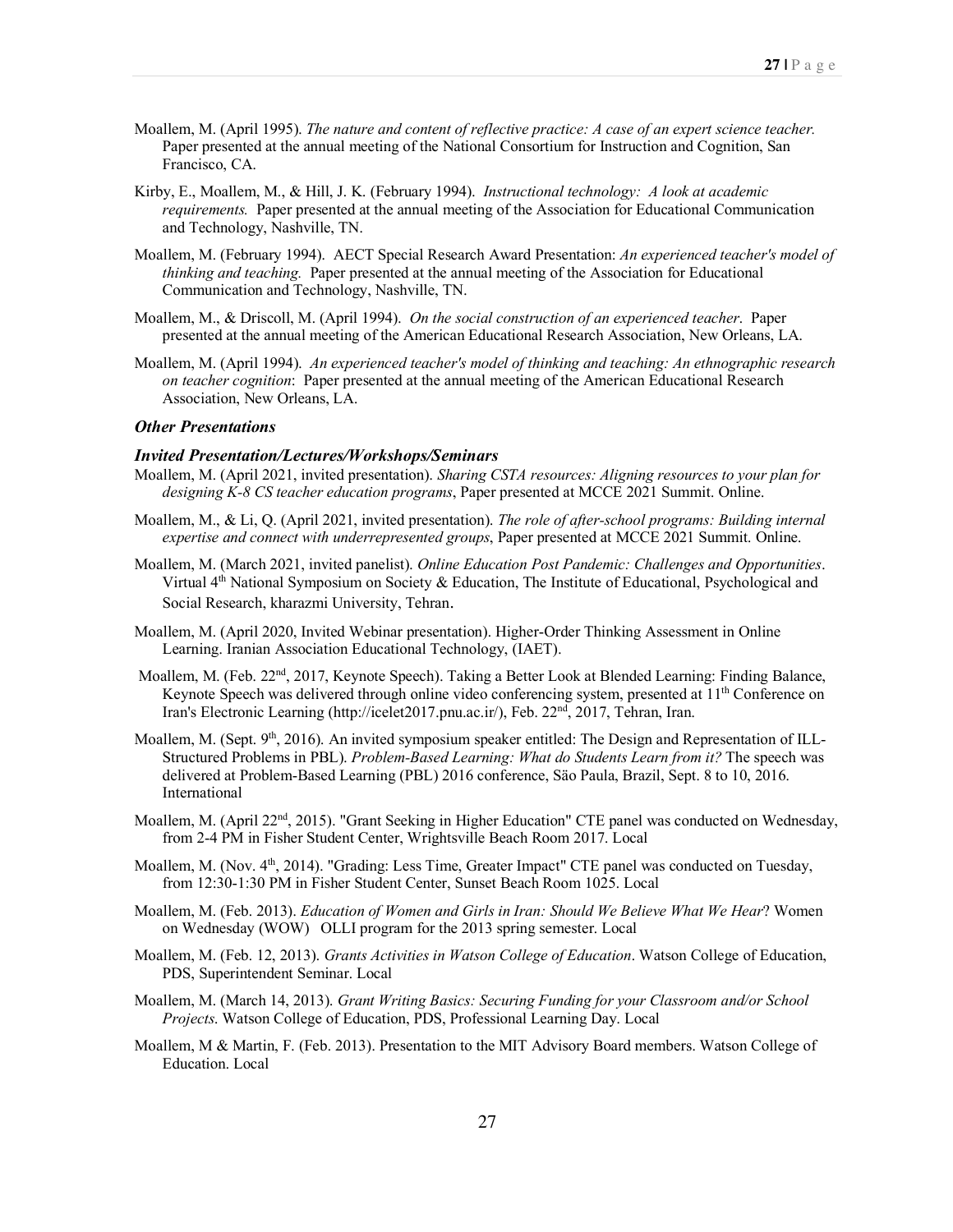- Moallem, M., Morge, S., Narayan, S. & Hoskins, J. (April 2011). *Integrating problem-based learning and Squeak Etoys to teaching mathematics and science*, two sessions (2 hours each) Workshop for Teaching Fellows, Watson School of Education, UNCW. International
- Moallem, M. (Oct. 2007). *Persepolis: Thoughts, reflection & discussion*. UNCW, Randall Library, Book Club, Wilmington, NC. Local
- Moallem, M. (April 2007). *The future of Distance Education*. National Science Foundation, Distance Education Group, Arlington, VA. National
- Moallem, M. (Dec. 2005). *Applying learning styles in design, development, and evaluation of instruction*. National Pingtung University. Pingtung, Taiwan. International
- Moallem, M. (Dec. 2005). *Virtual Communities, National Taichung University*, Taichung City, Taiwan. International
- Moallem, M. Kermani H., & Chen, SJ (Dec. 2005). *Preparing manuscripts for publication in international journals*. National Taichung University. Taichung City, Taiwan. International
- Moallem, M. (Aug. 2005). *From learning theory to instructional theory*, A 3-hour online workshop was delivered to faculty, staff and graduate students at Tartu University. Estonia, Horizon Wimba Virtual Room. International
- Moallem, M. (Aug. 2005). *Using handheld computers to improve learning and instruction*, a 3-hour online workshop was delivered to deliver to faculty, staff and graduate students at Tartu University. Estonia. Horizon Wimba Virtual Room. Local
- Moallem, M. (Dec.7-dec. 17, 2003). *Instructional systems design. A series of 7 lectures were delivered to Educational Technology Master's students in Shanghai International Studies University*, Shanghai, China. International
- Moallem, M. (Dec. 10). *Understanding learning differences: Learning and thinking styles*. A 3-hours lecture was delivered to undergraduate students in School of Journalism and Communications at Shanghai International Studies University. Shanghai, China. International
- Moallem, M. (Dec. 10). *Educational/Instructional Technology Programs in the US and UNCW*. The lecture was delivered to undergraduate students in Educational Technology Program at Shanghai International Studies University. Shanghai, China. International
- Moallem, M. (July 2000). *The role of computer technology and instructional media in education*. The speech was delivered in Educational Technology Center. Tehran, Iran. International
- Kermani, H. & Moallem, M. (January 1999). *Curriculum reconstruction: a study on utilization of cross-age tutoring*. Paper presented at Cape Fear PHI DELTA KAPPA. Wilmington, NC. Local
- Moallem, M. (February 1998). *Teacher research: What? Who? Why? And how?* Watson School of Education, Wilmington, NC. Local
- Moallem, M. (March 1998). *Instructional technology masters program*. The program summary was presented to the representatives of the Wilmington community. Local
- Moallem, M. (April 1995). *The role of women in the education of developing countries*. San Francisco State University. Guest Speaker. National
- Moallem, M. (November 1994). *Reflective thinking and leadership: Research and practice*. Presentation made at the Regional Conference for Leaders, New Bern, NC. Local.

## **Professional Service Activities**

#### *Professional Consultancies*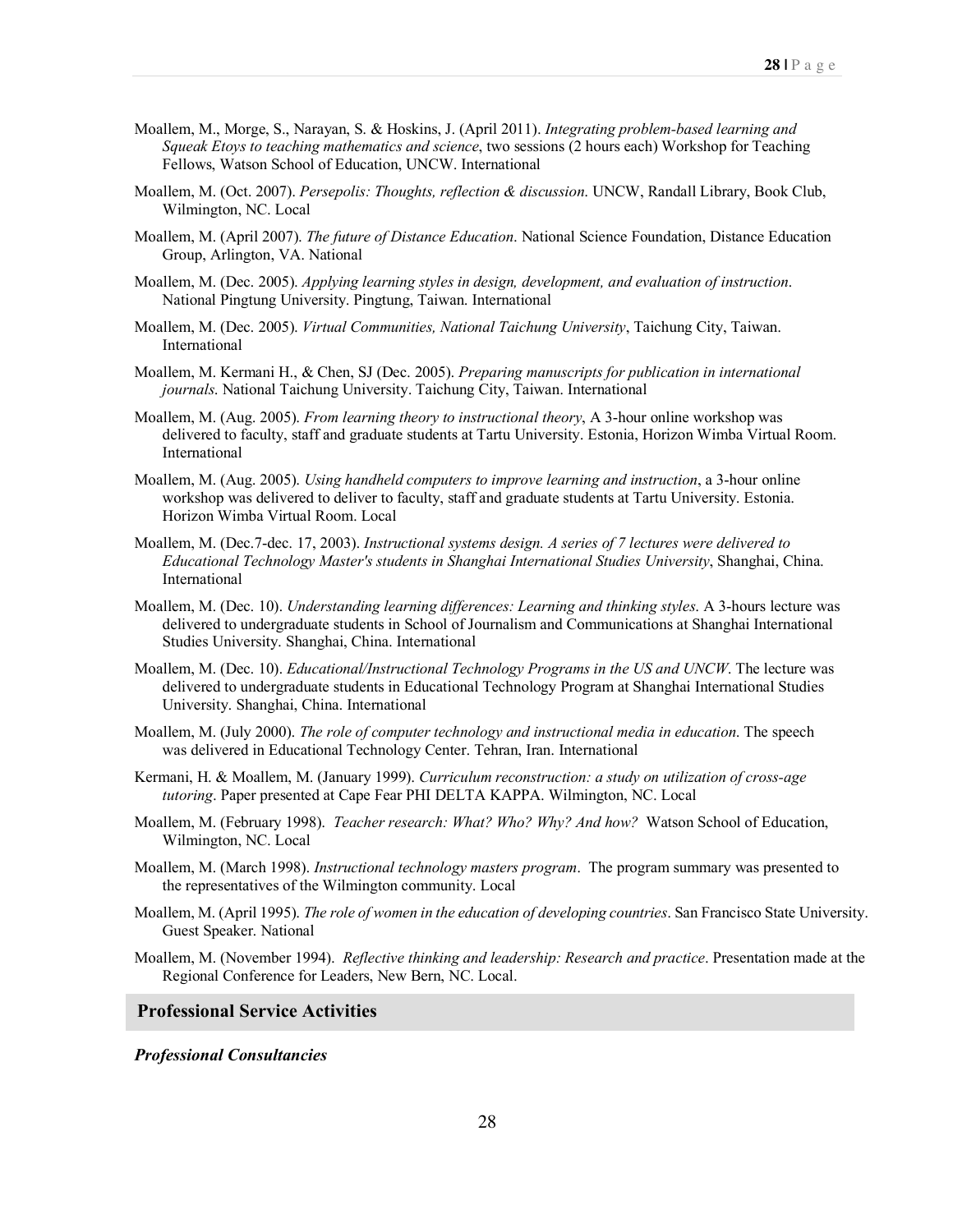| Fall 2017-    | Serving as a consultant on Grant funded by NICHD on "Parent-Teen Communication to                                                                                                          |
|---------------|--------------------------------------------------------------------------------------------------------------------------------------------------------------------------------------------|
| Summer 2018   | Resist Unhealthy Media Messages," innovation Research Training (IRT).                                                                                                                      |
| Spring-Fall   | Consultant for Grant funded by NICHD on Parent-Teen Communication to Resist Unhealthy                                                                                                      |
| 2017          | Media Messages, innovation Research Training (IRT).                                                                                                                                        |
| Fall 2014-Sum | Consultant for Grant funded by National Heart, Lung, and Blood Institute (NHLBI) on <i>Phase</i>                                                                                           |
| 2015          | <b>I SBIR</b> , innovation Research Training (IRT).                                                                                                                                        |
| Fall 2012-    | Consultant for Grant funded by National Institute on Drug Abuse (NIDA), the Media                                                                                                          |
| spring2013    | <b>Detective Family project</b> , innovation Research Training (iRT).                                                                                                                      |
| Fall 2011 to  | Consultant for Grant funded by National Institute of Health, National Institute on Alcohol                                                                                                 |
| Spring 2012   | Abuse and Alcoholism (NIH-NIAAA), for Creation & Evaluation of an online mindfulness-<br>based course for <i>Adolescents with Fetal Alcohol Spectrum Disorder</i> ("FASD"), innovation     |
|               | Research Training (iRT).                                                                                                                                                                   |
| Fall 2011     | Consultant for Grant funded by National Institute of Health, for creation and Evaluation of a                                                                                              |
|               | blended course in <i>Media Detective Family</i> , innovation Research Training (iRT).                                                                                                      |
| Spring 2011   | Consultant in Grant funded by National Institute of Health, Media Literacy Education for                                                                                                   |
|               | Reproductive Health in First Year College, innovation Research Training (iRT).                                                                                                             |
| Fall 2010 &   | Consultant for Grant funded by National Institute of Health, Mentoring Central, A Web-                                                                                                     |
| Spring 2011   | <b>Based Mentor Training Program</b> , innovation Research Training (iRT).                                                                                                                 |
| Spring 2011   | Consulting with PDS, WSE on "assisting faculty in their design and development of self-                                                                                                    |
|               | directed online mini-courses" March 2011 to Aug. 2011.                                                                                                                                     |
| Summer 2003   | Consultant in <i>developing online assessment materials</i> for UNC Office of the President's web                                                                                          |
|               | site. Worked as a consultant with the Office of the UNC President (1) to develop online                                                                                                    |
|               | assessment resource materials for UNC Teaching & Learning with Technology, and (2) to                                                                                                      |
|               | develop a template for case study reports for UNC Teaching $\&$ Learning with Technology.                                                                                                  |
| Spring 2004 & | Reviewer of Annual Grant Reports for Comprehensive School Reform, State of North                                                                                                           |
| 2003          | Carolina. I was part of a team of four reviewers. We reviewed about 80 reports each year. In                                                                                               |
|               | addition to completing the evaluation form for each report, we met as a team to discuss each                                                                                               |
|               | report and to come to a consensus.                                                                                                                                                         |
| Summer 2004,  | Reviewer of Comprehensive School Reform Grant Proposals for State of North Carolina. I                                                                                                     |
| 2003, & 2002  | was part of a team of four reviewers. We reviewed more than 80 grant proposals each year. In                                                                                               |
|               | addition to completing the evaluation forms for each grant proposal, we met as a team to                                                                                                   |
|               | discuss each proposal and to come to a consensus. A limited number of well-developed                                                                                                       |
|               | grants were to be selected each year.                                                                                                                                                      |
| Year 2000-    | Member of a team of evaluators for a federally funded evaluation grant to assess NC                                                                                                        |
| 2001          | schools funded by Comprehensive School Reform Grant. During my term, as a member of                                                                                                        |
|               | this evaluation team, I visited a number of schools and spent a minimum of two days in each                                                                                                |
|               | school to gather data, to assess the implementation process and to evaluate the outcome                                                                                                    |
|               | results. I also participated in writing a short report for each school.                                                                                                                    |
| Spring 2000   | Consultant to North Carolina Teach (NCTeach) for <i>developing training modules</i> . I worked<br>with a team and was responsible for designing and developing several modules with proper |
|               | materials for instructors and students.                                                                                                                                                    |
| Summer 2000   |                                                                                                                                                                                            |
|               | Coordinator for the Watson School of Education summer initiative effort on Classroom                                                                                                       |
|               | <b>assessment</b> . My responsibility was to lead a team of faculty members to develop strategies<br>and proposals for improving assessment of learning.                                   |
|               |                                                                                                                                                                                            |
| Summer 1995   | Consultant to Syndicate National des Associations des Parents de Enfants Inadaptes                                                                                                         |
|               | (SNAPEI) for <i>generating complete curriculum and training materials</i> for mentally disabled                                                                                            |
| Summer 1994   | children and adults in France (Phase IV).                                                                                                                                                  |
|               | Consultant to Syndicate National des Associations de Parents des Enfants Inadaptes                                                                                                         |
|               | (SNAPEI) for developing outcome based curriculum for mentally disabled children in                                                                                                         |
|               | France (Phase III).                                                                                                                                                                        |

# *Book & Grant Reviews*

Invited Reviewer for *four submitted chapters* for an edited book by SITE entitled "*Research Highlights in Technology and Teacher Education 2017."* Jan. 2017.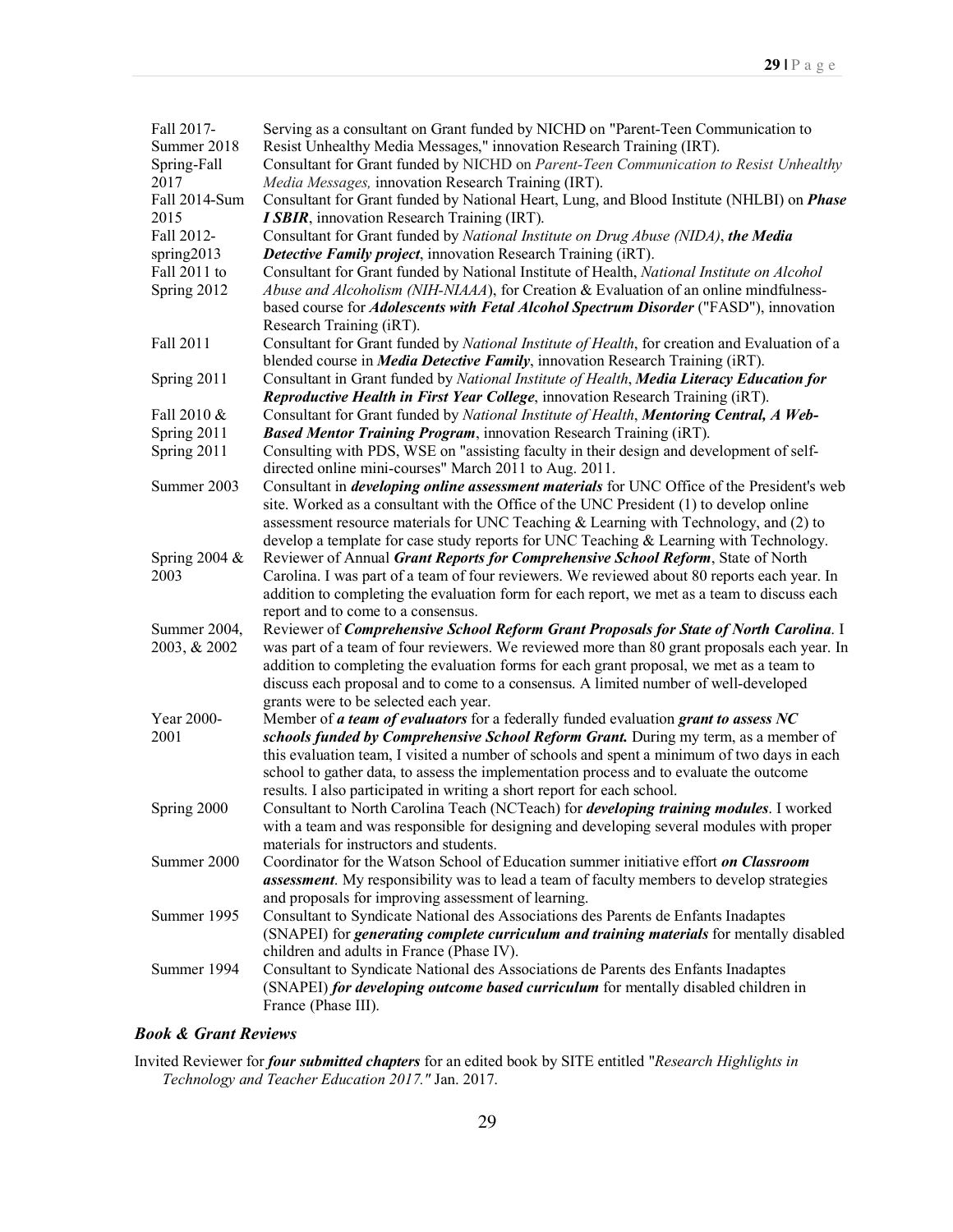- Invited Reviewer for *four submitted chapters* for an edited book by SITE entitled "*Research Highlights in Technology and Teacher Education 2016."* Nov. 2015.
- Invited to review **the final draft of the book** *entitled* "*The Roskilde Model: Problem-Oriented Learning and Project Work*, edited by *Anders Siig Andersen and Simon B. Heilesenfor 2014. The book consisted of 17 chapters and six parts Feb. 2014.*
- Invited Reviewer for *three submitted chapters* for an edited book by SITE entitled "*Research Highlights in Technology and Teacher Education 2012."* Nov. 2014.
- Invited Reviewer for *four submitted chapters* for an edited book by SITE entitled "*Research Highlights in Technology and Teacher Education 2012."* Nov. 2013.
- Invited Reviewer for *four submitted chapters* for an edited book by SITE entitled "*Research Highlights in Technology and Teacher Education 2012."* Nov. 2012.
- Invited Reviewer for *four submitted chapters* for an edited book by SITE entitled "*Research Highlights in Technology and Teacher Education 2012."* Dec. 2011.
- Invited reviewer for *seven submitted chapters* for the AACE edited book entitled "*Research Highlights in Technology and Teacher Education 2011*" for 2011 publication. I was responsible for Reviewing four chapters for the book. Dec. 2010
- Invited reviewer for *six submitted chapters* for the edited book by SITE entitled "*Research Highlights in Technology and Teacher Education 2010."* Dec. 2009.
- Invited reviewer for *Shastri Indo-Canadian Institute: Partnership Development Seed Grant,* 2008-2009.
- Invited reviewer for *six submitted chapters* for the edited book by SITE entitled "*Research Highlights in Technology and Teacher Education 2009."* Nov. 2008.
- Invited reviewer for *three submitted book chapters* for the book manuscript "*Managing Digital Diversity: Socio-Technological Perspectives*." April 2008.
- Reviewed the textbook "*The World Wide Web in the Classroom: Meeting Content and Technology Standards Through the Use of Web-Based Projects*" for Corwin Press Publishing Company. Sept. 2003.
- Reviewed and compared two assessment textbooks "*Classroom Assessment*" and "*Assessment in Classroom*" for McGraw-Hill Publishing Company. April 2003.
- Reviewed the textbook "*Designing Effective Instruction*" Third Edition manuscript (400 pages) for John Wiley & Sons Publishing Company, 2000.
- Reviewed "*Instructional Design for K-12 Education*" textbook for Merrill Prentice Hall Publishing company, 2000.
- Reviewed the book prospectus "*Instructional Design*" for Merrill Prentice Hall Publishing Company, \March, 2000.
- Reviewed a research project on "*Assessment Issues*" for SERVE Publisher, March 2000.
- Reviewed the book prospectus "*Decision Making in Teaching and Learning*" for Allyn & Bacon Publishing Company, 1996.

#### *External Examiner & Proposal Reviews for Professional Conferences:*

- E**xternal reviewer** for promotion to full professor for a faculty in the Department of Curriculum and Teaching at AL- al-Bayt University, Jordan. Due End of June 2021.
- Book proposal r**eview** entitled "Data Analytics and Adaptive Learning: Research Perspectives" for Routledge Publisher. Completed the review on June 14, 2021.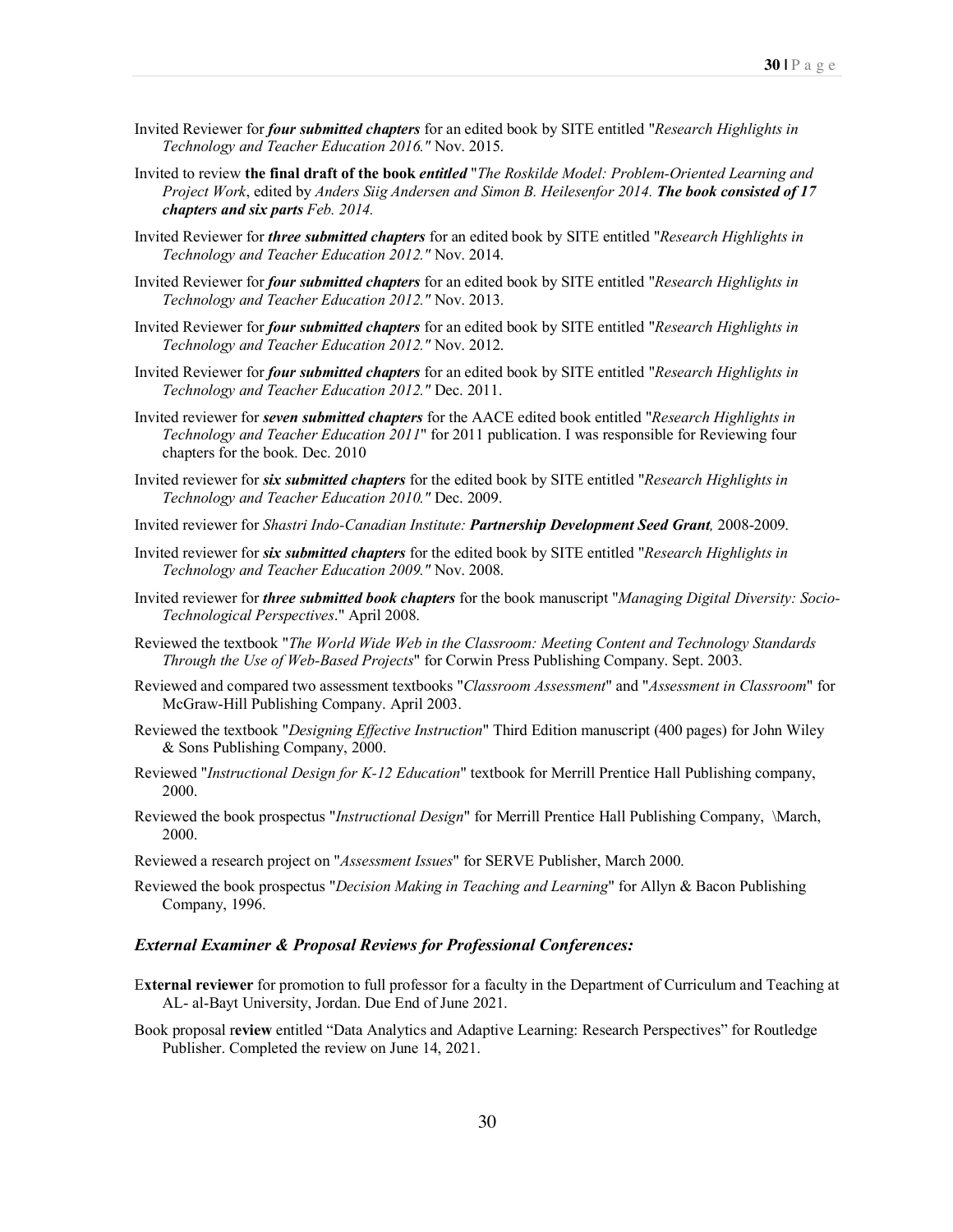- A **virtual panel reviewer for National Science Foundation**. Due to protecting confidentially, I cannot disclose which division (over a month for reviewing the proposals and participation on two days of a panel discussion on March 21 and 23, 2021). Paid honorarium.
- Grant r**eviewer for a grant proposal** submitted to Ministry of Education Tertiary Education Research Fund Projects, Singapore. Completed my review on Sept. 16. Paid honorarium.
- Ex**ternal reviewer** for promotion to full professor of Dean School of Education and Modern Languages (SEML)/Associate professor, UNIVERSITI UTARA MALAYSIA.
- Proposal reviewer for "*Association for Educational Communication and Technology (AECT)"* Conferences. 1993 to present (20 years).
- Proposal reviewer for "*American Educational Research Association (AERA)*." I have served as proposal reviewers in a number of divisions within the organization. Served in five different divisions (Division K, Division C; Division A; Instructional Technology SIG, and Problem-based Learning SIG) every year since 1993 to present (20 years).
- Proposal Reviewer for EDUCAUSE Annual Conference program. 2009-present
- Proposal Reviewer for the Society for Information Technology and Teacher Education International (SITE) Conference program. 2008-present
- Proposal Reviewer for the EDUCAUSE Southeast Regional Conference (SERC) program, 2008.
- Proposal Reviewer for NC Teaching and Learning with Technology (TLT) Conference. 2004-2008.
- Proposal reviewer for the 2004 annual conference in International Conference on Advanced Learning Technologies (ICLAT), spring 2004.
- Proposal reviewer for the 2004 annual conference of Society for Information Technology and Teacher Education International, Fall, 2003.

#### *Service to Professional or Scholarly Organizations*

- Moallem, M. (May 2015-May 2016). *Program Chair-Elect*, *American Educational Research Association*, Cognition, and Assessment SIG. **(National/International)**
- Moallem, M. (June 2012- May 2015). *President-Elect*, *American Educational Research Association*, Problem-Based Learning (PBL) SIG. **(National/International)**
- Moallem, M. (April 2013). *Discussant for the Paper Session titled, "Instructional Technology SIG: Paper Session: Designing, Assessing, and moderating online learning*," at the 2013 AERA Annual Meeting in San Francisco, California, April 27–May 1. **(National/International)**
- Moallem, M. (April 2013). Chair, the Paper Session, titled, "Investigating Motivation in Problem-Based Learning*"* at the 2013 AERA Annual Meeting in San Francisco, California, April 27–May 1.
- Moallem, M. (April 2012). *Discussant for the Paper Session titled, "SIG-IT: Explorations of Professional Development and Other Factors that Impact Teacher Learning and Technology Integration*," at the 2012 AERA Annual Meeting in Vancouver, British Columbia, Canada. **(National/International)**
- Moallem, M. (April 2012). *Chair, the Roundtable Session, titled, "SIG-IT: Online learning, mobile learning, and technology-enhanced learning*" at the 2012 AERA Annual Meeting in Vancouver, British Columbia, Canada. **(National/International)**
- Moallem, M. (April 2011). *Discussant for a paper present session entitled: Issues in Higher Education*, at the 2010 AERA Annual Meeting in New Orleans, Louisiana, April 8 – 12. Reviewed and discussed four papers. **(National/International)**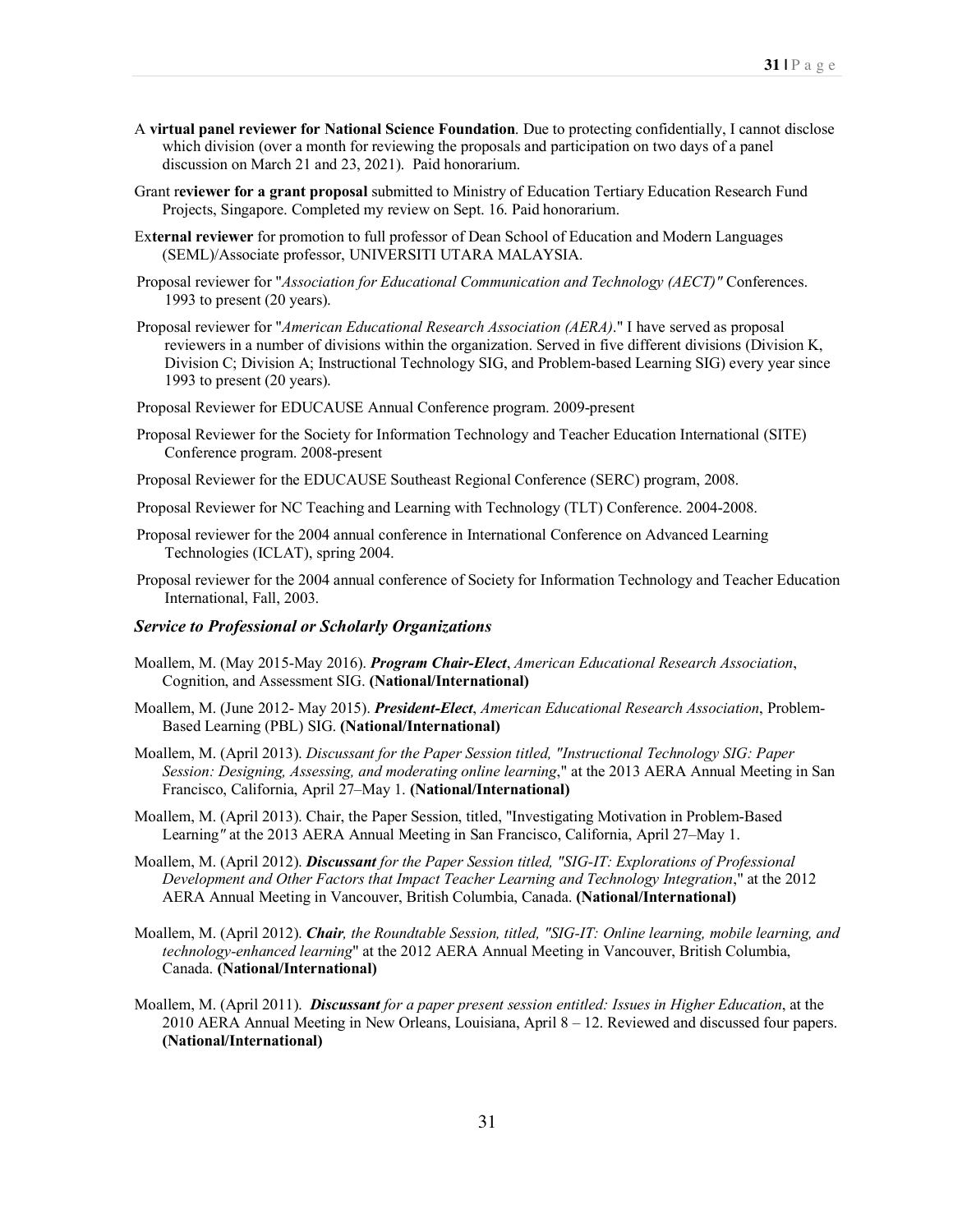- Moallem, M., (April 13, 2009). American Educational Research Association, *"Discussant for five research papers presented in Technology and Learning in P-12 Education* paper session sponsored by SIG-Instructional Technology*,"* AERA, San Diego, CA. **(National/International)**
- Moallem, M., Chen, S. J., & Kermani, H. (Oct. 2004). *Using handheld computers to improve assessment and instruction*. A **1/2-day workshop** conducted by the Association for Educational Communication and Technology (AECT). Chicago, IL. **(National/International)**
- Moallem, M., Chen, SJ., & Kermani, H. (March 2004). *Using handheld computers to improve assessment and instruction*. **A 1/2-day workshop** was conducted at the Society for Information Technology and Teacher Education International Conference. Atlanta, GA. **(National/International)**
- Moallem, M. Kermani, H., & Chen, S.J. (Dec. 2003). *Using Handheld Computers to Apply Principles of Effective Instruction*. **The 3-hour Tutorial** will be conducted at the annual meeting of the International Conference on Computers in Education, Hong Kong, China. **(International)**
- Moallem, M., Kermani, H. Jolly, J. & Chen, S.J. (April 2003). *Using Handheld Computers to Apply Principles of Effective Instruction*. **A half a day workshop** conducted at the 2003 UNC Teaching and Learning with Technology Conference, Greensboro, NC. **(Regional)**
- Zahner, J. Moallem, M., & Ley, L. (Aug. 2002). *DOG show: Designing Online Groups for Collaboration, Cooperation, and Communication*. **A three hours pre-conference workshop** conducted at the Annual Conference on Distance Teaching and Learning, Madison, Wisconsin. **(National)**

## **Service to TU University, College and Community**

#### **Service to TU University**

2020-2021

- *IICT (Information and Instructional Technology Committee) (Fall 2020-spring of 2022).*
- *Council of Chairs (COC) 2018-present).*
- *Intellectual Property Policy Committee (2019-2021)*.
- *eTU Council (Fall of 2020 to spring of 2023).*
- *Asian Faculty and Staff Association* (*2019-present):*

#### 2019-2020

- Member, Academic Committee for Technology (ACT)
- *Intellectual Property Policy Committee*
- Member, Chair Council, TU
- University Assessment Council, Chair Council representative
- Member of Search Committee for Proposal Development Manager position,
- Member Asian Faculty and Staff Association

#### 2018-2020

- Member, Working Group of the Computer Science Teachers Association (CSTA)
- Member, Chair Council, TU
- Member, Academic Committee for Technology (ACT)
- University Assessment Council, Chair Council representative
- Member of Search Committee for Proposal Development Manager position,
- Member Asian Faculty and Staff Association

#### **Service to College of Education**

• Member, COE Leadership Team (2018-present)

#### **Service to Community**